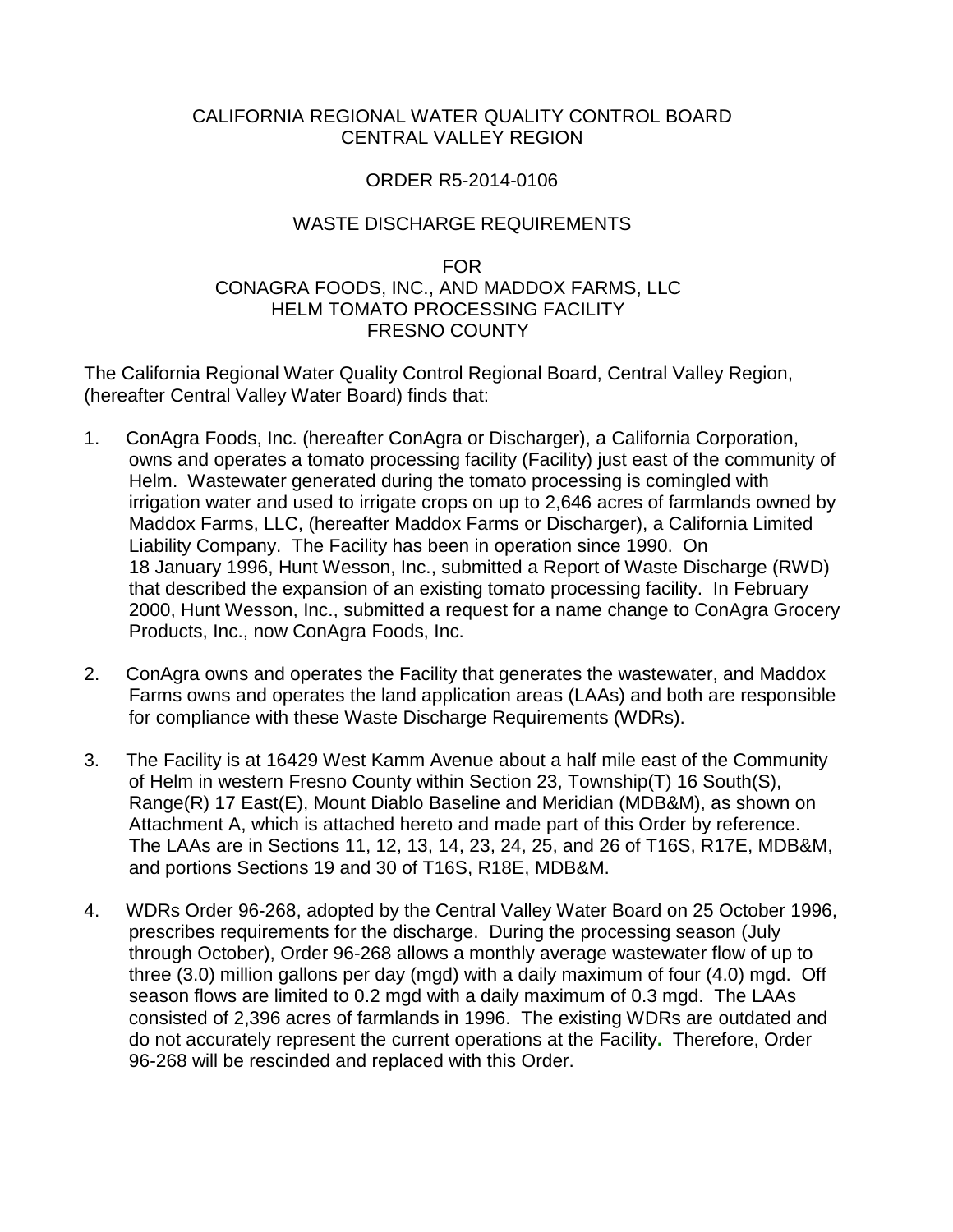# **Existing Facility and Discharge**

- 5. The Facility currently only produces tomato paste, but historically has produced pizza sauce and canned tomatoes. Wastewater is generated from the processing operations, product cooling and condensation, boiler operations, and the washdown and cleaning of the tomato processing equipment. During the processing season (July through October), the Facility operates seven days a week and processes about 5,400 tons of tomatoes per day.
- 6. The Facility is currently idle during the off-season (November through June) and there is no wastewater discharge during this period. When Order 96-268 was adopted, the Facility processed products during the off season from stored bulk tomato paste and the discharge had an average daily discharge limit of 0.2 mgd with a daily maximum of 0.3 mgd. ConAgra would like to keep this limit in place in case it wishes to resume off-season processing.
- 7. The Facility is on 48.89-acres and the LAAs for wastewater recycling consist of 2,646 acres, as shown on Attachment B, which is attached hereto and made part of this Order by reference. The Facility is comprised of three main buildings, a production building, two storage warehouses, and associated parking and equipment storage areas.
- 8. Tomatoes are brought to the Facility in trucks, offloaded, washed, and sorted. Wastewater is initially screened and the screened solids (Pomace) are contained and transported offsite as cattle feed. Wastewater is further screened by parabolic screens and the screened solids (wet waste) are also transported offsite as cattle feed.
- 9. Wastewater is temporarily contained in a 500,000-gallon unlined wastewater retention pond located on the eastern side of the Facility prior to being discharged to the LAAs. Wastewater is routed via pipelines to three outfalls that discharge into irrigation canals, where the wastewater is diluted with irrigation water and distributed throughout the LAAs via flood irrigation. The 2,646 acres of LAAs are subdivided into 36 individual fields that range in size from 22 to 132 acres.
- 10. The effluent quality for biochemical oxygen demand (BOD), electrical conductivity (EC), total nitrogen, and total dissolved solids (TDS) in 2013 is summarized in the following table. The averages for BOD, total nitrogen, and TDS were from 15 samples collected from 12 July through 27 October 2013. The data for the EC results consist of 107 measurements/samples collected from 4 July through 22 October 2013. The upper number is the average and the range is shown below in parentheses.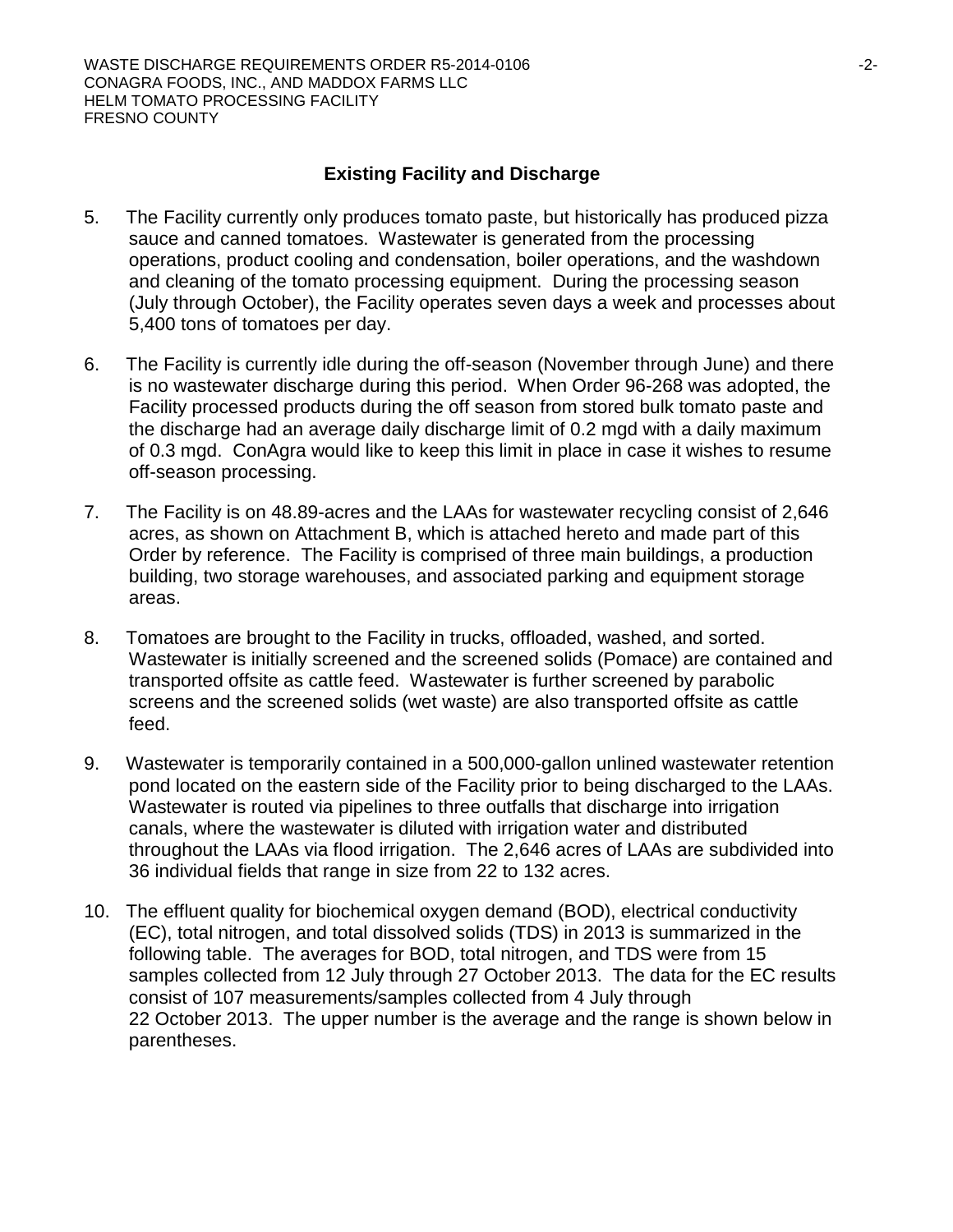| $BOD$ (mg/L <sup>1</sup> )     | EC (umhos/cm <sup>2</sup> ) | Total Nitrogen (mg/ $L^1$ ) | $\overline{IDS}$ (mg/L <sup>1</sup> ) |
|--------------------------------|-----------------------------|-----------------------------|---------------------------------------|
| 978                            | 1202                        | 52                          | 917                                   |
| $(560 - 2000)$                 | $(700 - 2600)$              | $(23 - 91)$                 | $(520 - 1500)$                        |
| $mg/L =$ milligrams per liter. |                             |                             |                                       |

2. umhos/cm = micromhos per centimeter.

- 11. The average EC result is high, but the loadings estimated from the discharge in 2013 are low. Loading estimates for the discharge in 2013 are as follows:
	- BOD loading was 11 pounds per acre per day (lbs/ac/day) on a 12-day cycle average.
	- Salt loading using TDS results was 310 pounds per acre per year (lbs/ac/yr).
	- Nitrogen loading was 17.6 lbs/ac/yr.
- 12. The average EC of the effluent slightly exceeds the Basin Plan effluent limit for industrial discharges that limits the increase in EC of a point source discharge to 500 umhos/cm (source was 550 umhos/cm in 2013, resulting limit would have been 1,050 umhos/cm using this method), but the discharge qualifies for the exception in the Basin Plan that allows an exception for food processing industries that exhibit a disproportionate increase in EC in the discharge over the EC of the source water due to unavoidable concentrations of organic dissolved solids.
- 13. Effluent total nitrogen is relatively high with an average result of 52 mg/L, and is comprised almost entirely of total Kjeldahl nitrogen. However, the area of the LAAs, 2,646 acres, allows the discharge to be spread over a large area and keeps the nitrogen loading low as shown above. Additionally, the tight fine grained soils of the LAAs (Findings 19 through 21) reduce the ability of nitrogen in the wastewater to move through the vadose zone and degrade the underlying groundwater.

# **Other Considerations for Food processing Waste**

- 14. Excessive application of food processing wastewater to land can create objectionable odors, soil conditions that are harmful to crops, and unreasonably degrade underlying groundwater. It is reasonable to expect some attenuation of various waste constituents that percolate below the root zone within the vadose (unsaturated) zone. Specifically, excess nitrogen can be mineralized and denitrified by soil microorganisms, organic constituents (measured as both BOD and volatile dissolved solids) can be oxidized, and the cation exchange capacity of the soil may immobilize some salinity constituents.
- 15. Irrigation with high strength wastewater can result in high BOD loading on the day of application. If the rate of oxygen transfer into the soil is not adequate, anaerobic or reducing conditions may result and lead to nuisance conditions. In addition, anaerobic conditions in soil can cause dissolution and leaching of some metals and increases in groundwater alkalinity. The maximum BOD loading rate that can be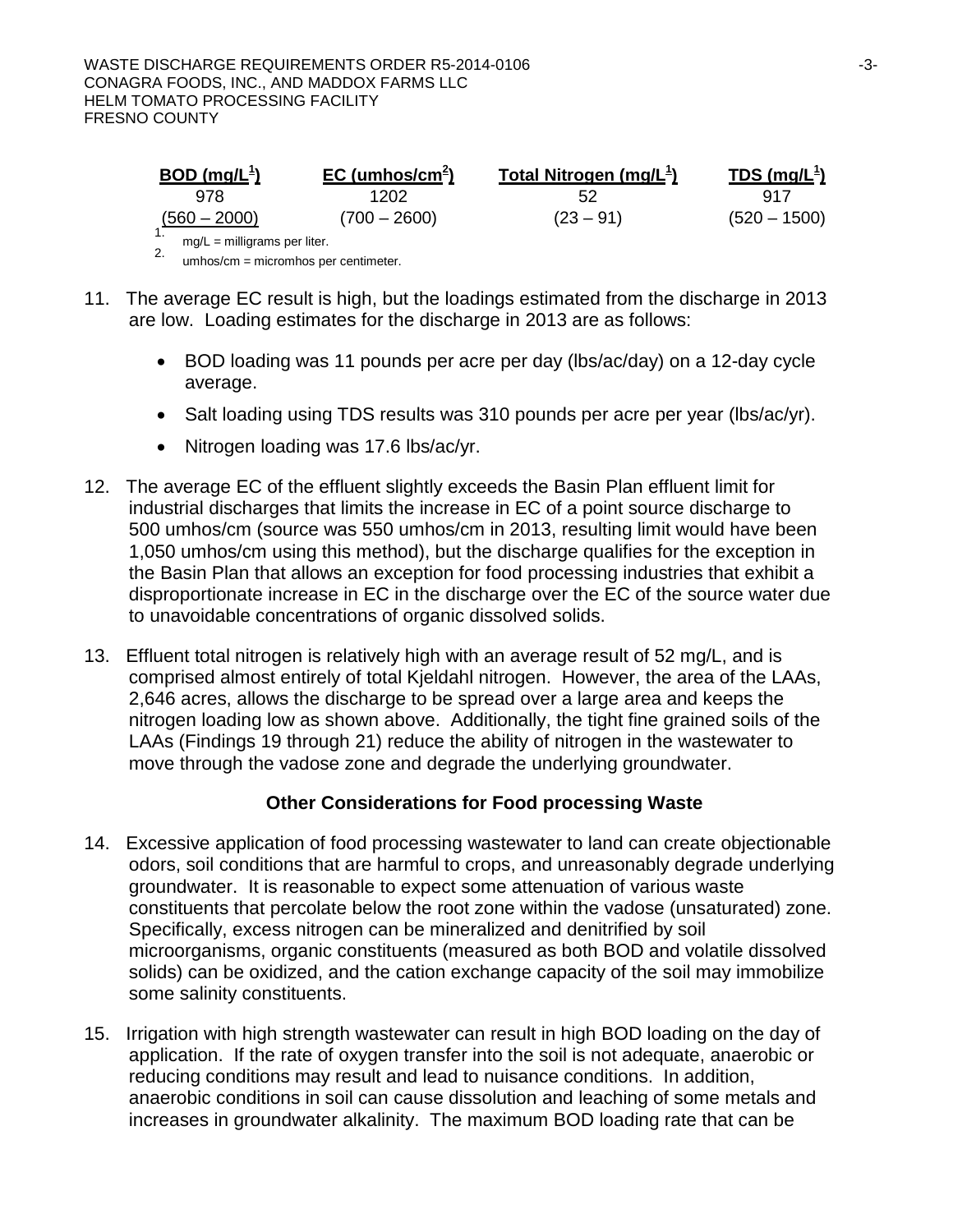applied to land without creating the conditions described above can vary significantly depending on soil conditions and operation of the land application system.

16. This Order includes Provision F.12, requiring Con-Agra to complete a Nutrient Management Plan for the LAAs, which at a minimum must include procedures for monitoring the LAAs, and management practices that will ensure wastewater, irrigation water, commercial fertilizers, and soil amendments are applied at agronomic rates.

# **Site-Specific Conditions**

17. Source water is surface water obtained from the Westlands Water District. Source water is sampled annually and the average concentrations since 2011 (three samples) are presented in the following table. The upper number is the average of the three samples and the range is shown below in parentheses.

| EC.<br>umhos/cm | <b>Chloride</b><br>mq/L | Iron<br>mq/L   | <b>Manganese</b><br>mg/L | <b>Sodium</b><br>mq/L | <b>Sulfate</b><br><u>mg/L</u> |
|-----------------|-------------------------|----------------|--------------------------|-----------------------|-------------------------------|
| 385             | 60                      | በ 7            | 0.54                     | 46                    | 29                            |
| $(220 - 550)$   | (25 – 89)               | $(0.16 - 1.6)$ | $(nd - 0.54)$            | $(22 - 56)$           | $(17 - 35)$                   |

- 18. The land surface in the vicinity of the Facility is relatively flat with a very slight natural slope to the north/northwest. The elevation at the Facility is about 185 feet above mean sea level, with the elevation at the southern end of the LAAs being around a 190 feet above mean sea level and the elevation at the northern end of the LAAs being about 185 feet above mean sea level. The Fresno Slough is present along the eastern boundary of the LAAs.
- 19. According to the Web Soil Survey published by the United States Department of Agriculture Natural Resources Conservation Service, soils in the vicinity of the WWTF and Land Application Area are predominantly the Tachi clay and the Merced clay slightly saline. These two units comprise about 75 percent of the soil present with lesser amounts of the Merced clay loam, Temple clay loam, Armona loam, and Piper Sandy loam comprising the remainder.
- 20. The Tachi clay is described as very poorly drained with low to moderately low available water capacity and is a Class 3w soil. It is described as non-saline to slightly saline with EC values of 2 to 8 millimhos per centimeter (mmhos/cm). Class 3 soils have severe limitations that reduce the choice of plants or that require special conservation practices, or both. The "w" subclass indicates that water in or on the soil interferes with plant growth.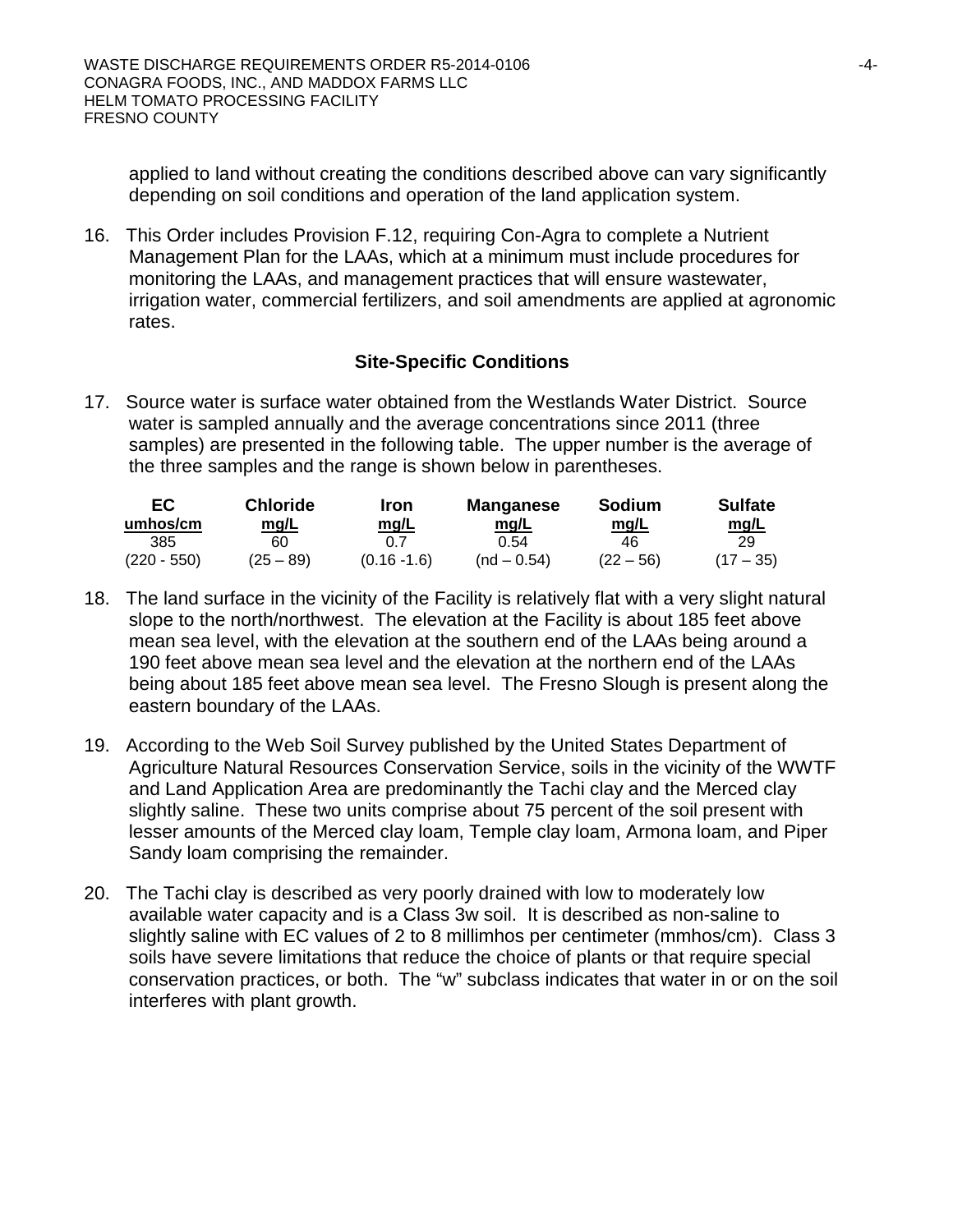- 21. The Merced clay (slightly saline) is described as very poorly drained with moderately low to moderately high available water capacity and is a Class 2s soil. It is described as slightly saline with EC values of 4 to 8 mmhos/cm. Class 2 soils have moderate limitations that reduce the choice of plants or that require moderate conservation practices. The "s" subclass indicates the soil is limited mainly because it is shallow, droughty, or stony.
- 22. According to Federal Emergency Management Agency map number 06019C2575, the northern 1,721 acres of the LAAs are within a Zone A (no baseline determined) 100-year flood plain. However, 925 acres are on the southern side of a railroad berm and are outside the 100-year flood plain. The discharge occurs during June through October when significant rainfall is not anticipated.
- 23. The facility is in an arid climate characterized by hot dry summers and mild winters. The rainy season generally extends from November through March. Occasional rains occur during the spring and fall months, but summer months are dry. Average annual precipitation and pan evaporation rates in the discharge area are about 7.0 inches and 63 inches, respectively, according to information published by the California Department of Water Resources (DWR). The 25-year, 24-hour precipitation event for the area around the facility is approximately 2 inches, according to National Weather Service data for the Fresno County area near the facility (Mendota).
- 24. Land use in the vicinity of the Facility is primarily agricultural. The community of Helm is a half mile west of the Facility, but the majority of the surrounding land is used for agricultural purposes. The primary crops grown in the area are field crops like cotton, grain, and hay crops with lesser amounts of pistachios, onions, garlic, and sugar beets, according to the Fresno County 2000 Land Use Map published by the DWR. Maddox Farms blends the wastewater with irrigation water and rotationally grows alfalfa, wheat, cotton, corn, and beets in the various LAAs.

# **Groundwater Conditions**

- 25. Groundwater in the area occurs in unconfined and confined aquifers. The water quality of the unconfined first encountered groundwater is highly variable, but typically gets better with depth, with better water quality found beneath a confining layer known locally as the Corcoran Clay. EC results for samples collected from wells in the area range from below the recommended maximum contaminant level (MCL) of 900 umhos/cm to those that exceed the upper maximum contaminant level for EC of 1,600 umhos/cm.
- 26. The depth to groundwater in the unconfined aquifer is approximately 150 to 180 feet below the ground surface (bgs), according to information in *Kings Groundwater Basin, Spring 2010, Lines of Equal Depth to Water In Wells, Unconfined Aquifer* published by DWR, Spring 2010. Regional flow of the unconfined aquifer is generally to the east/southeast in the vicinity of the Facility.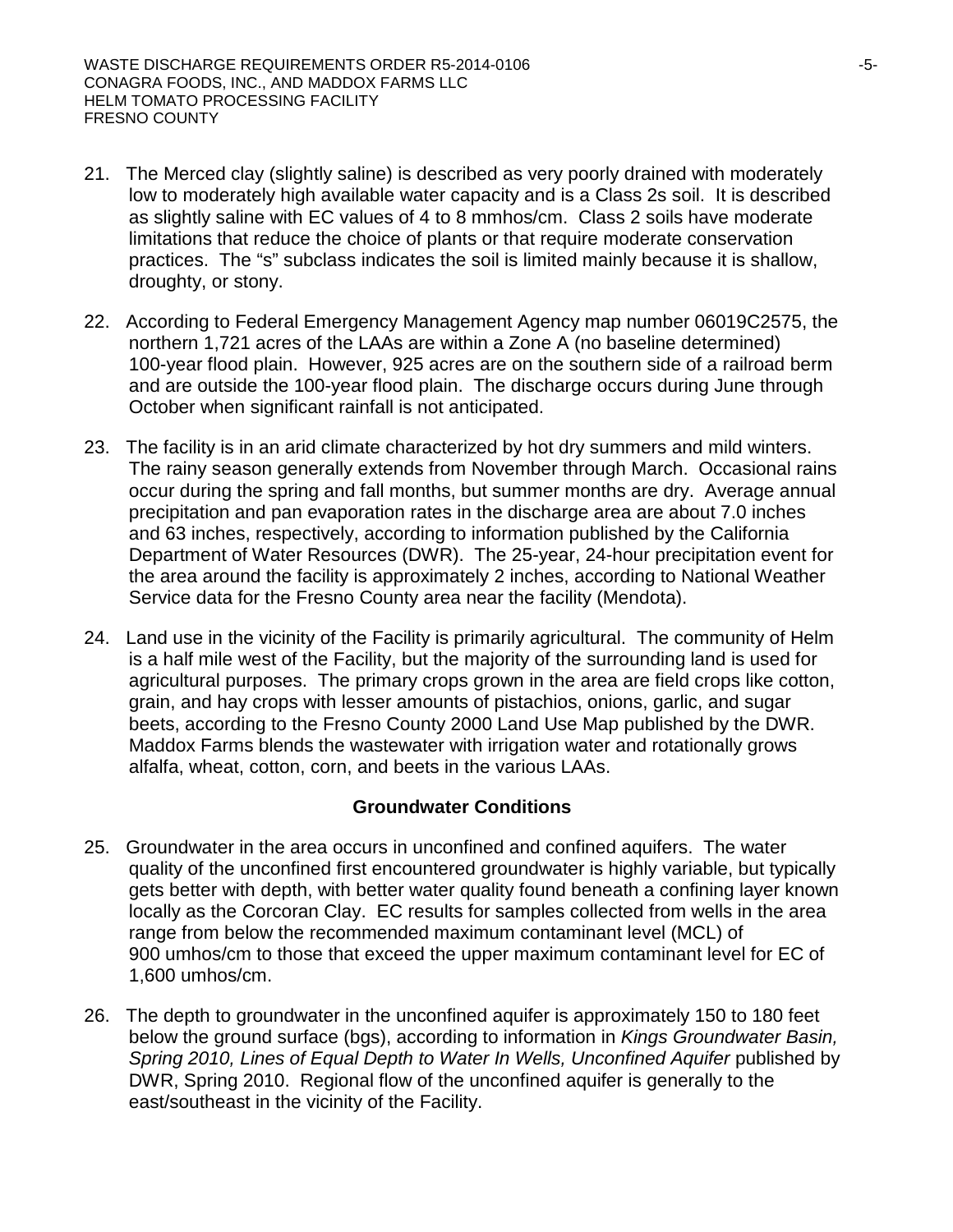- 27. Review of regional groundwater data from nearby United States Geological Survey (USGS) wells illustrates the variability of the results. USGS water quality data indicate EC values ranging from about 750 to 1,900 umhos/cm in 19 wells present within a five mile radius of the Facility. The 750 umhos/cm value was from a 300-foot well about three-miles southeast of the Facility, while the 1,900 values was from a well sampled in 1968 about 1.5 miles east of the Facility. A 2000 map depicting shallow groundwater in the Dos Palos Mendota area prepared by the Department of Water Resources (DWR) show the Facility as being just east (two to three miles) of shallow perched groundwater with depths from 10 to 20 feet bgs. The Bureau of Land Management has shallow groundwater monitoring wells about five-miles west of the Facility. The wells are reported to be 40 feet deep and the depth to groundwater in July 2013 was reported to range from 17 to 19 feet bgs. Sample results from a onetime sampling in July 2013 found EC results that ranged from 9,000 to 16,000 umhos/cm.
- 28. J.R. Simplot operates an agricultural chemical facility about two miles northwest of the ConAgra Facility. J.R. Simplot conducts groundwater monitoring at its site and submits reports that summarize the recent groundwater conditions and provide a detailed description of the water bearing units.
- 29. According to the J.R. Simplot reports, there are four potential water bearing units above the Corcoran Clay that are divided into A (shallow), B, C and D (deepest) units. The A-Zone reportedly went dry back in the mid-1990's. The depths of the water bearing zones are shown in the table below.

| <b>Aquifer</b> | Depth (feet bgs)  |
|----------------|-------------------|
| A-Zone         | $~110 - 140$      |
| B-Zone         | $~170 - 190$      |
| C-Zone         | $-230 - 280$      |
| D-Zone         | $\sim$ 300 to 500 |

30. J.R. Simplot monitors seven wells completed in the B-Zone, three in the C-Zone, two in the D-Zone, and one well (the Helm Store Well) completed in both the C- and D-Zones. The depth to water in the B-Zone wells in 2013 ranged from about 150 to 175 feet bgs and the interpreted direction of groundwater flow is to the southeast. MW-12 is the background well for the B-Zone wells and is situated about 2.5 miles from the ConAgra Facility. MW-4 is a B-Zone monitoring well downgradient to crossgradient of MW-12 and about a mile upgradient of the ConAgra Facility. MW-14 monitors the B-, C-, and D-Zones and is downgradient of MW-12 and MW-4 and about three quarters of a mile upgradient of the ConAgra Facility. J.R. Simplot also monitors a supply well at the Helm Store that is screened in both the C and D zones (screened intervals from 280 to 300' bgs, and 380 to 400' BGS). This Helm Store well is about a half a mile west/northwest of the ConAgra Facility. Unfortunately, the wellhead setup at the Helm Store well does not allow for the measuring of the depth to groundwater, but groundwater samples can be collected. The average EC and sulfate concentrations in these four wells since 2008 are summarized in the following table.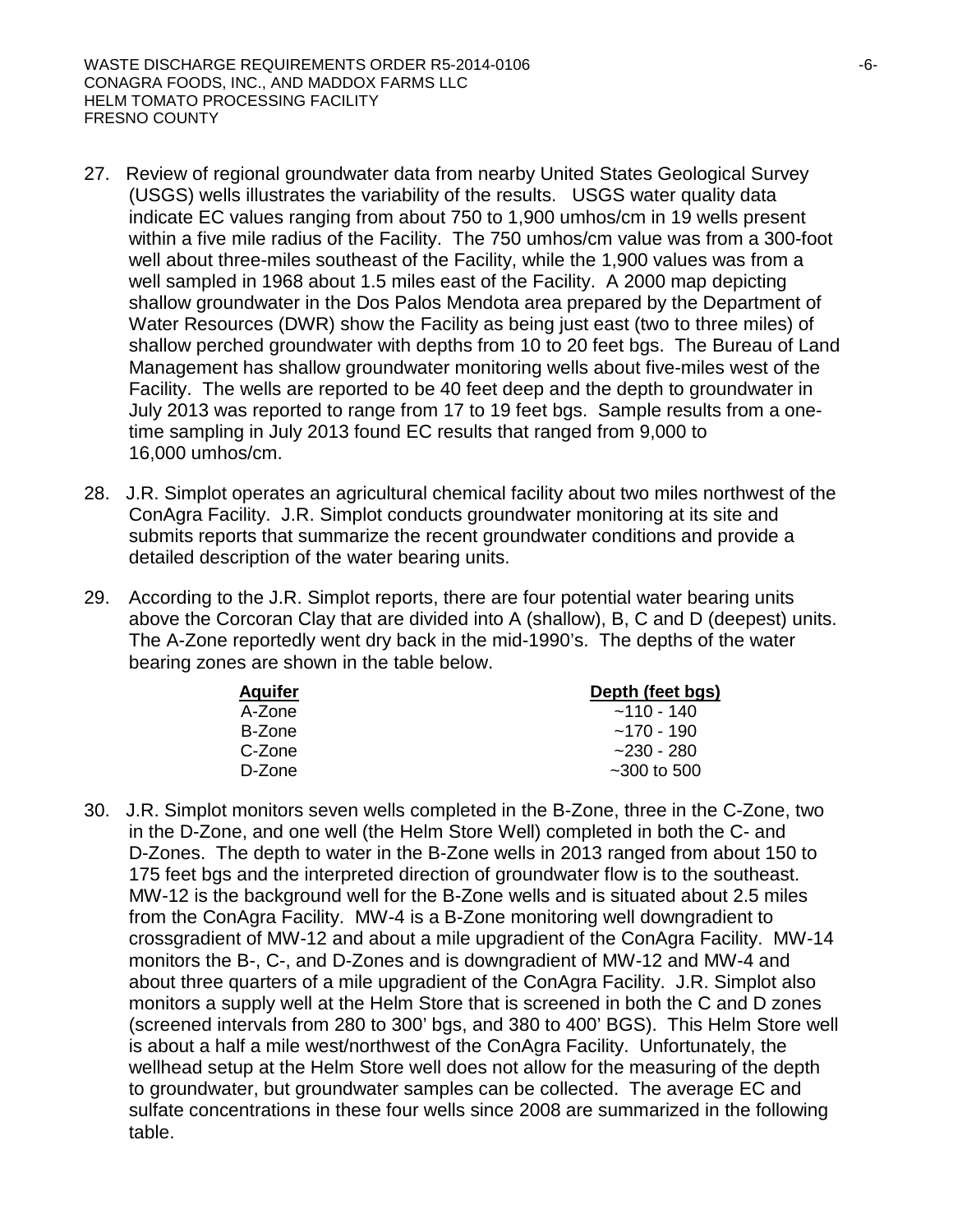| <b>Well Number</b>    | <b>Well Depth/Zone</b><br>(feet bgs) | EC<br>(umhos/cm)           | <b>Sulfate</b><br>(mg/L) |
|-----------------------|--------------------------------------|----------------------------|--------------------------|
| MW-12<br>(background) | 192, B-Zone                          | 1,474<br>$(1,342 - 1,574)$ | 405<br>$(390 - 420)$     |
| $MW-4$                | 190, B-Zone                          | 1,106<br>$(937 - 1,240)$   | 185<br>$(170 - 220)$     |
| $MW-14$               | 185, B-Zone                          | 1,155<br>$(897 - 1,572)$   | 80<br>$(77 - 82)$        |
| $MW-14$               | 285, C-Zone                          | 949<br>$(938 - 1,013)$     | 160<br>$(110 - 200)$     |
| $MW-14$               | 415, D-Zone                          | 635<br>$(625 - 647)$       | 65<br>$(63 - 66)$        |
| MW-HS<br>(Helm Store) | 400, C & D Zone                      | 785<br>(694 – 907)         | 91<br>(65 – 130)         |

- 31. The J.R. Simplot EC results in the B-Zone samples collected from MW-12, MW-4,and MW-14 exceed the recommended Secondary MCL of 900 umhos/cm, but are below the upper MCL of 1,600 umhos/cm. The results from MW-14 set in zones B, C, and D decrease with depth. The C-Zone EC results from MW-14 also exceed the recommended Secondary MCL of 900 umhos/cm, but just barely, and are below the upper MCL of 1,600 umhos/cm. The D-Zone EC results are lowest of the three zones monitored and are less than the recommended Secondary MCL. The decreasing trend with depth is also shown in the results from the Helm Store well. The Helm Store well is set in the deeper C- and D-Zone aquifers and the results indicate better water quality than the overlying groundwater quality of the B-Zone.
- 32. Uranium appears to be a regional problem in the area groundwater and uranium is included in the monitoring program conducted by J.R. Simplot. The uranium concentrations in four samples collected from the four wells listed since 2008 is summarized in the following table.

| <b>Well Number</b> | <b>Well Depth/Zone (feet bgs)</b> | Uranium (picoCuries per liter) |
|--------------------|-----------------------------------|--------------------------------|
| MW-12 (background) | 192, B-Zone                       | $221(142 - 301)$               |
| $MW-4$             | 190, B-Zone                       | $149(129 - 177)$               |
| $MW-14$            | 185, B-Zone                       | $97(34 - 122)$                 |
| $MW-14$            | 285, C-Zone                       | $207(183 - 236)$               |
| $MW-14$            | 415, D-Zone                       | $7.8(6.0 - 9.5)$               |
| MW-HS (Helm Store) | 400, C & D Zone                   | $145(104 - 173)$               |

All of the results, with the exception of the results from MW-14 D-Zone, exceed the radionuclide MCL of 20 picoCuries per liter (pCi/L). The data shows that both the Band C-Zones have high concentrations of uranium, while the underlying D-Zone samples are less than the MCL of 20 pCi/L. The uranium results do not show the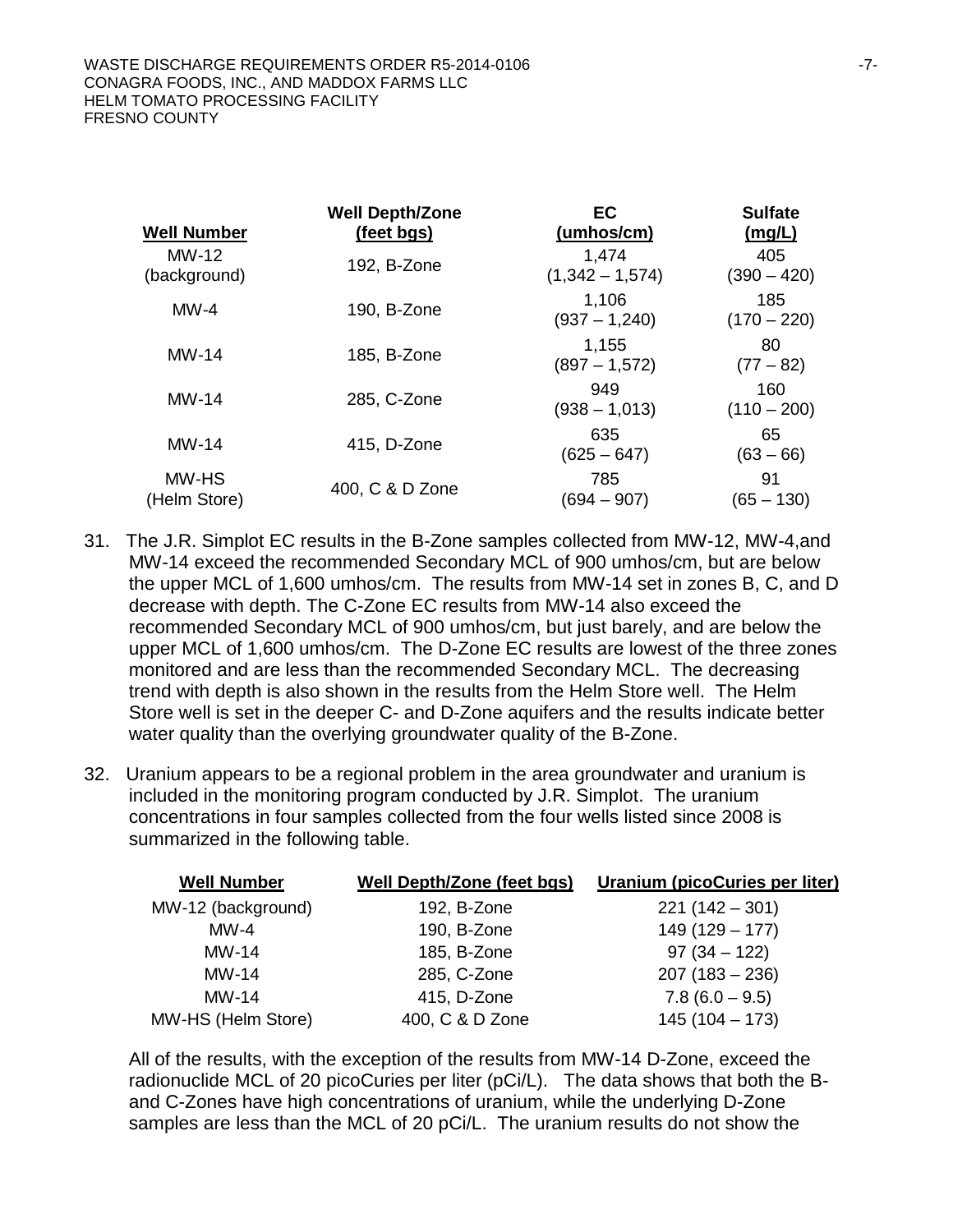same decreasing concentrations with depth as did the EC and sulfate results with C-Zone results higher than the B-Zone results.

33. To assess the groundwater quality directly upgradient and downgradient of the LAAs, Provision F.13 requires ConAgra to complete a work plan to evaluate groundwater quality beneath and directly downgradient of the LAAs.

# **Basin Plan, Beneficial Uses, and Regulatory Considerations**

- 34. The *Water Quality Control Plan for the Tulare Lake Basin, Second Edition*, revised January 2004 (the "Basin Plan") designates beneficial uses, establishes narrative and numerical water quality objectives, contains implementation plans and policies for protecting all waters of the Basin, and incorporates, by reference, plans and policies of the State of California Water Quality Control Board. In accordance with Water Code section 13263(a), these waste discharge requirements implement the Basin Plan.
- 35. Surface drainage is to the north/northeast towards the Fresno Slough, a Valley Floor Water. The Facility and LAAs lie within the South Valley Floor Hydrologic Unit, specifically the Lower Kings River Hydrologic Area (551.80). The Basin Plan designates the following beneficial uses for Valley Floor Waters: agricultural supply, industrial process supply, industrial service supply, water contact recreation, noncontact water recreation, warm freshwater habitat, wildlife habitat, rare and endangered species habitat, and groundwater recharge.
- 36. The Facility and LAAs are in Detailed Analysis Unit 235 within the Kings Basin hydrologic unit. The beneficial uses of underlying groundwater as set forth in the Basin Plan are municipal and domestic supply, agricultural supply, industrial service supply and industrial process supply.
- 37. The Basin Plan includes a water quality objective for chemical constituents that, at a minimum, require waters designated as MUN to meet the State drinking water MCLs specified in Title 22. The Basin Plan recognizes that the Central Valley Water Board may apply limits more stringent than MCLs to ensure that waters do not contain chemical constituents in concentrations that adversely affect beneficial uses.
- 38. The Basin Plan establishes narrative water quality objectives for Chemical Constituents, Taste and Odors, and Toxicity. The Toxicity objective, in summary, requires that groundwater be maintained free of toxic substances in concentrations that produce detrimental physiological responses in human, plant, animal, or aquatic life associated with designated beneficial uses. Quantifying a narrative water quality objective requires a site-specific evaluation of those constituents that have the potential to impact water quality and beneficial uses.
- 39. The Basin Plan states that when compliance with a narrative objective is required to protect specific beneficial uses, the Central Valley Water Board will, on a case-bycase basis, adopt numerical limitations in order to implement the narrative objective.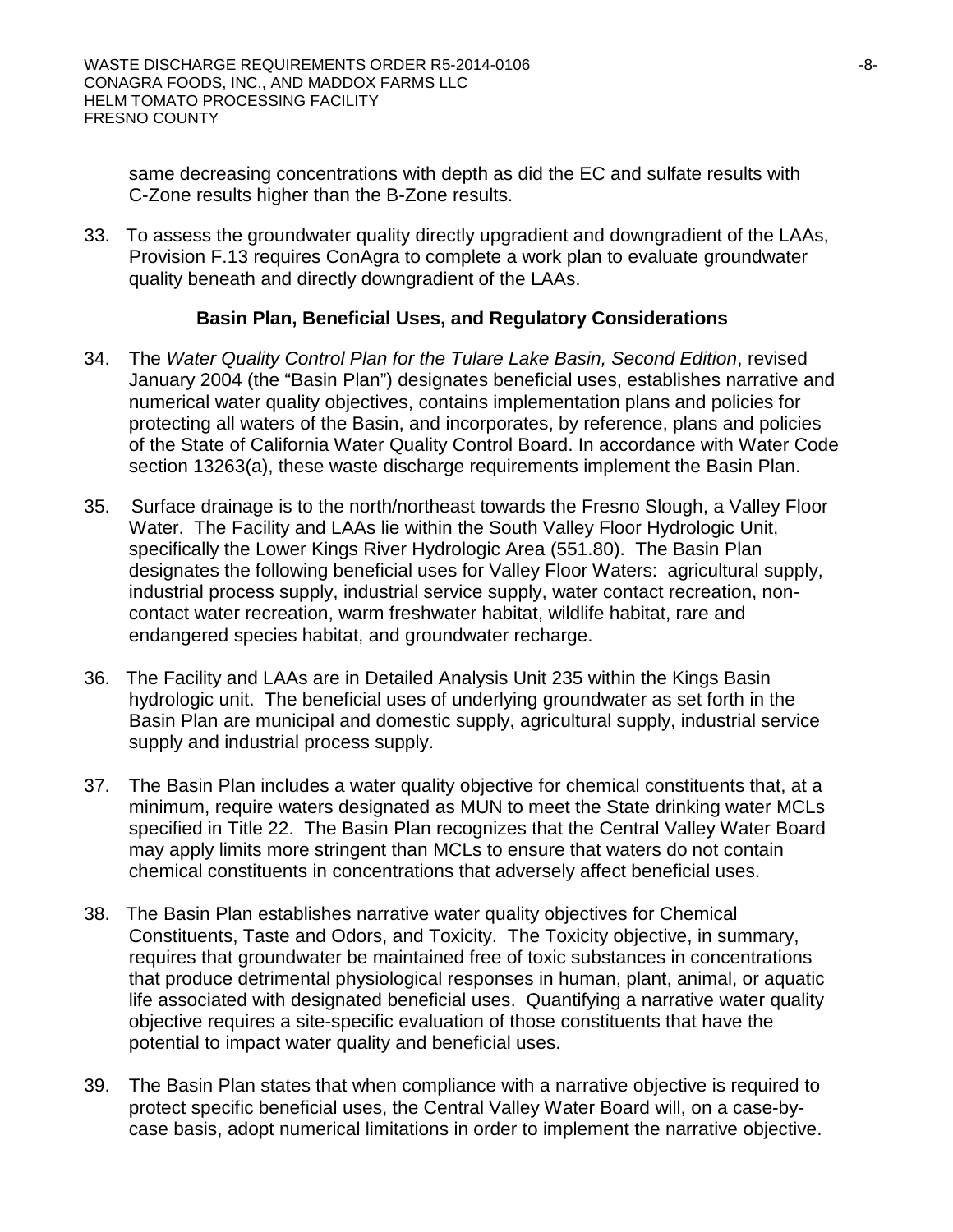- 40. In the absence of specific numerical water quality limits, the Basin Plan methodology is to consider any relevant published criteria. General salt tolerance guidelines, such as *Water Quality for Agriculture* by Ayers and Westcot and similar references indicate that yield reductions in nearly all crops are not evident when irrigation water has an EC less than 700 umhos/cm. There is, however, an eight- to ten-fold range in salt tolerance for agricultural crops and the appropriate salinity values to protect agriculture in the Central Valley are considered on a case-by-case basis. It is possible to achieve full yield potential with waters having EC up to 3,000 umhos/cm if the proper leaching fraction is provided to maintain soil salinity within the tolerance of the crop.
- 41. The Basin Plan encourages the land application of wastewater and identifies crop irrigation as a land application option where the opportunity exists to replace an existing use or proposed use of fresh water with recycled water.
- 42. The Basin Plan also states that the water quality objectives contained therein do not require improvement over naturally occurring background groundwater quality. The baseline for determining background water quality is generally the quality as of 1968. If background water quality exceeded objectives since 1968, then background water quality becomes the objective.
- 43. Many surface waters and local groundwater supplies have been degraded with salt. In some areas, the high salinity is naturally occurring, but in many areas it is due to the acts of man. In 2006, the Central Valley Water Board, the State Water Board, and stakeholders began a joint effort to address salinity and nitrate problems in the region and adopt long-term solutions that will lead to enhanced water quality and economic sustainability. Central Valley Salinity Alternatives for Long-Term Sustainability (CV-SALTS) is a collaborative basin planning effort aimed at developing and implementing a comprehensive salinity and nitrate management program.
- 44. The list of crops in Finding 24 is not intended as a definitive inventory of crops that are or could be grown in the area affected by the discharge, but it is representative of current and historical agricultural practices in the area.

# **Antidegradation Analysis**

- 45. State Water Resources Control Board Resolution 68-16 ("Policy with Respect to Maintaining High Quality Waters of the State") (hereafter Resolution 68-16) prohibits degradation of groundwater unless it has been shown that:
	- a. The degradation does not result in water quality less than that prescribed in State and regional policies, including violation of one or more water quality objectives,
	- b. The degradation will not unreasonably affect present and anticipated future beneficial uses,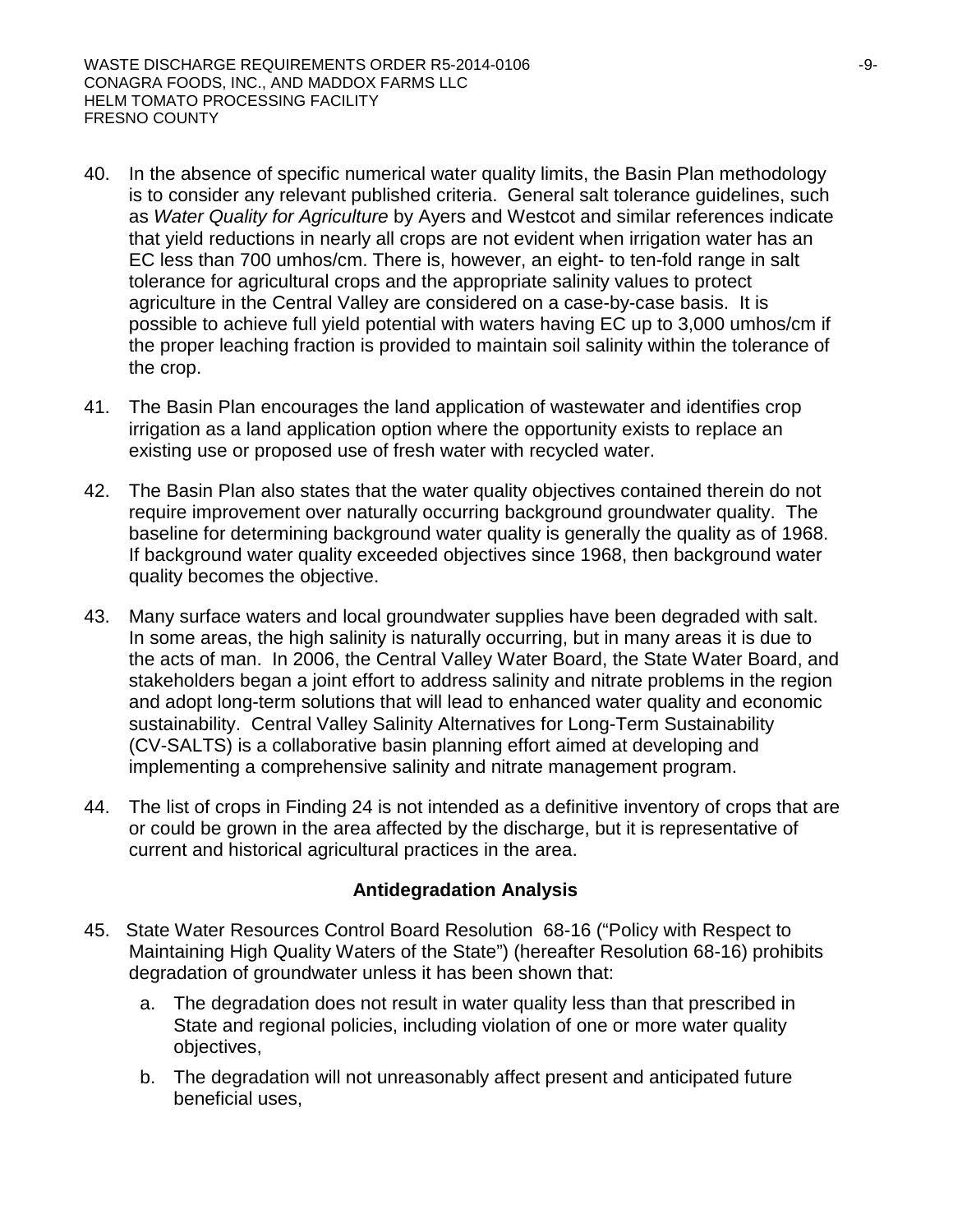- c. The Discharger employs best practicable treatment or control (BPTC) to minimize degradation, and
- d. The degradation is consistent with the maximum benefit to the people of the State.
- 46. Constituents of concern that have the potential to cause degradation of high quality waters include, in part, organics, nutrients, and salts. However, the discharge is not expected to cause groundwater to exceed water quality objectives because:
	- a. Organic loading rates of the existing discharge are low and the discharge is not anticipated to degrade groundwater due to organic loading. BOD loading is estimated to add about 11 lbs/ac/day with application at a twelve day cycle average. The discharge with a BOD loading rate of 11 lbs/ac/day and a minimum twelve day cycle average will prevent organic overloading of the LAAs such that the discharge authorized should not contribute to underlying groundwater degradation from organic loading.
	- b. For nitrogen, this Order limits the application of wastewater to agronomic rates for both nutrient and hydraulic loading. Total nitrogen loading estimates indicate the discharge will add about 18 lbs/ac/yr to farmlands used to grow crops that will require additional nitrogen fertilizer to grow the crop. This Order contains Provision F.12 that requires ConAgra to submit a Nutrient Management Plan to assess and implement measures to ensure nitrogen is applied at agronomic rates. The discharge should not contribute to an increase of nitrogen in groundwater.
	- c. For salinity, the Basin Plan effluent limit for industrial discharges limits the increase in EC of a point source discharge to 500 umhos/cm (source was 550 umhos/cm in 2013, resulting limit would have been 1,050 umhos/cm using this method). The average EC of the effluent in 2013 exceeded this value, but the Basin Plan also allows for an exception for food processing industries that exhibit a disproportionate increase in EC in the discharge over the EC of the source water due to unavoidable concentrations of organic dissolved solids. ConAgra's discharge qualifies for this exception as the discharge often has TDS concentrations higher than the EC of the effluent indicating the effluent is high in organic dissolved solids. Salt loading using average TDS concentrations in effluent estimates the discharge will add about 310 lbs/ac/yr, which should not cause unreasonable degradation of the underlying groundwater with salts. This Order contains Provision F.11 that requires ConAgra to submit a Salinity Management Plan that requires ConAgra to evaluate salinity sources in its discharge and provide recommendations for alternatives that will add less salt to the discharge.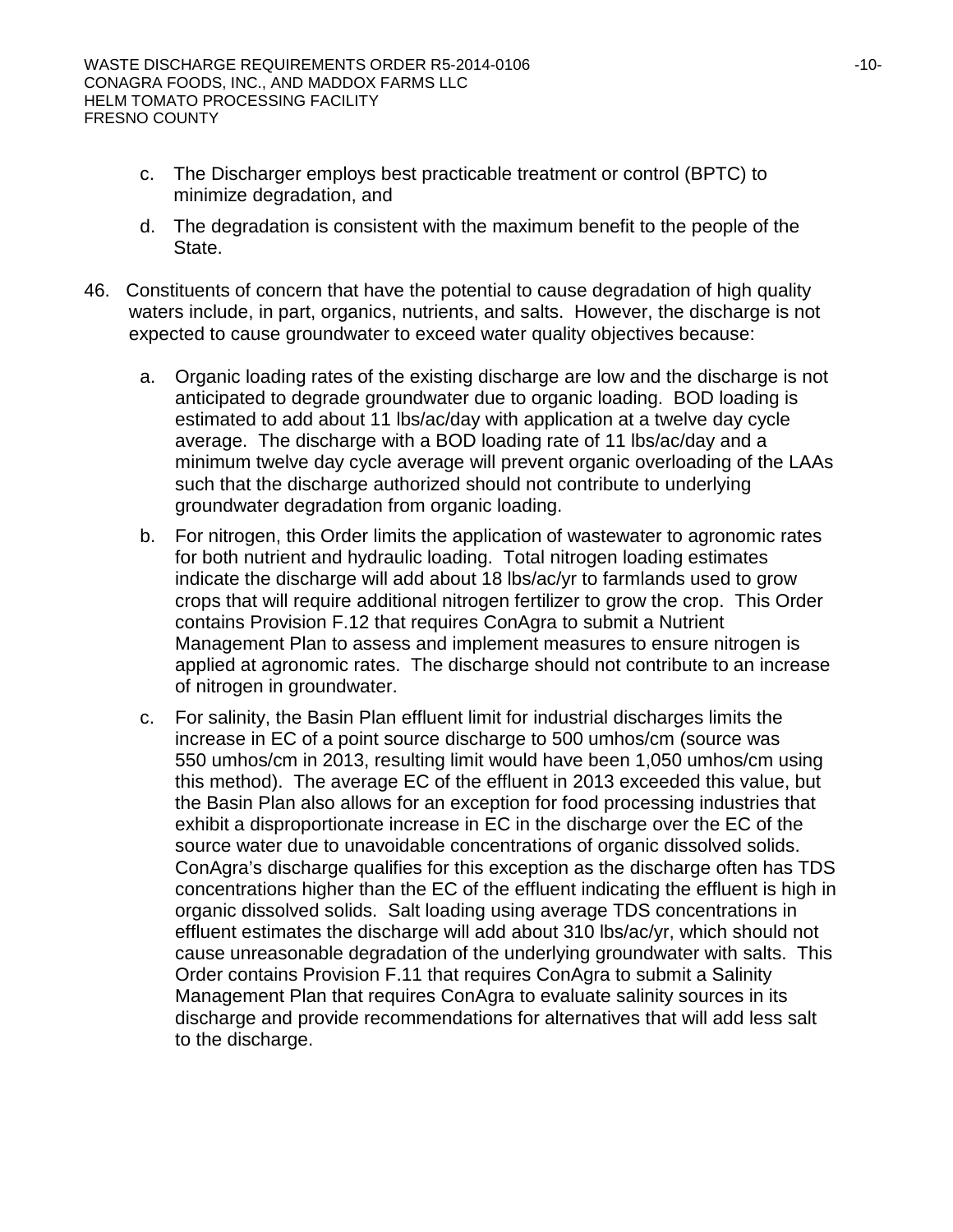# **Treatment and Control Practices**

- 47. The Discharger provides treatment and control of the discharge that incorporates:
	- a. Screening of solids from the waste stream,
	- b. Application of wastewater to the LAAs at agronomic rates,
	- c. Application of wastewater at rates that will not allow wastewater to stand for more than 48 hours,
	- d. Resting periods between wastewater applications,
	- e. At least daily inspection of the LAAs during times of discharge,
	- f. Appropriate solids disposal practices,
	- g. Preparation of a Salinity Management Plan to evaluate potential methods to reduce the salinity of its discharge,
	- h. Preparation of Nutrient Management Plan to evaluate the nutrient load of the discharge and how to best manage its application, and
	- i. Appropriate solids disposal practices.
- 48. These Treatment and Control Practices are reflective of BPTC of the discharge.

# **Antidegradation Conclusions**

- 49. This Order contains Discharge Specifications B.2 that limits the average daily discharge to 3.0 mgd during the processing season (July through October); and Specification B.3 that limits the average daily discharge to 0.2 mgd during the remainder of the year (November through June). This Order also contains Land Application Area Specifications D.1 and D.2 that limit the discharge to agronomic rates for the types of crops grown and does not allow the discharge to stand for longer than 48-hours after the discharge ceases, respectively. This Order contains Provisions F.11 and F.12 that require the Discharge to prepare Salinity and Nutrient Management Plans, respectively. The application of wastewater to the 2,646-acre LAAs at the loading rates authorized by this Order will not cause unreasonable groundwater degradation with nitrate as nitrogen or salts.
- 50. Economic prosperity of valley communities and associated industry is of maximum benefit to the people of the State and, therefore, sufficient reason exists to accommodate growth and limited groundwater degradation around the Facility, provided that the terms of the Basin Plan are met. Degradation of groundwater by some of the typical waste constituents released with discharge from a tomato processor after effective source reduction, treatment, and control, and considering the best efforts of the Discharger and magnitude of degradation, is of maximum benefit to the people of the State. Con-Agra contributes to the economic prosperity of the region by directly employing 110 workers at the Plant during the processing season and 30 workers in the offseason, provides incomes for numerous surrounding tomato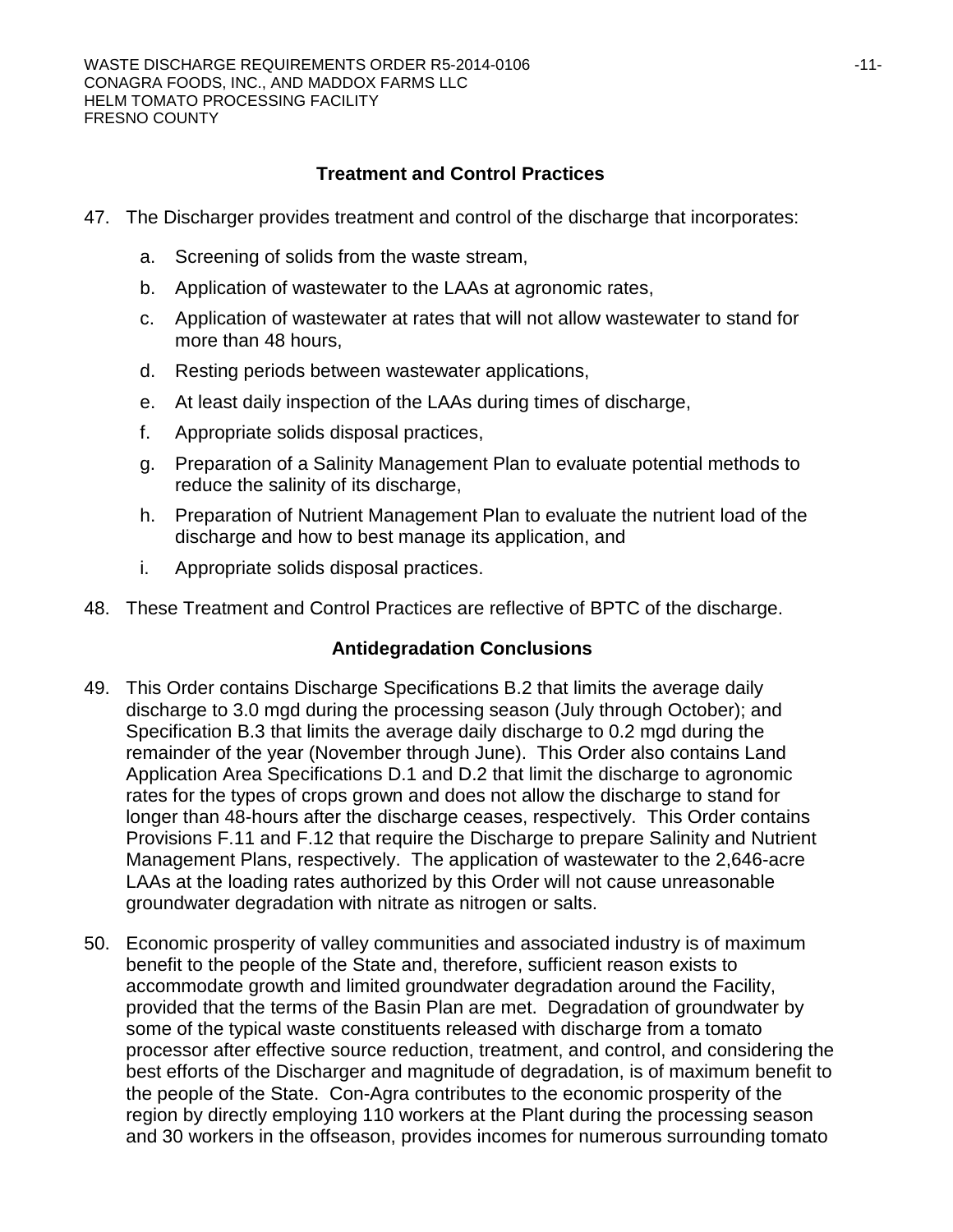growers and associated trucking firms, and provides a tax base for local and county governments. Economic prosperity of valley communities and associated industry is of maximum benefit to the people of the State and, therefore, sufficient reason to accommodate growth and limited groundwater degradation provided terms of the Basin Plan are met.

# **Designated Waste and Title 27**

- 51. California Code of Regulations, title 27 (hereafter Title 27) contains regulatory requirements for the treatment, storage, processing, and disposal of solid waste, which includes designated waste, as defined by Water Code section 13173. However, Title 27 exempts certain activities from its provisions. Discharges regulated by this Order are exempt from Title 27 pursuant to a provision that exempts wastewater under specific conditions. This exemption, found at Title 27, section 20090, is described below:
	- (b) Wastewater Discharges of wastewater to land, including but not limited to evaporation ponds, percolation ponds, or subsurface leachfields if the following conditions are met:
		- (1) The applicable regional water quality control board has issued WDRs, reclamation requirements, or waived such issuance;
		- (2) The discharge is in compliance with applicable water quality control plan; and
		- (3) The wastewater does not need to be managed according to Chapter 11, Division 4.5, Title 22 of this code as a hazardous waste.
- 52. The discharge authorized herein is exempt from the requirements of Title 27 in accordance with Title 27, section 20090(b) because:
	- a. The Central Valley Water Board is issuing WDRs,
	- b. The discharge is in compliance with the Basin Plan, and;
	- c. The treated effluent discharged to the LAAs does not need to be managed as hazardous waste.

# **General Findings**

- 53. Based on the threat and complexity of the discharge, the facility is determined to be classified as 3B as defined below:
	- a. Category 3 threat to water quality: "Those discharges of waste that could degrade water quality without violating water quality objectives, or could cause a minor impairment of designated beneficial uses as compared with Category 1 and Category 2."
	- b. Category B complexity, defined as: "Any discharger not included [as Category A] that has physical, chemical, or biological treatment systems (except for septic systems with subsurface disposal) or any Class 2 or Class 3 waste management units."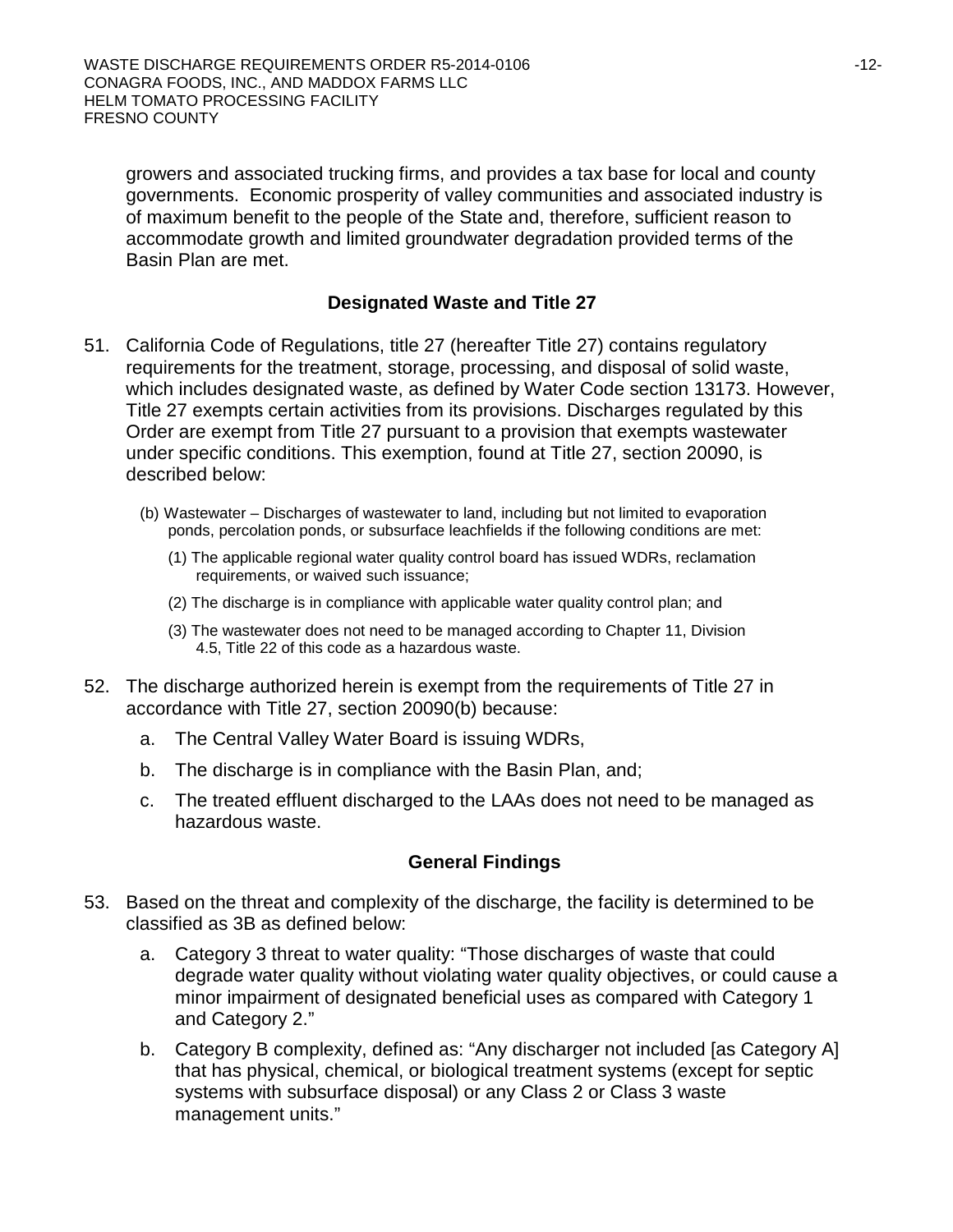- 54. Pursuant to Water Code section 13263(g), discharge is a privilege, not a right, and adoption of this Order does not create a vested right to continue the discharge.
- 55. Water Code section 13267(b) states:

In conducting an investigation specified in subdivision (a), the regional board may require that any person who has discharged, discharges, or is suspected of discharging, or who proposes to discharge within its region … shall furnish, under penalty of perjury, technical or monitoring program reports which the board requires. The burden, including costs of these reports, shall bear a reasonable relationship to the need for the reports and the benefits to be obtained from the reports. In requiring those reports, the regional board shall provide the person with a written explanation with regard to the need for the reports, and shall identify the evidence that supports requiring that person to provide the reports.

- 56. The technical reports required by this Order and the attached Monitoring and Reporting Program R5-2014-0106 are necessary to ensure compliance with these waste discharge requirements. The Discharger owns and operates the facility that discharges the waste subject to this Order.
- 57. The California Department of Water Resources sets standards for the construction and destruction of groundwater wells (hereafter DWR Well Standards), as described in *California Well Standards Bulletin 74-90* (June 1991) and *Water Well Standards: State of California Bulletin 94-81* (December 1981). These standards, and any more stringent standards adopted by the state or county pursuant to Water Code section 13801, apply to all monitoring wells used to monitor the impacts of wastewater storage or disposal governed by this Order.
- 58. The County of Fresno adopted a Negative Declaration on 23 February 1996 in accordance with the California Environmental Quality (CEQA) (Public Resources Code Section 21000, et seq.) and State CEQA guidelines. The Facility has been in use as a tomato processing facility continuously since 1996. This Order for the current facility does not authorize any additional construction activities and imposes regulatory requirements that are protective of the underlying groundwater quality. As a result, the existing discharge is exempt from the requirements of CEQA in accordance with California Code of Regulations, title 14, section 15301.

# **Public Notice**

- 59. All the above and the supplemental information and details in the attached Information Sheet, which is incorporated by reference herein, were considered in establishing the following conditions of discharge.
- 60. The Discharger**s** and interested agencies and persons have been notified of the Central Valley Water Board's intent to prescribe waste discharge requirements for this discharge, and they have been provided an opportunity to submit written comments and an opportunity for a public hearing.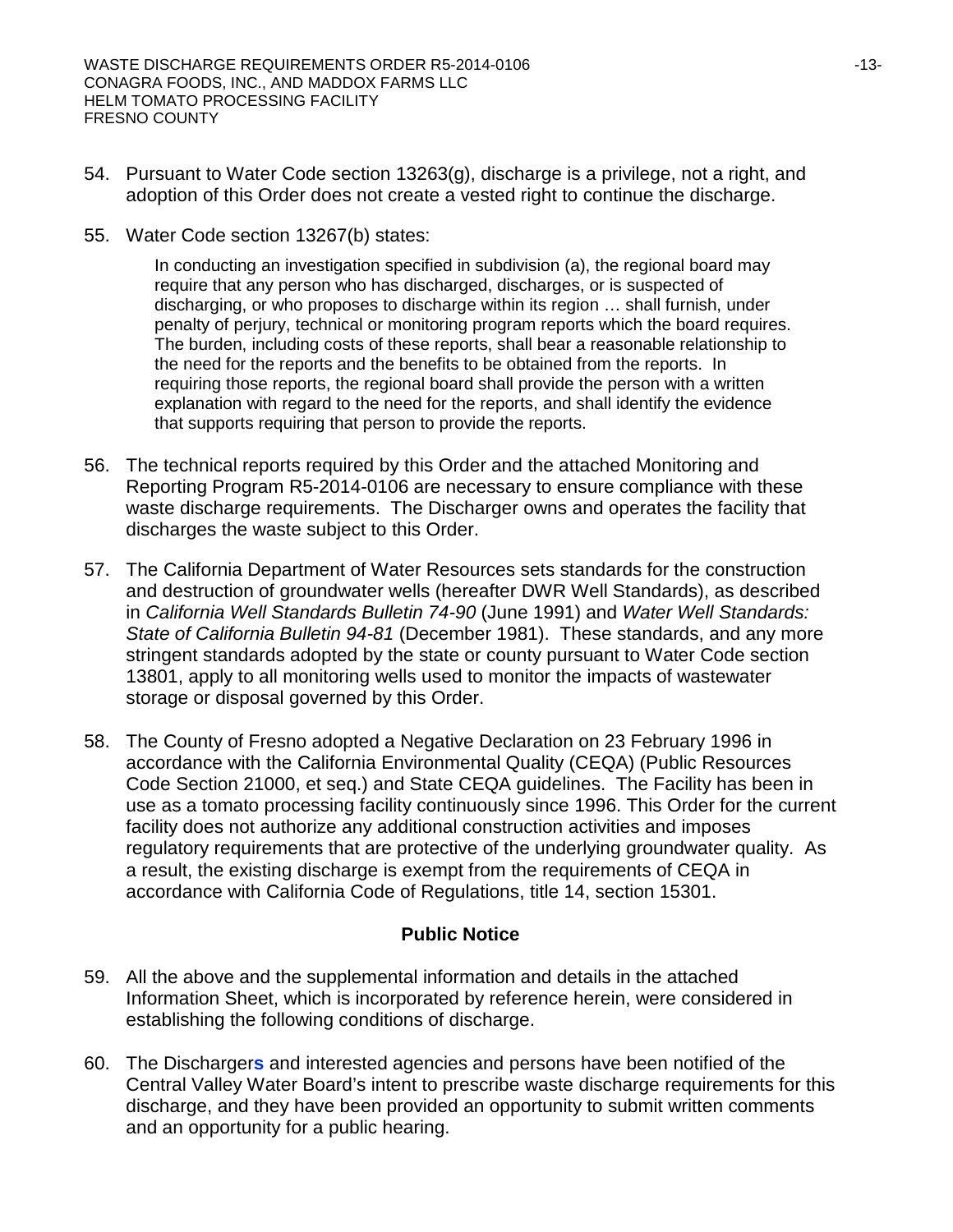61. All comments pertaining to the discharge were heard and considered in a public hearing.

**IT IS HEREBY ORDERED** that Order 96-268 is rescinded and, pursuant to Water Code sections 13263 and 13267, the Dischargers, their agents, successors, and assigns, in order to meet the provisions contained in Division 7 of the Water Code and regulations adopted hereunder, shall comply with the following:

# **A. Discharge Prohibitions**

- 1. Discharge of wastes to surface waters or surface water drainage courses is prohibited.
- 2. Bypass of untreated wastes, except as allowed by Provision E.2 of Standard Provisions and Reporting Requirements, is prohibited.
- 3. Discharge of hazardous wastes, as that term is defined in California Code of Regulations, title 22, section 66261.1 *et seq*., is prohibited.
- 4. Application of wastewater in a manner or location other than that described in the report of waste discharge and herein is prohibited.
- 5. The discharge of tomato processing wastewater to a septic system is prohibited.
- 6. Discharge of domestic wastewater to the wastewater pond, LAA, or any surface waters is prohibited.

# **B. Discharge Specifications**

- 1. The Discharger shall measure the volume of the wastewater discharged to the wastewater retention pond and the volume of wastewater discharged to the LAAs. The volume shall be determined at FM-01 and FM-02 as described in Monitoring and Reporting Program R5-2014-0106.
- 2. During the processing season (July through October), the monthly average daily discharge flow to the LAAs shall not exceed 3.0 mgd with a daily maximum of 4.0 mgd.
- 3. During the remainder of the year (November through June), the monthly average daily discharge flow to the LAAs shall not exceed 0.2 mgd with a daily maximum of 0.3 mgd.
- 4. Wastewater treatment, storage, and disposal shall not cause pollution or a nuisance as defined by Water Code section 13050.
- 5. The discharge shall remain within the permitted waste treatment/containment structures and LAAs at all times.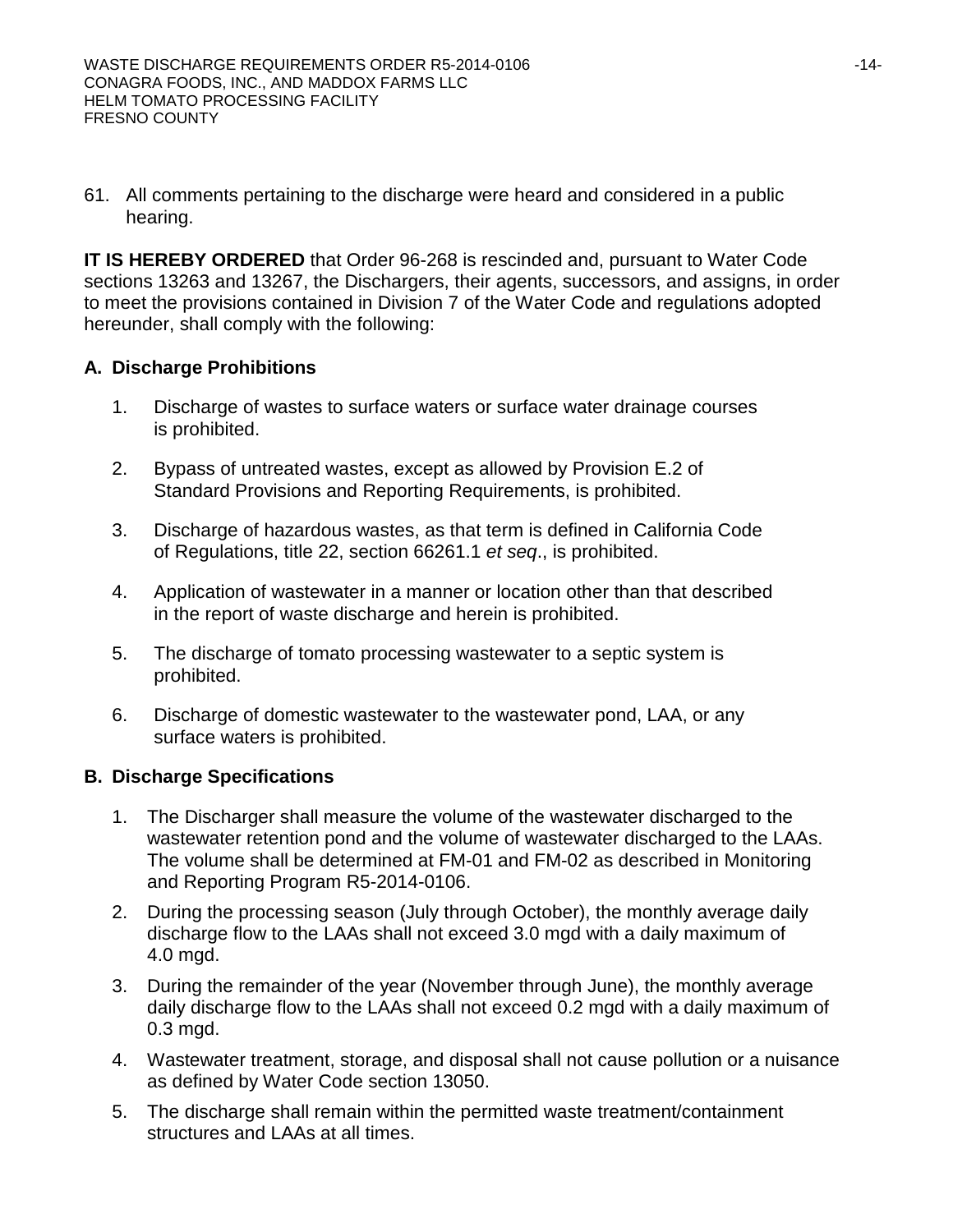- 6. No waste constituent shall be released or discharged, or placed where it will be released or discharged, in a concentration or in a mass that causes violation of groundwater limitations.
- 7. The treatment, storage, and disposal areas shall have sufficient capacity to accommodate allowable wastewater flow, design seasonal precipitation, and ancillary inflow and infiltration during the winter while ensuring continuous compliance with all requirements of this Order. Design seasonal precipitation shall be based on total annual precipitation using a return period of 100 years, distributed monthly in accordance with historical rainfall patterns.
- 8. Objectionable odors shall not be perceivable beyond the limits of the Facility and/or the LAAs at an intensity that creates or threatens to create nuisance conditions.
- 9. The Discharger shall operate and maintain all ponds sufficiently to protect the integrity of containment dams and berms and prevent overtopping and/or structural failure. Unless a California-registered civil engineer certifies (based on design, construction, and conditions of operation and maintenance) that less freeboard is adequate, the operating freeboard in any pond shall never be less than two feet (measured vertically from the lowest possible point of overflow). As a means of management and to discern compliance with this requirement, the Discharger shall install and maintain in each pond a permanent staff gauge with calibration marks that clearly show the water level at design capacity and enable determination of available operational freeboard.
- 10. All ponds and open containment structures shall be managed to prevent breeding of mosquitoes. Specifically:
	- a. An erosion control program shall be implemented to ensure that small coves and irregularities are not created around the perimeter of the water surface.
	- b. Weeds shall be minimized through control of water depth, harvesting, or herbicides.
	- c. Dead algae, vegetation, and debris shall not accumulate on the water surface.
	- d. The Discharger shall consult and coordinate with the local Mosquito Abatement District to minimize the potential for mosquito breeding as needed to supplement the above measures.

# **C. Solids Specifications**

Sludge, as used in this document, means the solid, semisolid, and liquid organic matter removed from wastewater treatment, settling, and storage vessels or ponds. Solid waste refers to solid inorganic matter removed by screens and soil sediments from washing of unprocessed tomatoes. Residual solids means organic food processing byproducts such as culls, pulp, stems, leaves, and seeds that will not be subject to treatment prior to disposal or land application.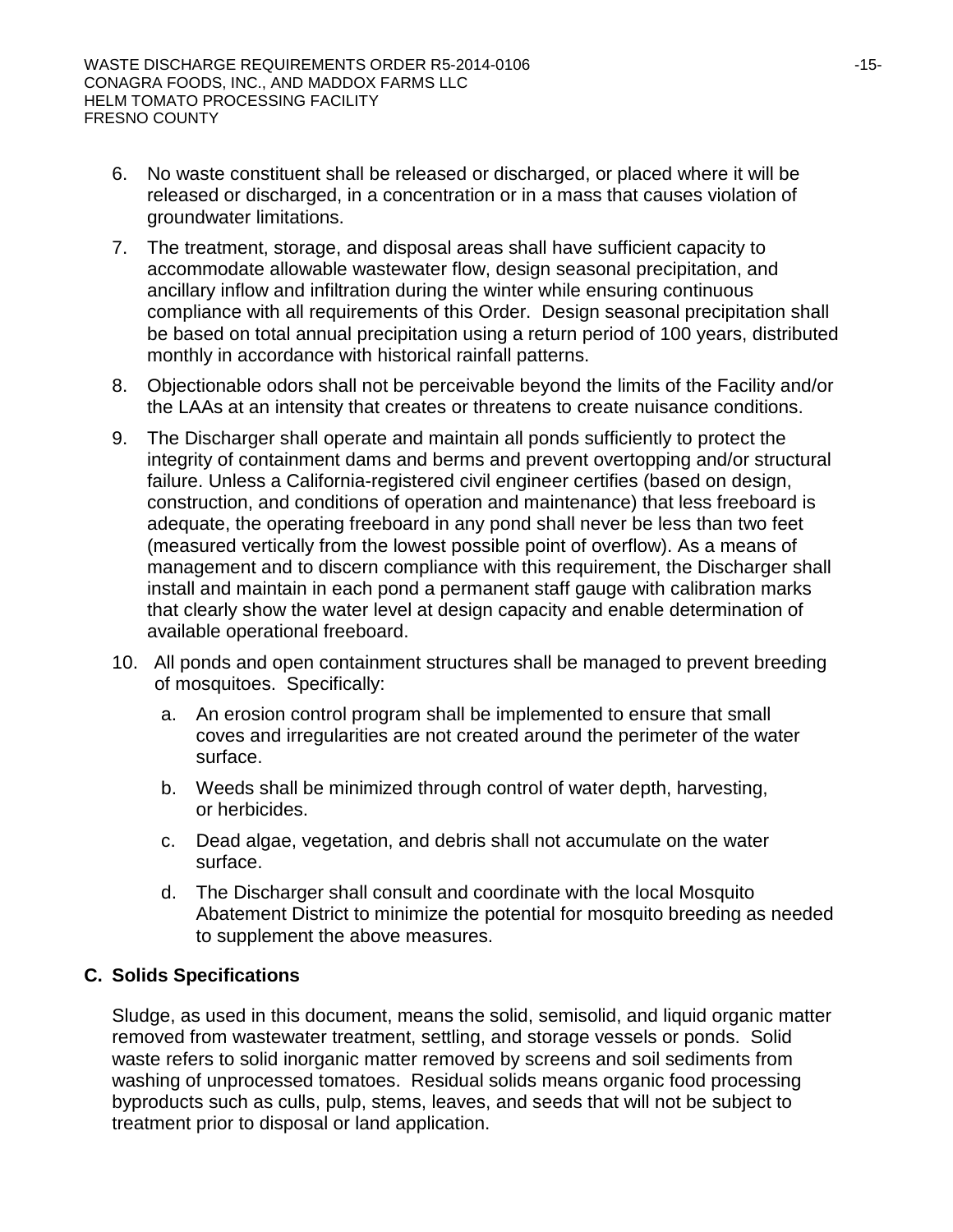- 1. Any handling and storage of solids and sludge shall be temporary, and controlled and contained in a manner that minimizes leachate formation and precludes infiltration of waste constituents into soils in a mass or concentration that will violate groundwater limitations of this Order.
- 2. Collected screenings, sludge, and other solids removed from the liquid waste shall be disposed of in a manner approved by the Executive Officer and consistent with Title 27. Removal for further treatment, disposal, or reuse at sites (i.e., landfill, composting sites, soil amendment sites) operated in accordance with valid WDRs issued by a regional water quality control board will satisfy this specification.
- 3. Any proposed change in solids disposal practices shall be reported to the Executive Officer in writing at least **90 days** in advance of the change. Screenings (solids removed from the parabolic screens) may be land applied to the disposal area provided that, at least **60 days** prior to application, the Discharger submits a loading analysis that demonstrates the land application of solids will not cause an exceedance of any specification or groundwater limitation of this Order.

# **D. Land Application Area Specifications**

- 1. Application of waste constituents to the LAAs shall be at reasonable agronomic rates to preclude creation of a nuisance or unreasonable degradation of groundwater, considering the crop, soil, climate, and irrigation management system. The annual nutritive loading of the LAAs, including the nutritive value of organic and chemical fertilizers and of the wastewater shall not exceed the annual crop demand.
- 2. Wastewater shall not be discharged to the LAAs in a manner that causes wastewater to stand for greater than 48 hours after irrigation ceases.
- 3. Wastewater shall be applied to the LAAs with appropriate resting periods. The Discharger indicates that the typical cycle period is 12 days (wastewater applied day one, no further application through day 12).
- 4. Any irrigation runoff shall be confined to the LAAs and shall not enter any surface water drainage course or storm water drainage system.
- 5. The perimeter of the LAAs shall be graded to prevent ponding along public roads or other public areas and prevent runoff onto adjacent properties not owned or controlled by the Discharger.
- 6. The volume of wastewater applied to the LAAs on any single day shall not exceed reasonable agronomic rates based on the vegetation grown, pre-discharge soil moisture conditions, and weather conditions.
- 7. Hydraulic loading of wastewater and supplemental irrigation water including precipitation shall be at reasonable agronomic rates designed to: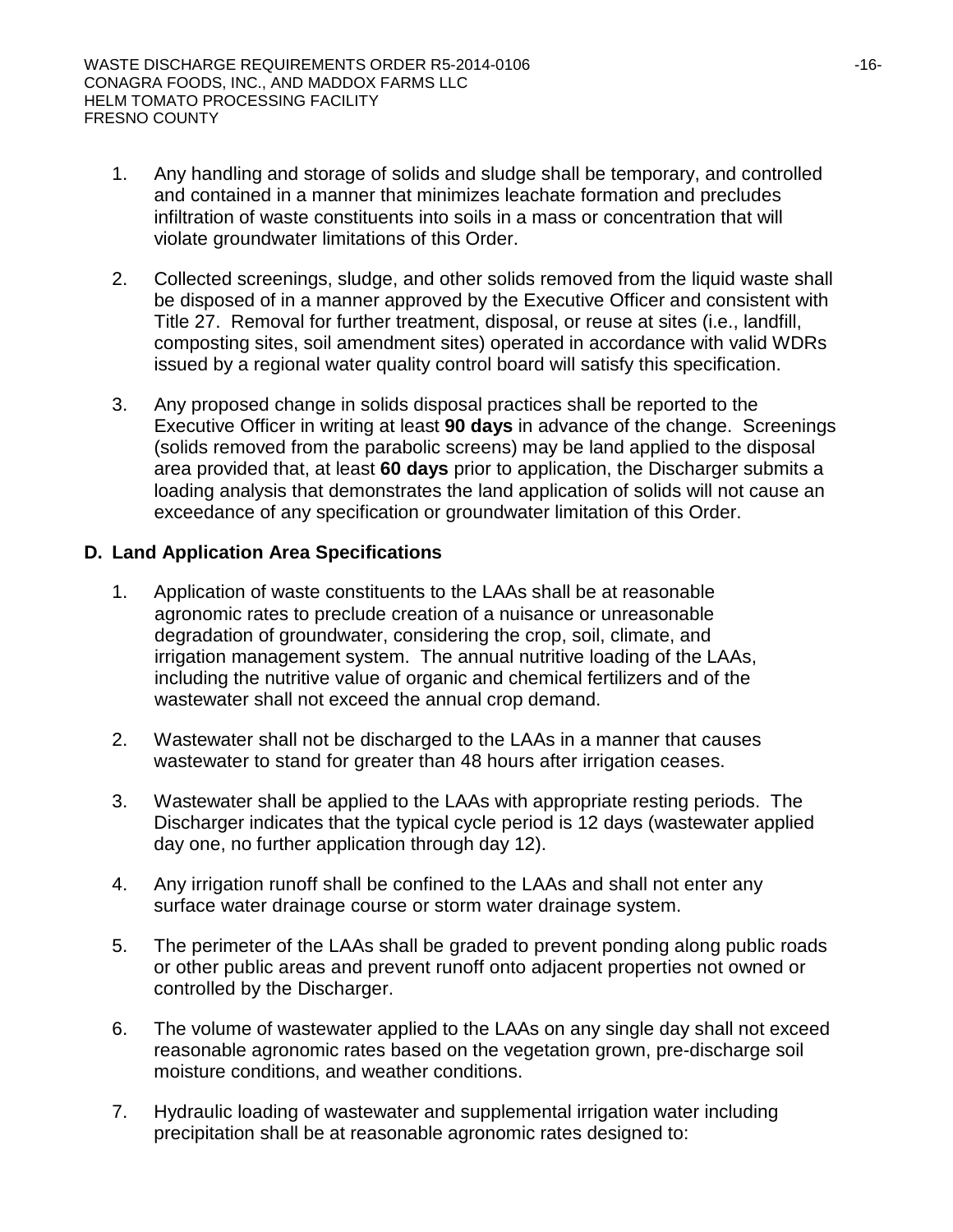- a. Maximize crop nutrient uptake;
- b. Maximize breakdown of organic waste constituents in the root zone; and
- c. Minimize the percolation of waste constituents below the root zone.
- 8. The irrigation with wastewater shall be managed to minimize erosion within the LAAs.
- 9. The LAAs shall be managed to prevent breeding of mosquitoes. In particular:
	- a. All applied irrigation water must infiltrate completely within 48 hours;
	- b. Tailwater ditches shall be maintained essentially free of emergent, marginal, and floating vegetation; and
	- c. Low-pressure and unpressurized pipelines and ditches accessible to mosquitoes shall not be used to store wastewater.
- 10. No physical connection shall exist between wastewater and any domestic water supply or domestic well, or between wastewater piping and any irrigation well that does not have an air gap or reduce pressure principle device.

# **E. Groundwater Limitations**

Release of waste constituents from any treatment unit, storage unit, delivery system, or LAA associated with the Facility shall not cause or contribute to groundwater containing concentrations of constituents identified below, or natural background quality, whichever is greater.

- a. Nitrate as nitrogen of 10 mg/L.
- b. For constituents identified in Title 22, the MCLs quantified therein.

# **F. Provisions**

- 1. The Discharger shall comply with the Standard Provisions and Reporting Requirements for Waste Discharge Requirements, dated 1 March 1991 (Standard Provisions), which are a part of this Order.
- 2. The Discharger shall comply with Monitoring and Reporting Program (MRP) R5-2014-0106, which is part of this Order, and any revisions thereto as adopted by the Central Valley Water Board or approved by the Executive Officer.
- 3. The Discharger shall keep at the Facility office copies of this Order including its MRP, Information Sheet, attachments, and Standard Provisions, for reference by operating personnel. Key operating personnel shall be familiar with its contents.
- 4. The Discharger must at all times properly operate and maintain its respective facilities and systems of treatment and control (and related appurtenances) that are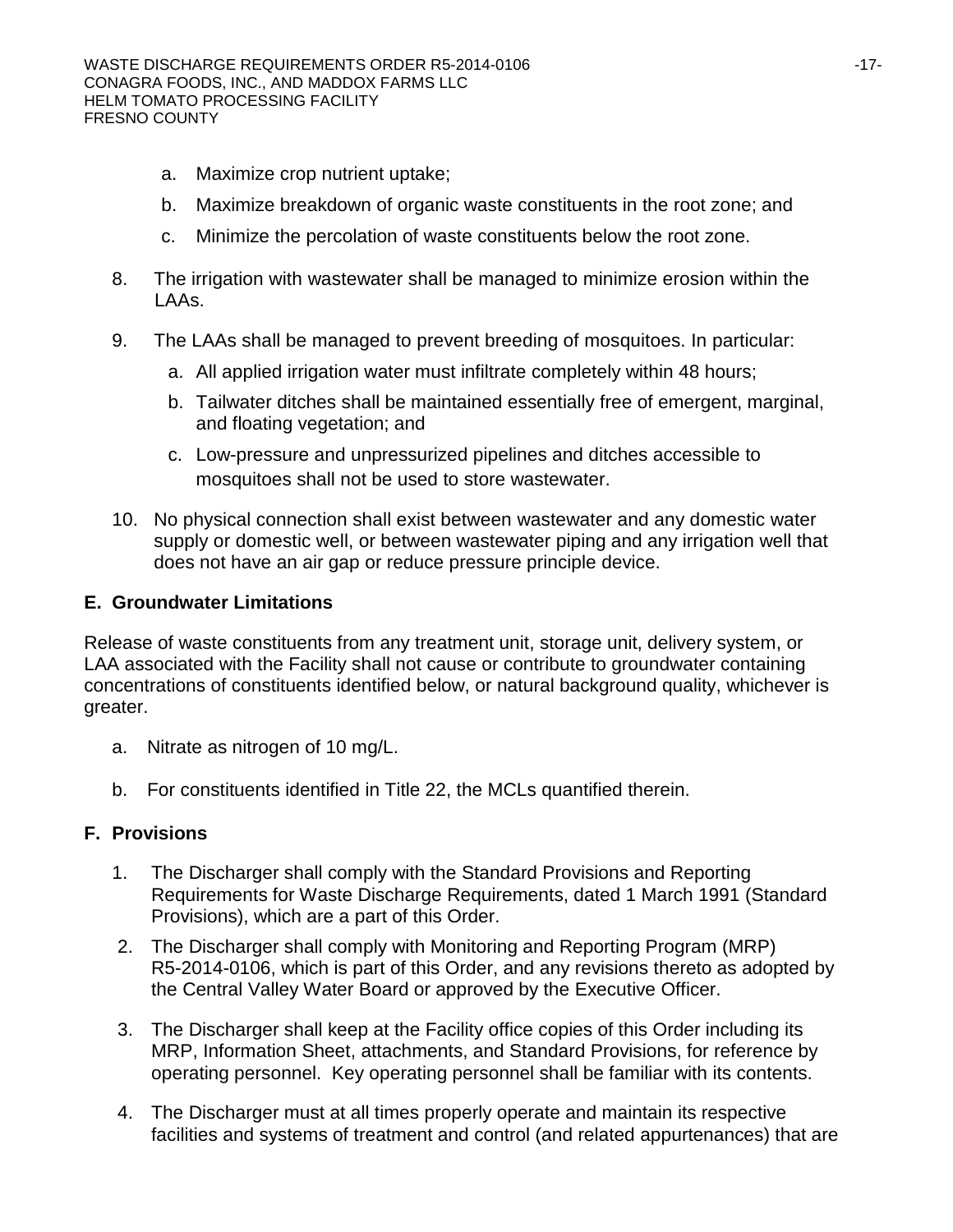installed or used to achieve compliance with the conditions of this Order. Proper operation and maintenance also include adequate laboratory controls and appropriate quality assurance procedures. This Provision requires the operation of back-up or auxiliary facilities or similar systems that are installed only when the operation is necessary to achieve compliance with the conditions of the Order.

- 5. All technical reports and work plans required herein that involve planning, investigation, evaluation, or design, or other work requiring interpretation and proper application of engineering or geologic sciences, shall be prepared by or under the direction of a person registered to practice in California pursuant to California Business and Professions Code Sections 6735, 7835, and 7835.1. As required by these laws, completed technical reports and work plans must bear the signature(s) and seal(s) of the registered professional(s) in a manner such that all work can be clearly attributed to the professional responsible for the work. All reports required herein are required pursuant to Water Code section 13267.
- 6. The Discharger must comply with all conditions of this Order, including timely submittal of technical and monitoring reports as directed by the Executive Officer. Accordingly, the Discharger shall submit to the Central Valley Water Board on or before each report due date the specified document or, if an action is specified, a written report detailing evidence of compliance with the date and task. If noncompliance is being reported, the reasons for such noncompliance shall be stated, plus an estimate of the date when the Discharger will be in compliance. The Discharger shall notify the Central Valley Water Board by letter when it returns to compliance with the time schedule. Violations may result in enforcement action, including Central Valley Water Board or court orders requiring corrective action or imposing civil monetary liability, or in revision or rescission of this Order.
- 7. In the event of any change in control or ownership of land or waste treatment and storage facilities presently owned or controlled by the Discharger, the Discharger shall notify the succeeding owner or operator of the existence of this Order by letter, a copy of which shall be immediately forwarded to the Central Valley Water Board.
- 8. To assume operation under this Order, the succeeding owner or operator must apply in writing to the Executive Officer requesting transfer of the Order. The request must contain the requesting entity's full legal name, the state of incorporation if a corporation, the address and telephone number of the persons responsible for contact with the Central Valley Water Board and a statement. The statement shall comply with the signatory paragraph of Standard Provision B. 3 and state that the new owner or operator assumes full responsibility for compliance with this Order. Failure to submit the request shall be considered a discharge without requirements, a violation of the Water Code. If approved by the Executive Officer, the transfer request will be submitted to the Central Valley Water Board for its consideration of transferring the ownership of this Order at one of its regularly scheduled meetings.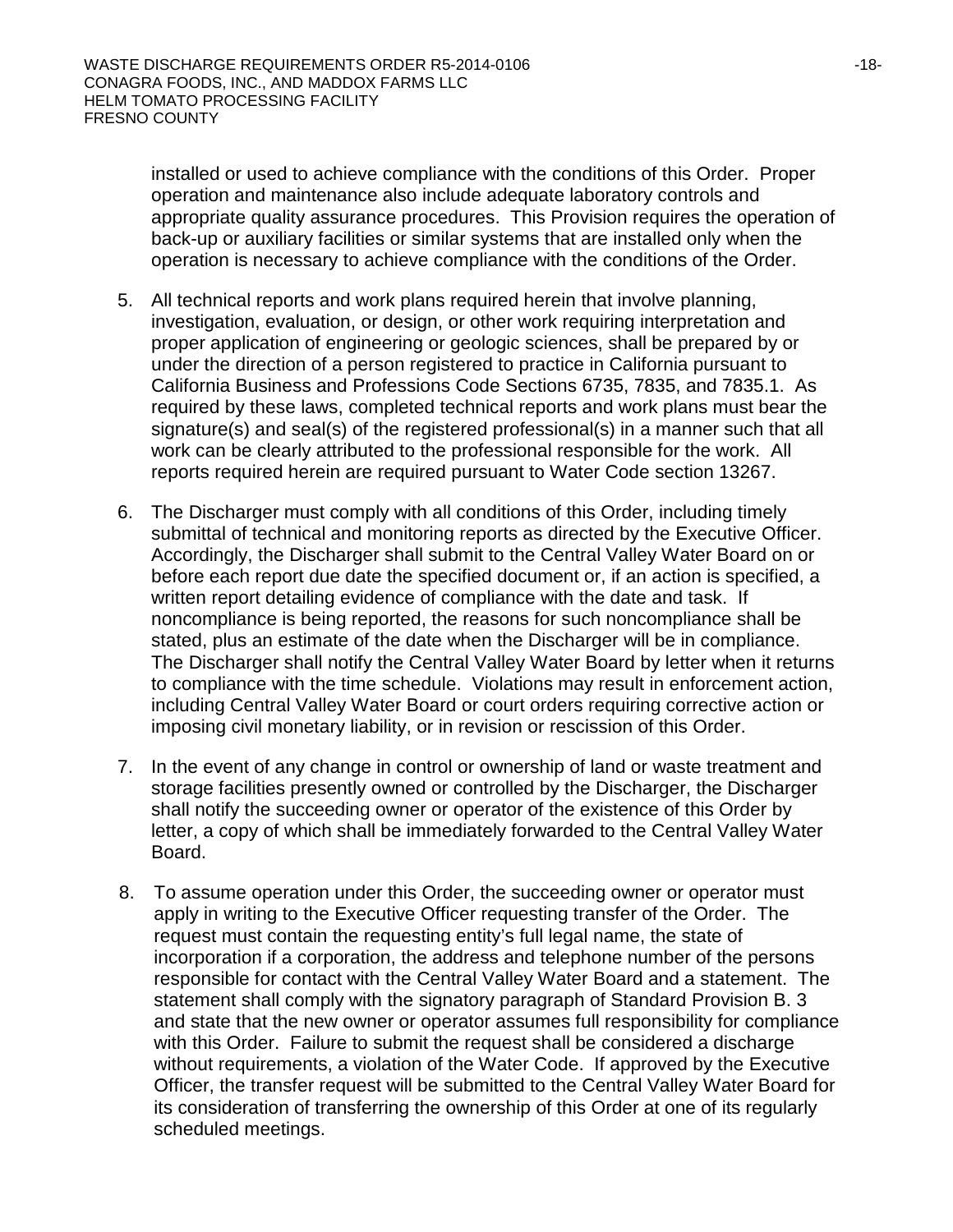- 9. The Discharger shall submit the technical reports and work plans required by this Order for Central Valley Water Board staff consideration and incorporate comments they may have in a timely manner, as appropriate.
- 10. As described in the Standard Provisions, the Discharger shall report promptly to the Central Valley Water Board any material change or proposed change in the character, location, or volume of the discharge.
- 11. **By 9 February 2015**, the Discharger shall submit a Salinity Management Plan, with salinity source reduction goals and an implementation time schedule for Executive Officer approval. The control plan shall identify any additional methods that could be used to further reduce the salinity of the discharge to the maximum extent feasible, include an estimate on load reductions that may be attained through the methods identified, and provide a description of the tasks, cost, and time required to investigate and implement various elements in the salinity control plan. The Discharger shall implement the plan in accordance with the approved schedule.
- 12. **By 9 February 2015**, the Discharger shall submit a Nutrient Management Plan for the Land Application Areas for Executive Officer approval. At a minimum the Plan must include procedures for monitoring the LAAs including daily records of wastewater applications and acreages, an action plan to deal with objectionable odors and/or nuisance conditions, a discussion on blending of wastewater and supplemental irrigation water, supporting data and calculations for monthly and annual water and nutrient balances, and management practices that will ensure wastewater, irrigation water, commercial fertilizers and soil amendments are applied at agronomic rates, and in a manner that distributes the wastewater over the entire acreage of the LAAs.
- 13. **By 9 February 2015**, the Discharger shall submit a work plan to evaluate groundwater quality beneath and directly downgradient of the LAAs and recommend an appropriate groundwater monitoring network. **By 8 February 2016**, the Discharger shall implement the approved groundwater monitoring work plan and initiate monitoring of its groundwater monitoring well network. Existing off-site monitoring wells, irrigation, and domestic water wells may be considered if criteria are met (i.e., reasonable horizontal and vertical placement of well intake intervals reflect uppermost first encountered groundwater in the area)**.**
- 14. If the Central Valley Water Board determines that waste constituents in the discharge have reasonable potential to cause or contribute to an exceedance of an objective for groundwater, this Order may be reopened for consideration of addition or revision of appropriate numerical effluent or groundwater limitations for the problem constituents.
- 15. The Central Valley Water Board is currently implementing the CV-SALTS initiative to develop a Basin Plan amendment that will establish a salt and nitrate management plan for the Central Valley. Through this effort the Basin Plan will be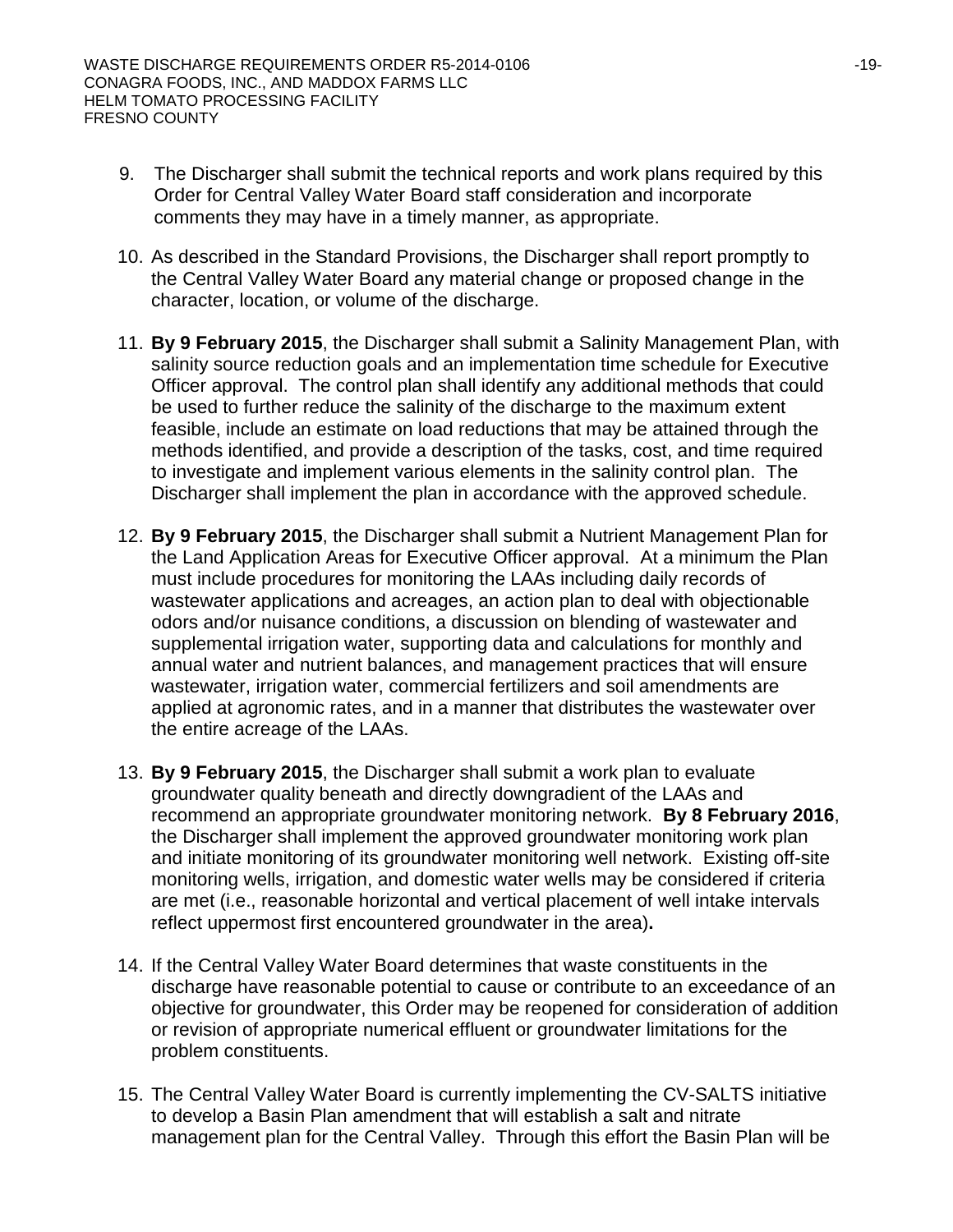amended to define how the narrative water quality objectives are to be interpreted for the protection of agricultural use. If new information or evidence indicates that groundwater limitations different than those prescribed herein are appropriate, this Order will be reopened to incorporate such limits.

- 16. A copy of this Order including the MRP, Information Sheet, Attachments, and Standard Provisions, shall be kept at the discharge facility for reference by operating personnel. Key operating personnel shall be familiar with its contents.
- 17. The Central Valley Water Board will review this Order periodically and will revise requirements when necessary.

If, in the opinion of the Executive Officer, the Discharger fails to comply with the provisions of this Order, the Executive Officer may refer this matter to the Attorney General for judicial enforcement, may issue a complaint for administrative civil liability, or may take other enforcement actions. Failure to comply with this Order or with the WDRs may result in the assessment of Administrative Civil Liability of up to \$10,000 per violation, per day, depending on the violation, pursuant to the Water Code, including sections 13268, 13350 and 13385. The Central Valley Water Board reserves its right to take any enforcement actions authorized by law.

Any person aggrieved by this action of the Central Valley Water Board may petition the State Water Board to review the action in accordance with Water Code section 13320 and California Code of Regulations, title 23, sections 2050 and following. The State Water Board must receive the petition by 5:00 p.m., 30 days after the date of this Order, except that if the thirtieth day following the date of this Order falls on a Saturday, Sunday, or state holiday, the petition must be received by the State Water Board by 5:00 p.m. on the next business day. Copies of the law and regulations applicable to filing petitions may be found on the Internet at:

http://www.waterboards.ca.gov/public\_notices/petitions/water\_quality

or will be provided upon request.

I, PAMELA C. CREEDON, Executive Officer, do hereby certify that the foregoing is a full true, and correct copy of an Order adopted by the California Regional Water Quality Control Board on 8 August 2014.

*Original signed by:*

PAMELA C. CREEDON, Executive Officer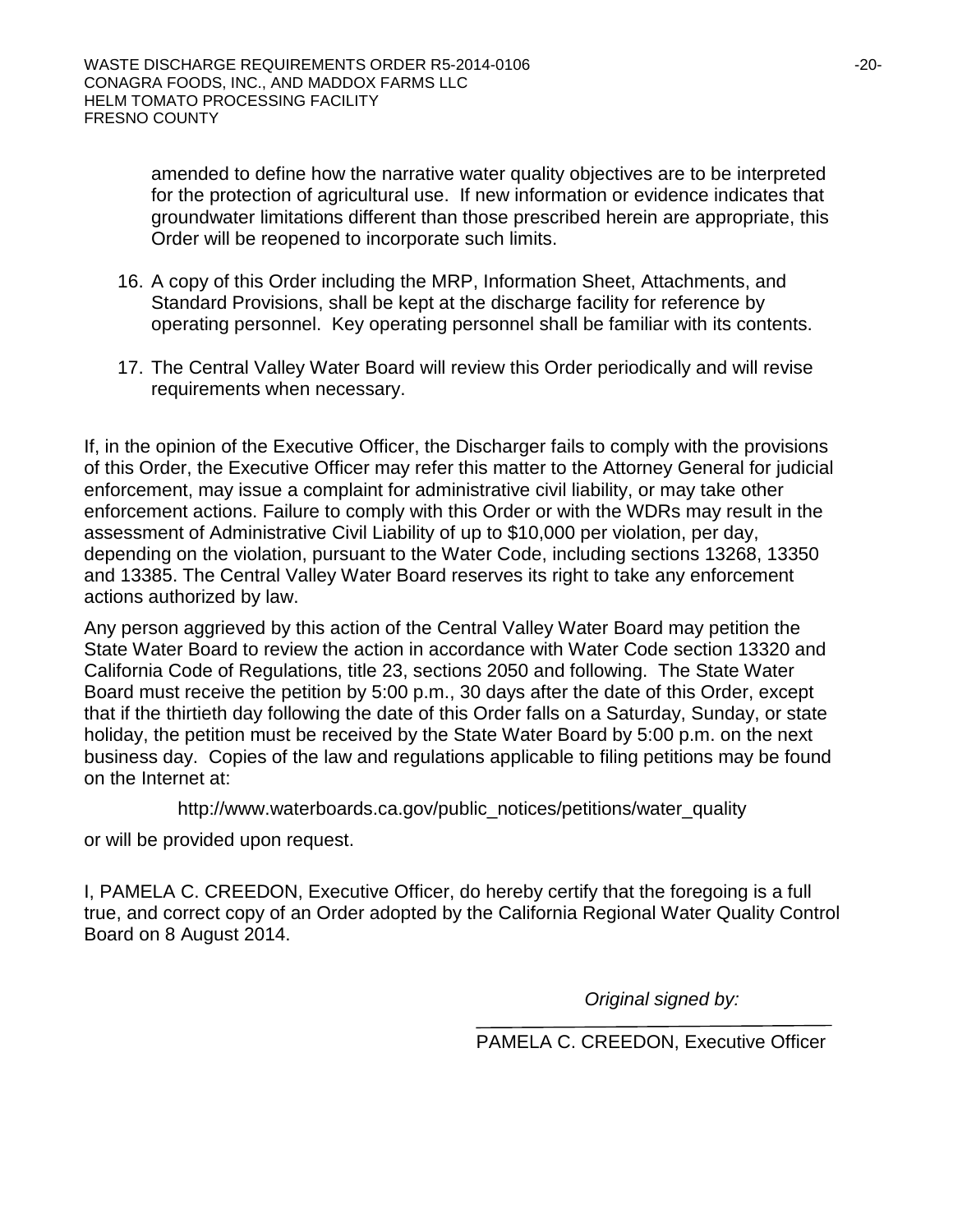### CALIFORNIA REGIONAL WATER QUALITY CONTROL BOARD CENTRAL VALLEY REGION

# MONITORING AND REPORTING PROGRAM NO. R5-2014-0106 FOR CONAGRA FOODS, INC., AND MADDOX FARMS, LLC HELM TOMATO PROCESSING FACILITY FRESNO COUNTY

This Monitoring and Reporting Program (MRP) is required pursuant to California Water Code (CWC) section 13267.

The Discharger shall not implement any changes to this MRP unless and until the Central Valley Water Board adopts, or the Executive Officer issues, a revised MRP. Changes to sample location shall be established with concurrence of Central Valley Water Board staff, and a description of the revised stations shall be submitted for approval by the Executive Officer.

All samples shall be representative of the volume and nature of the discharge or matrix of material sampled. All analyses shall be performed in accordance with *Standard Provisions and Reporting Requirements for Waste Discharge Requirements*, dated 1 March 1991 (Standard Provisions).

Field test instruments (such as pH) may be used provided that the operator is trained in the proper use of the instrument and each instrument is serviced and/or calibrated at the recommended frequency by the manufacturer or in accordance with manufacturer instructions.

Analytical procedures shall comply with the methods and holding times specified in the following: *Methods for Organic Chemical Analysis of Municipal and Industrial Wastewater* (EPA); *Test Methods for Evaluating Solid Waste* (EPA); *Methods for Chemical Analysis of Water and Wastes* (EPA); *Methods for Determination of Inorganic Substances in Environmental Samples* (EPA); *Standard Methods for the Examination of Water and Wastewater* (APHA/AWWA/WEF); and *Soil, Plant and Water Reference Methods for the Western Region* (WREP 125). Approved editions shall be those that are approved for use by the United States Environmental Protection Agency or the California Department of Public Health's Environmental Laboratory Accreditation Program. The Discharger may propose alternative methods for approval by the Executive Officer.

If monitoring consistently shows no significant variation in magnitude of a constituent concentration or parameter after at least 12 months of monitoring, the Discharger may request this MRP be revised to reduce monitoring frequency. The proposal must include adequate technical justification for reduction in monitoring frequency.

A glossary of terms used within this MRP is included on page 10.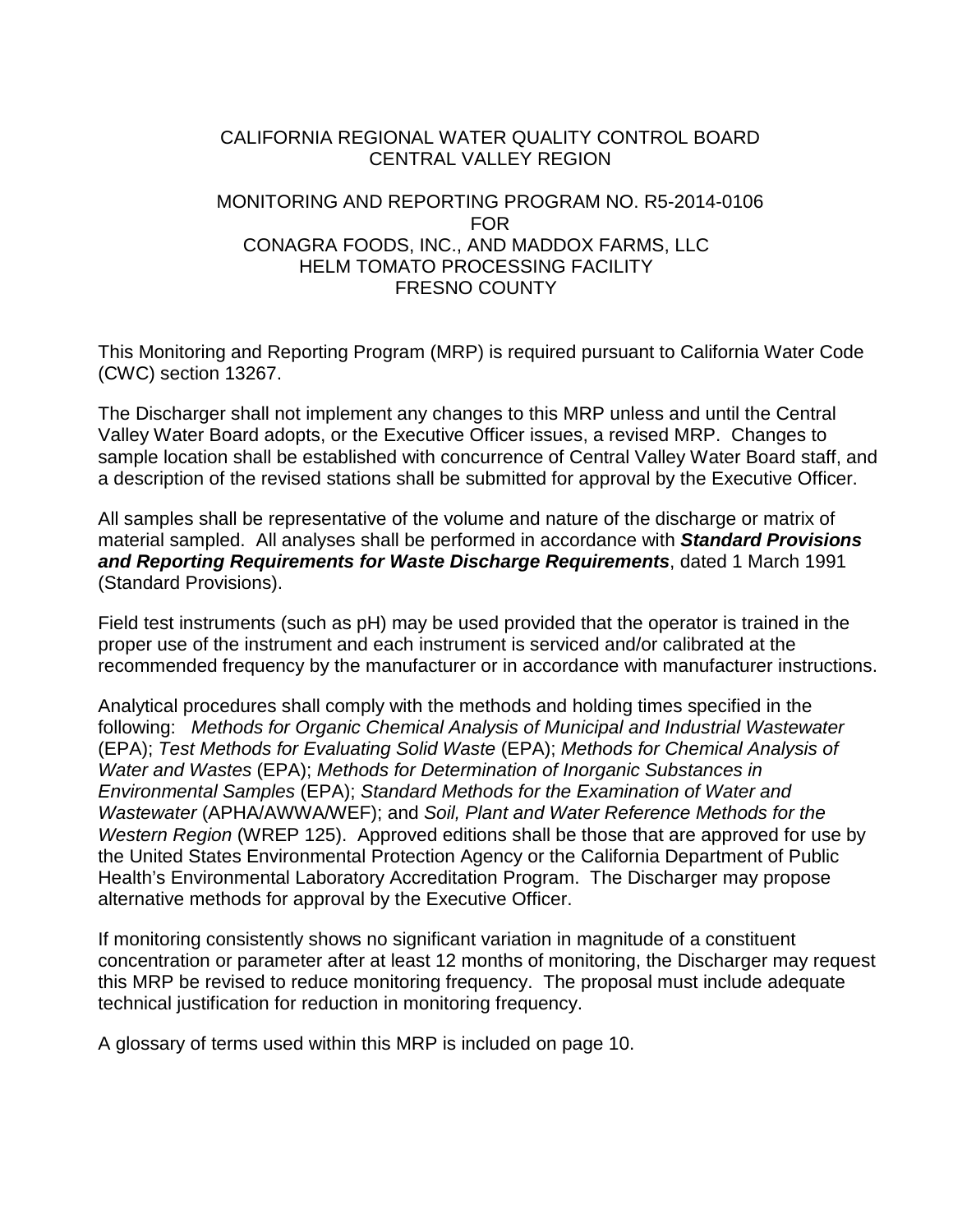The Discharger shall monitor the following locations to demonstrate compliance with the requirements of this Order:

| <b>Monitoring Point Name</b>                | <b>Monitoring Location Description</b>                                                                                                                                                                                                    |
|---------------------------------------------|-------------------------------------------------------------------------------------------------------------------------------------------------------------------------------------------------------------------------------------------|
| FM-01 and FM-02                             | Location where the volume/flow of wastewater can be measured prior to discharge<br>to the wastewater retention pond (FM-1) and the location where the volume/flow of<br>wastewater can be measured prior to discharge to the LAAs (FM-2). |
| <b>EFF-01</b>                               | Location where a representative water quality sample of the Facility wastewater can<br>be obtained prior to discharge to the wastewater retention pond.                                                                                   |
| <b>Monitoring wells to be</b><br>determined | Groundwater monitoring wells MW-1 through MW-3, and any other wells added to<br>the groundwater monitoring network.                                                                                                                       |
| <b>SW-1</b>                                 | Surface water supply (SW-1) and any other supply source (well) added to the<br>supply water network.                                                                                                                                      |
| $IW-1$                                      | Location where a representative sample of irrigation water (IW-1) can be obtained<br>prior to discharge to the LAAs.                                                                                                                      |
| <b>PND-01</b>                               | Location where a representative water quality sample from the wastewater retention<br>pond can be obtained on a weekly basis as referenced below and when wastewater<br>is present in the pond.                                           |

# **EFFLUENT MONITORING**

The Discharger shall monitor the volume of wastewater discharged to the wastewater retention pond at FM-01 and the volume of wastewater discharged to the LAAs at FM-02. The discharge shall monitor effluent at EFF-01 for the constituents listed below. The wastewater samples shall be representative of the volume and nature of the discharges. Time of collection of the samples shall be recorded. Wastewater monitoring shall include at least the following:

| Frequency <sup>1</sup> | Constituent/Parameter          | <b>Units</b> | <b>Sample Type</b> |
|------------------------|--------------------------------|--------------|--------------------|
| Continuous             | <b>Flow</b>                    | mgd          | Meter              |
| Daily                  | pH                             | pH Units     | Grab               |
| Daily                  | <b>Electrical Conductivity</b> | umhos/cm     | 24-hour composite  |
| Weekly                 | <b>Total Dissolved Solids</b>  | mg/L         | 24-hour composite  |
| Weekly                 | <b>Fixed Dissolved Solids</b>  | mg/L         | 24-hour composite  |
| Weekly                 | Biochemical Oxygen Demand      | mg/L         | 24-hour composite  |
| Weekly                 | Nitrate as Nitrogen            | mg/L         | 24-hour composite  |
| Weekly                 | Nitrite as Nitrogen            | mg/L         | 24-hour composite  |
| Weekly                 | Ammonia as Nitrogen            | mg/L         | 24-hour composite  |
| Weekly                 | Total Kjeldahl Nitrogen        | mg/L         | 24-hour composite  |
| Weekly                 | <b>Total Nitrogen</b>          | mg/L         | 24-hour composite  |
| Monthly                | <b>General Minerals</b>        | $mg/L^2$     | 24-hour composite  |

<sup>1</sup> The frequency listed is for the discharge during the processing season (July through October) only. During the non-seasonal discharge period (November through June), if wastewater discharge occurs to the wastewater retention pond or the LAAs, samples shall be collected on a monthly basis and General Minerals shall be collected at least once.

 $2 \text{ mg/L}$  or ug/L, as appropriate.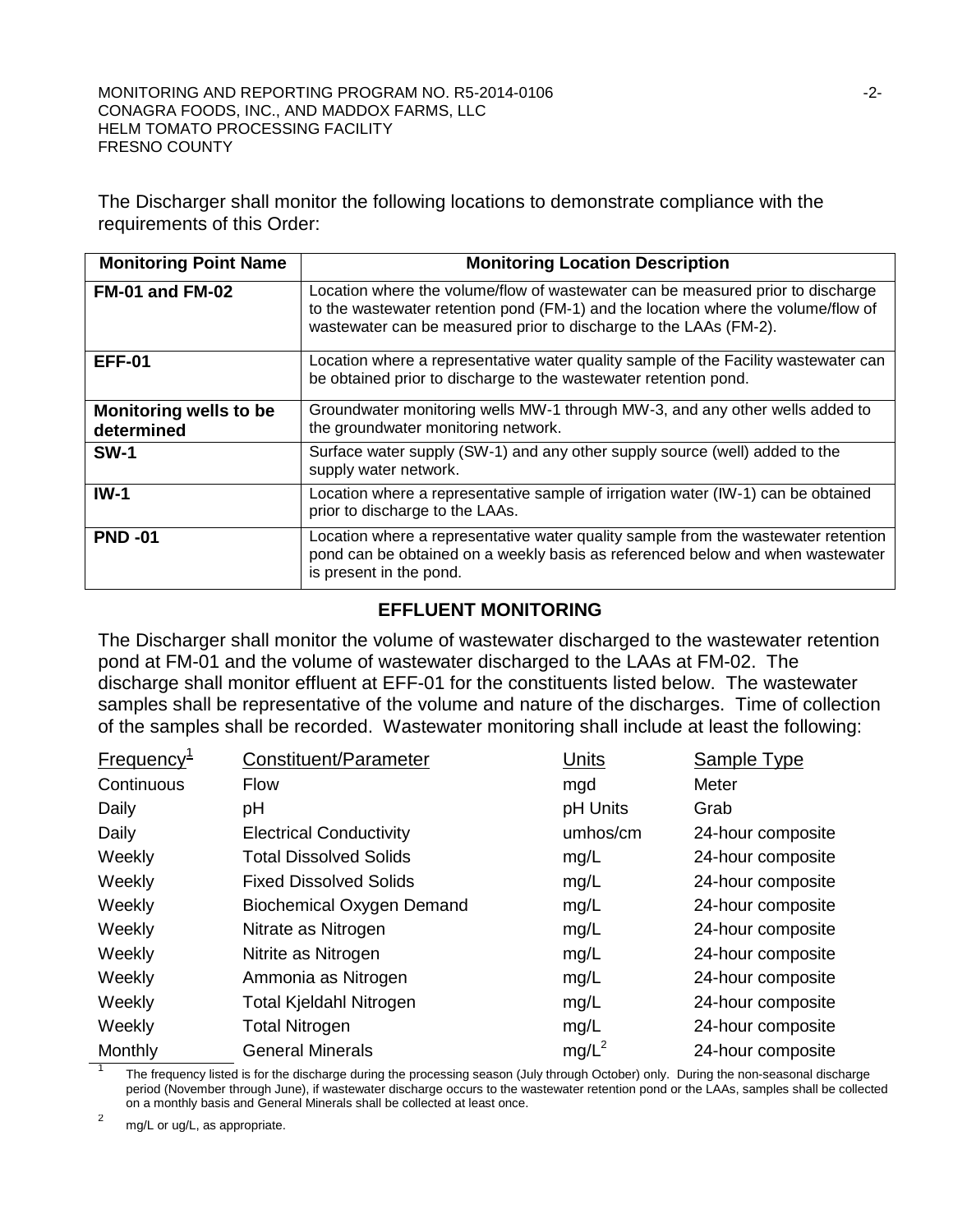### **POND MONITORING**

Effluent pond monitoring shall include at least the following:

| <b>Frequency</b>    | Constituent/Parameter | Units             | Sample Type |
|---------------------|-----------------------|-------------------|-------------|
| Weekly <sup>1</sup> | DO                    | $mg/L^2$          | Grab        |
| Weekly              | Freeboard             | Feet <sup>3</sup> | Observation |

<sup>1</sup>. Measured between 8:00 and 9:00 am on the day of sample collection.

<sup>2.</sup> DO sample collected from within the upper one foot of all wastewater ponds containing effluent opposite the pond inlets..

 $3$  To nearest tenth of a foot.

The Discharger shall inspect the condition of the wastewater retention pond once per week and write visual observations in a bound logbook. Notations shall include observations of whether weeds are developing in the water or along the bank, and their location; whether dead algae, vegetation, scum, or debris are accumulating on the wastewater retention pond surface and their location; whether burrowing animals or insects are present; and the color of the pond water (e.g., dark sparkling green, dull green, yellow, gray, tan, brown, etc.).

# **GROUNDWATER MONITORING**

After measuring water levels and prior to collecting samples, each monitoring well shall be adequately purged to remove water that has been standing within the well screen and casing that may not be chemically representative of formation water. Depending on the hydraulic conductivity of the geologic setting, the volume removed during purging is typically from 3 to 5 volumes of the standing water within the well casing and screen, or additionally the filter pack pore volume. Low-flow sampling techniques (purging only the volume of the dedicated tubing) can be used with prior approval from the Executive Officer.

The Discharger shall monitor all wells in its Groundwater Monitoring Network, and any additional wells installed, for the following:

| <b>Frequency</b> | Constituent/Parameter        | Units           | Sample Type |
|------------------|------------------------------|-----------------|-------------|
| Semi-Annually    | Depth to Groundwater         | $\text{Feet}^1$ | Measured    |
| Semi-Annually    | <b>Groundwater Elevation</b> | $\text{Feet}^2$ | Computed    |
| Semi-Annually    | pH                           | pH Units        | Grab        |
| Semi-Annually    | EC                           | umhos/cm        | Grab        |
| Semi-Annually    | Nitrate as Nitrogen          | mg/L            | Grab        |
| Semi-Annually    | Nitrite as Nitrogen          | mg/L            | Grab        |
| Semi-Annually    | Ammonia as Nitrogen          | mg/L            | Grab        |
| Semi-Annually    | Total Kjeldahl Nitrogen      | mg/L            | Grab        |
| Semi-Annually    | <b>Total Nitrogen</b>        | mg/L            | Grab        |
| Semi-Annually    | Arsenic                      | $mg/L^3$        | Grab        |
| Semi-Annually    | Iron                         | $mg/L^3$        | Grab        |
|                  |                              |                 |             |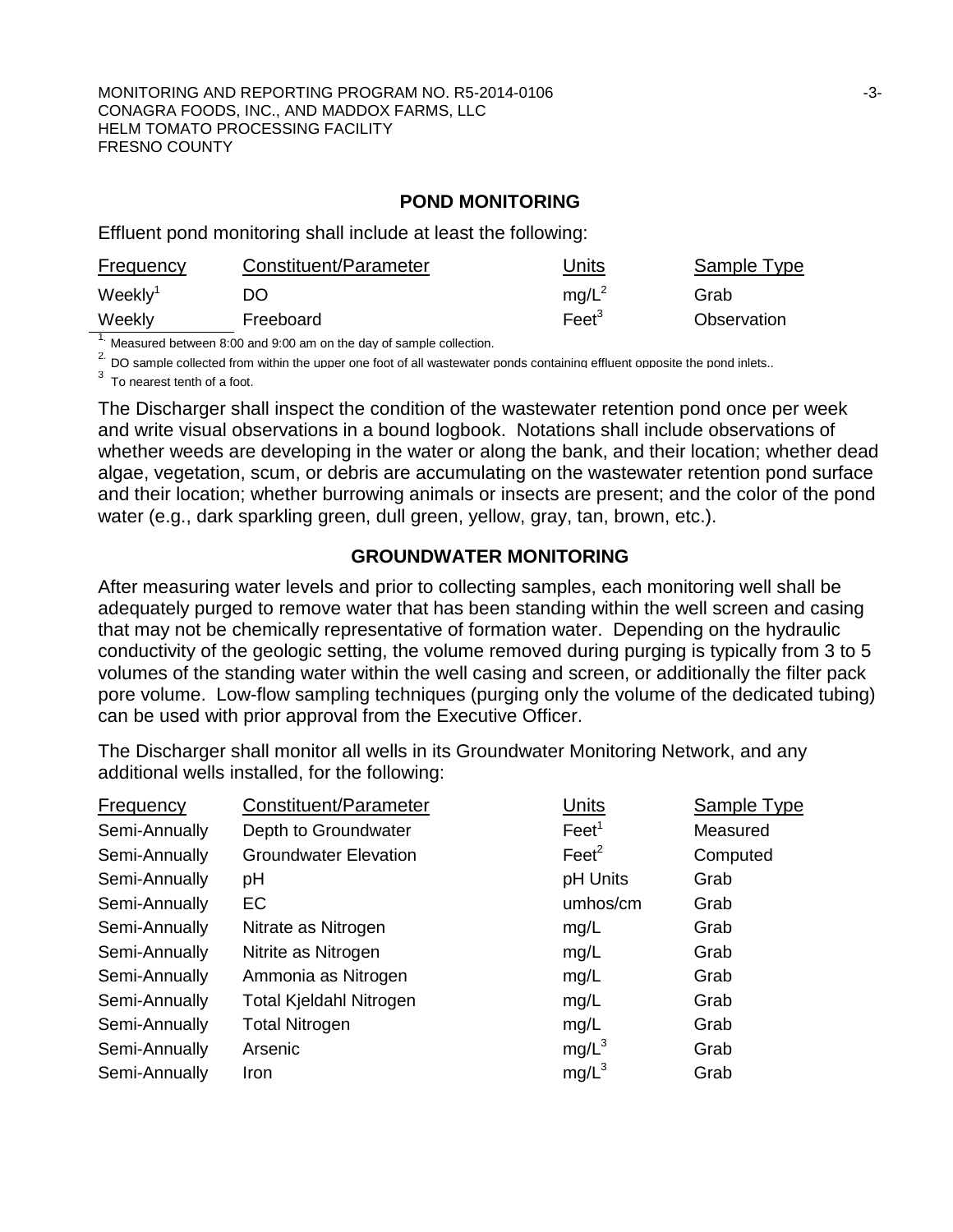#### MONITORING AND REPORTING PROGRAM NO. R5-2014-0106  $-4-$ CONAGRA FOODS, INC., AND MADDOX FARMS, LLC HELM TOMATO PROCESSING FACILITY FRESNO COUNTY

| Semi-Annually                       | Manganese               | $mq/L^3$ | Grab |
|-------------------------------------|-------------------------|----------|------|
| Annually                            | <b>General Minerals</b> | $mq/L^3$ | Grab |
| To the nearest hundredth of a foot. |                         |          |      |

<sup>2.</sup> To the nearest hundredth of a foot above Mean Sea Level.<br><sup>3.</sup> mg/L or ug/L, as appropriate.

The Discharger shall maintain its groundwater monitoring well network. If a groundwater monitoring well(s) are dry for more than two consecutive sampling events, the Discharger shall submit a work plan and proposed time schedule to replace the well(s). The well(s) shall be replaced following written Executive Officer approval of the work plan and time schedule.

# **SOURCE WATER MONITORING**

The Discharger shall collect source water samples at SW-1 and from any other sources used such as the onsite supply well (not in service at this time), and analyze them for the constituents specified in the following table. If the source water is from more than one source (surface and/or groundwater), the results shall also be presented as a flow weighted average of all the sources used.

| Frequency | Constituent/Parameter          | <b>Units</b> | Sample Type           |
|-----------|--------------------------------|--------------|-----------------------|
| Annually  | <b>EC</b>                      | mg/L         | Grab/Computed average |
| Annually  | <b>TDS</b>                     | <b>TDS</b>   | Grab/Computed average |
| Annually  | Nitrate as Nitrogen            | mg/L         | Grab/Computed average |
| Annually  | Nitrite as Nitrogen            | mg/L         | Grab/Computed average |
| Annually  | Ammonia as Nitrogen            | mg/L         | Grab/Computed average |
| Annually  | <b>Total Kjeldahl Nitrogen</b> | mg/L         | Grab/Computed average |
| Annually  | <b>Total Nitrogen</b>          | mg/L         | Grab/Computed average |
| Annually  | <b>General Minerals</b>        | mg/L         | Grab/Computed average |

# **LAND APPLICATION AREA MONITORING**

The Discharger shall monitor the LAAs daily while wastewater is being discharged and weekly during non-application periods. The volume of the effluent applied will be monitored at FM-002. The monitoring report shall identify the volume of the effluent applied, the specific parcels to which it is applied, the acreage to which it is applied, and the type of crops grown on each parcel. This information shall be submitted as part of the annual monitoring report in addition to a map that shows the specific parcels that received Plant effluent.

In addition, the Discharger shall perform the following monitoring and loading calculations for each LAA. If supplemental irrigation water is used, samples shall be collected from the irrigation well (IW-1). The data shall be collected and presented in both a graphical (map) and tabular format and shall include the following:

| <b>Frequency</b> | Constituent/Parameter | Units      | <b>Sample Type</b> |
|------------------|-----------------------|------------|--------------------|
| Daily            | Application area      | Acres      | n/a                |
| Daily            | Wastewater flow       | Gallons    | Metered            |
| Daily            | Wastewater loading    | Inches/day | Metered            |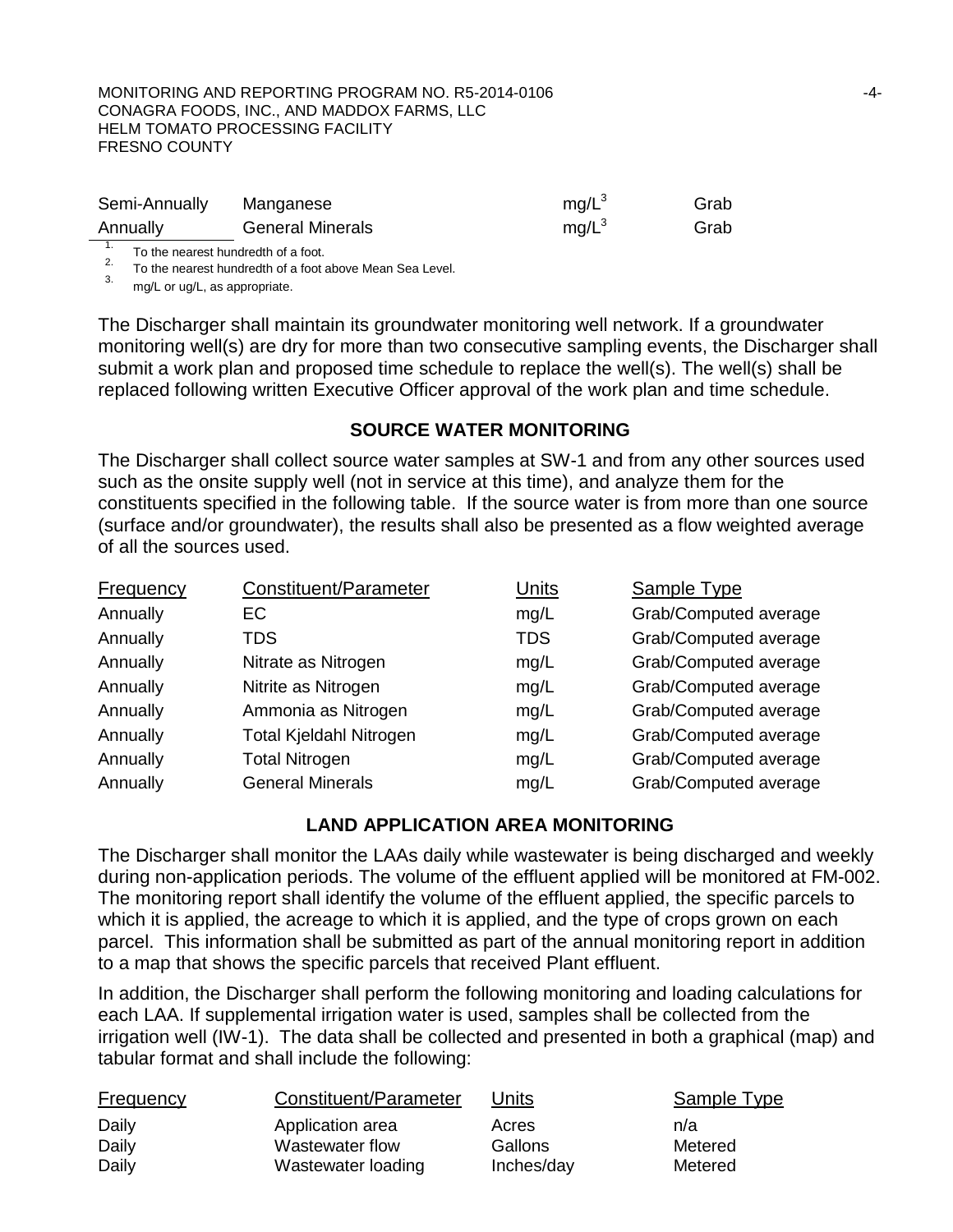| Daily<br>Daily<br>Monthly                                                                                                                                                                                                                                                                                                                                                                                              | Supplemental irrigation<br>Precipitation<br>Total Hydraulic loading <sup>2</sup> | Inches/day<br><b>Inches</b><br>Inches/acre-month | Metered<br>Rain gage <sup>1</sup><br>Calculated |
|------------------------------------------------------------------------------------------------------------------------------------------------------------------------------------------------------------------------------------------------------------------------------------------------------------------------------------------------------------------------------------------------------------------------|----------------------------------------------------------------------------------|--------------------------------------------------|-------------------------------------------------|
| <b>BOD</b> Loading <sup>3</sup>                                                                                                                                                                                                                                                                                                                                                                                        |                                                                                  |                                                  |                                                 |
| Daily                                                                                                                                                                                                                                                                                                                                                                                                                  | Day of application                                                               | lbs/ac/day                                       | Calculated                                      |
| Cycle                                                                                                                                                                                                                                                                                                                                                                                                                  | Cycle average                                                                    | lbs/ac/day                                       | Calculated cycle average                        |
| Nitrogen loading <sup>4</sup>                                                                                                                                                                                                                                                                                                                                                                                          |                                                                                  |                                                  |                                                 |
| Annual                                                                                                                                                                                                                                                                                                                                                                                                                 | From wastewater                                                                  | lbs/ac/yr                                        | Calculated                                      |
| Annual                                                                                                                                                                                                                                                                                                                                                                                                                 | <b>From fertilizers</b>                                                          | lbs/ac/yr                                        | Calculated                                      |
| Annual                                                                                                                                                                                                                                                                                                                                                                                                                 | From supplemental<br>irrigation water                                            | lbs/ac/yr                                        | Calculated                                      |
| Salt loading $4$                                                                                                                                                                                                                                                                                                                                                                                                       |                                                                                  |                                                  |                                                 |
| Annual                                                                                                                                                                                                                                                                                                                                                                                                                 | From wastewater                                                                  | lbs/ac/yr                                        | Calculated                                      |
| Annual                                                                                                                                                                                                                                                                                                                                                                                                                 | From supplemental<br>irrigation water                                            | lbs/ac/yr                                        | Calculated                                      |
| $\mathbf{A} \mathbf{A} \mathbf{A} \mathbf{A} \mathbf{A} \mathbf{A} \mathbf{A} \mathbf{A} \mathbf{A} \mathbf{A} \mathbf{A} \mathbf{A} \mathbf{A} \mathbf{A} \mathbf{A} \mathbf{A} \mathbf{A} \mathbf{A} \mathbf{A} \mathbf{A} \mathbf{A} \mathbf{A} \mathbf{A} \mathbf{A} \mathbf{A} \mathbf{A} \mathbf{A} \mathbf{A} \mathbf{A} \mathbf{A} \mathbf{A} \mathbf{A} \mathbf{A} \mathbf{A} \mathbf{A} \mathbf{A} \mathbf{$ |                                                                                  |                                                  |                                                 |

National Weather Service or CIMIS data from the nearest weather station is acceptable.<br>
2. Combined loading from wastewater, irrigation water, and precipitation.<br>
1. Loading rates to be calculated using the applied volume

A Nitrogen and salt loading shall be calculated using the applied volume of wastewater, applied acreage, and average of the four most recent results for total nitrogen and FDS.

In addition, the Discharger shall inspect the application areas and evidence of erosion, field saturation, runoff, or the presence of nuisance conditions (i.e., flies, ponding, etc.) shall be noted in field logs and included as part of the annual monitoring report.

# **SOIL MONITORING**

The Discharger shall establish, with Central Valley Water Board staff concurrence, a suitable number of monitoring locations within the LAA and at least three locations to represent background conditions in areas that are cropped in a manner similar to LAAs, but that do not receive applications of tomato processing wastewater. The samples shall be collected and analyzed for the following constituents.

| <b>Frequency</b> | <b>Constituent/Parameter</b>    | <b>Units</b>  | <b>Sample Type</b>  |
|------------------|---------------------------------|---------------|---------------------|
| Annually         | Moisture content                | % volume      | 4 feet <sup>1</sup> |
| Annually         | Soil pH                         | pH units      | $4 \text{ feet}^1$  |
| Annually         | Sodium                          | mg/kg         | 4 feet <sup>1</sup> |
| Annually         | Chloride                        | mg/kg         | 4 feet <sup>1</sup> |
| Annually         | EC                              | umhos/cm      | 4 feet <sup>1</sup> |
| Annually         | Nitrate as nitrogen             | mg/kg         | 4 feet <sup>1</sup> |
| Annually         | <b>Total Kjeldahl Nitrogen</b>  | mg/kg         | 4 feet <sup>1</sup> |
| Once             | <b>Cation Exchange Capacity</b> | meg/100 grams | 4 feet <sup>1</sup> |

<sup>1.</sup> Samples to be analyzed shall be collected at 6-inches, 2, and 4 feet below the ground surface.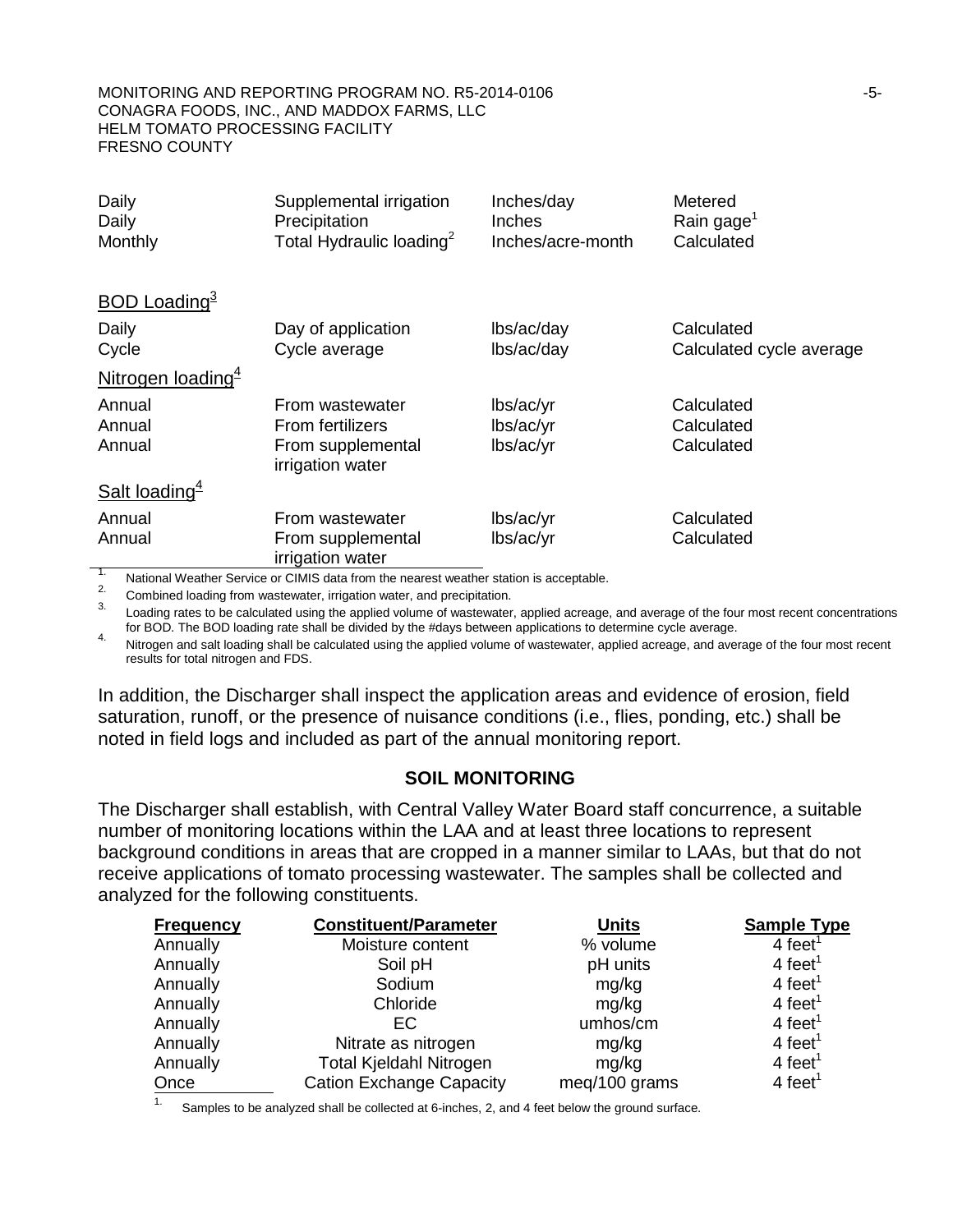### **REPORTING**

All monitoring results shall be tabulated and submitted in **Monthly Reports,** which shall be due by the first day of the second month after the month monitored (i.e., January monitoring shall be due 1 March).

**A transmittal letter shall accompany each monitoring report.** The transmittal letter shall discuss any violations that occurred during the reporting period and all actions taken or planned for correcting violations, such as operation or facility modifications. If the Discharger has previously submitted a report describing corrective actions or a time schedule for implementing the corrective actions, reference to the previous correspondence is satisfactory.

The following information is to be included on all monitoring reports, as well as report transmittal letters:

> ConAgra Foods Helm Tomato Processing Facility MRP Order R5-2014-0106 Contact Information (telephone and email)

In reporting monitoring data, the Discharger shall arrange the data in tabular form so that the date, the constituents, and the concentrations are readily discernible. The data shall be summarized in such a manner that illustrates clearly, whether the Discharger complies with waste discharge requirements.

In addition to the details specified in Standard Provision C.3, monitoring information shall include the method detection limit (MDL) and the Reporting limit (RL) or practical quantitation limit (PQL). If the regulatory limit for a given constituent is less than the RL (or PQL), then any analytical results for that constituent that are below the RL (or PQL) but above the MDL shall be reported and flagged as estimated.

Laboratory analysis reports do not need to be included in the monitoring reports; however, the laboratory reports must be retained for a minimum of three years in accordance with Standard Provision C.3.

All monitoring reports shall comply with the signatory requirements in Standard Provision B.3. All monitoring reports that involve planning, investigation, evaluation, or design, or other work requiring interpretation and proper application of engineering or geologic sciences, shall be prepared by or under the direction of persons registered to practice in California pursuant to California Business and Professions Code sections 6735, 7835, and 7835.1.

At any time henceforth, the State or Central Valley Regional Water Board may notify the Discharger to electronically submit monitoring reports using the State Water Board's California Integrated Water Quality System (CIWQS) Program Web site

(http://www.waterboards.ca.gov/ciwqs/index.html) or similar system. Until such notification is given, the Discharger shall submit hard copy monitoring reports.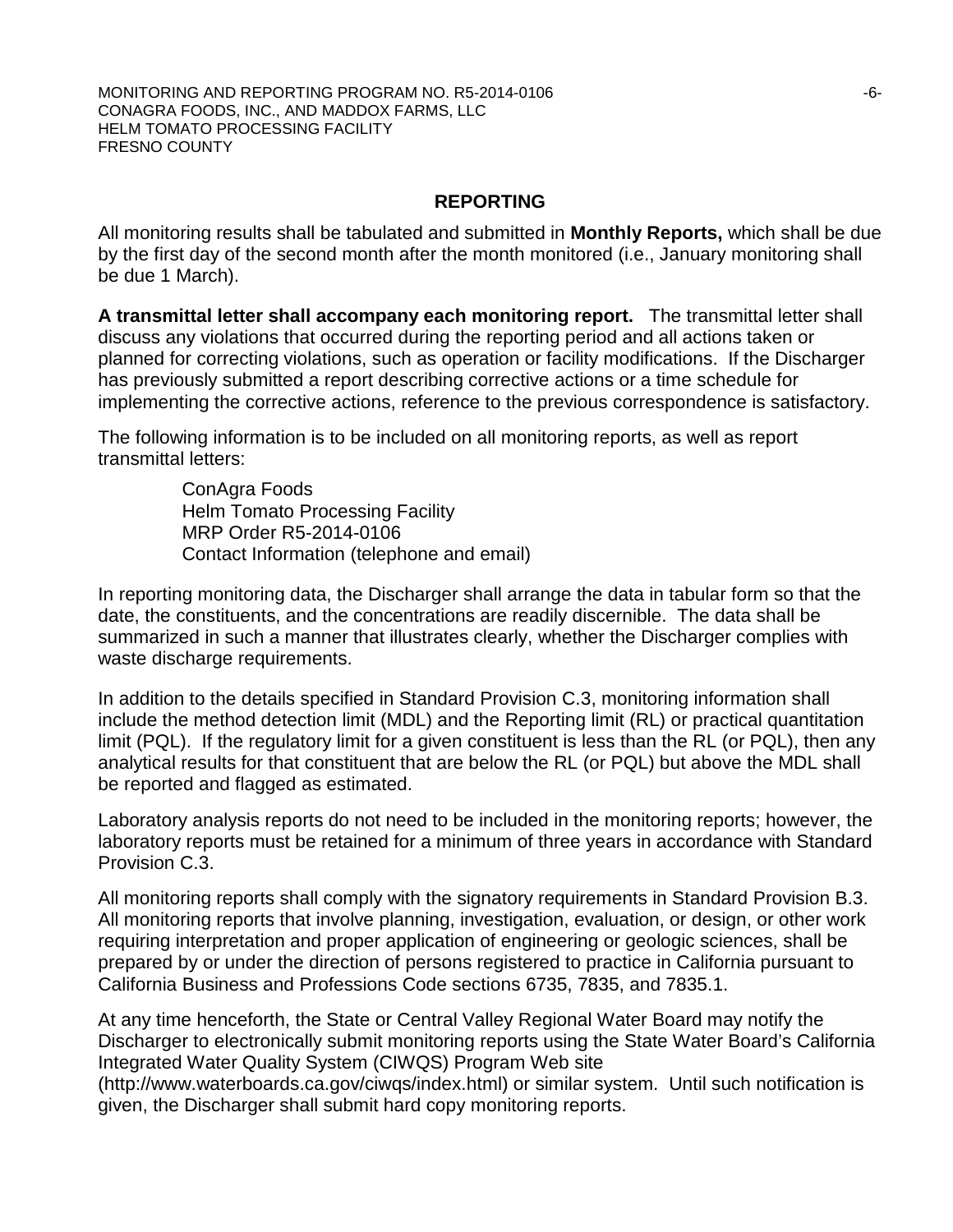# **A. Monthly Monitoring Reports** shall include the following:

# **Wastewater Reporting**:

- 1. The results of effluent monitoring specified on page 2.
- 2. For each month, calculation of the maximum daily flow and the monthly average flows from the wastewater stream.
- 3. For each month, calculation of the average EC of the discharges.
- 4. A summary of daily BOD loading rates.

# **Pond Monitoring Reporting**

1. The results of the monitoring specified on page 3.

# **Land Application Area Reporting**

- 1. The results of the monitoring and reporting and loading calculations specified on pages 4 and 5.
- 2. For each month that wastewater is applied to the LAAs, calculation of the monthly hydraulic load for wastewater and supplemental irrigation water in millions of gallons and/or acre-feet to each discrete irrigation area.
- 3. A summary of the notations made in the LAAs log during each month. The entire contents of the log do not need to be submitted.
- 4. For each month, calculation of the daily BOD cycle average using the BOD results for the month.
- **B. Annual Monitoring Report**, in addition to the above, shall include the following:

# **Facility Information**:

- 1. The names and general responsibilities of all persons in charge of wastewater handling and disposal.
- 2. The names and telephone numbers of persons to contact regarding the Facility for emergency and routine situations.
- 3. A statement certifying when the flow meters and other monitoring instruments and devices were last calibrated, including identification of who performed the calibrations (Standard Provision C.4).
- 4. A statement whether the current operation and maintenance manual, sampling plan, nutrient management plan, and contingency plan, reflect the Facility as currently constructed and operated, and the dates when these documents were last reviewed for adequacy.
- 5. A summary of any changes in processing that might affect waste characterization and/or discharge flow rates.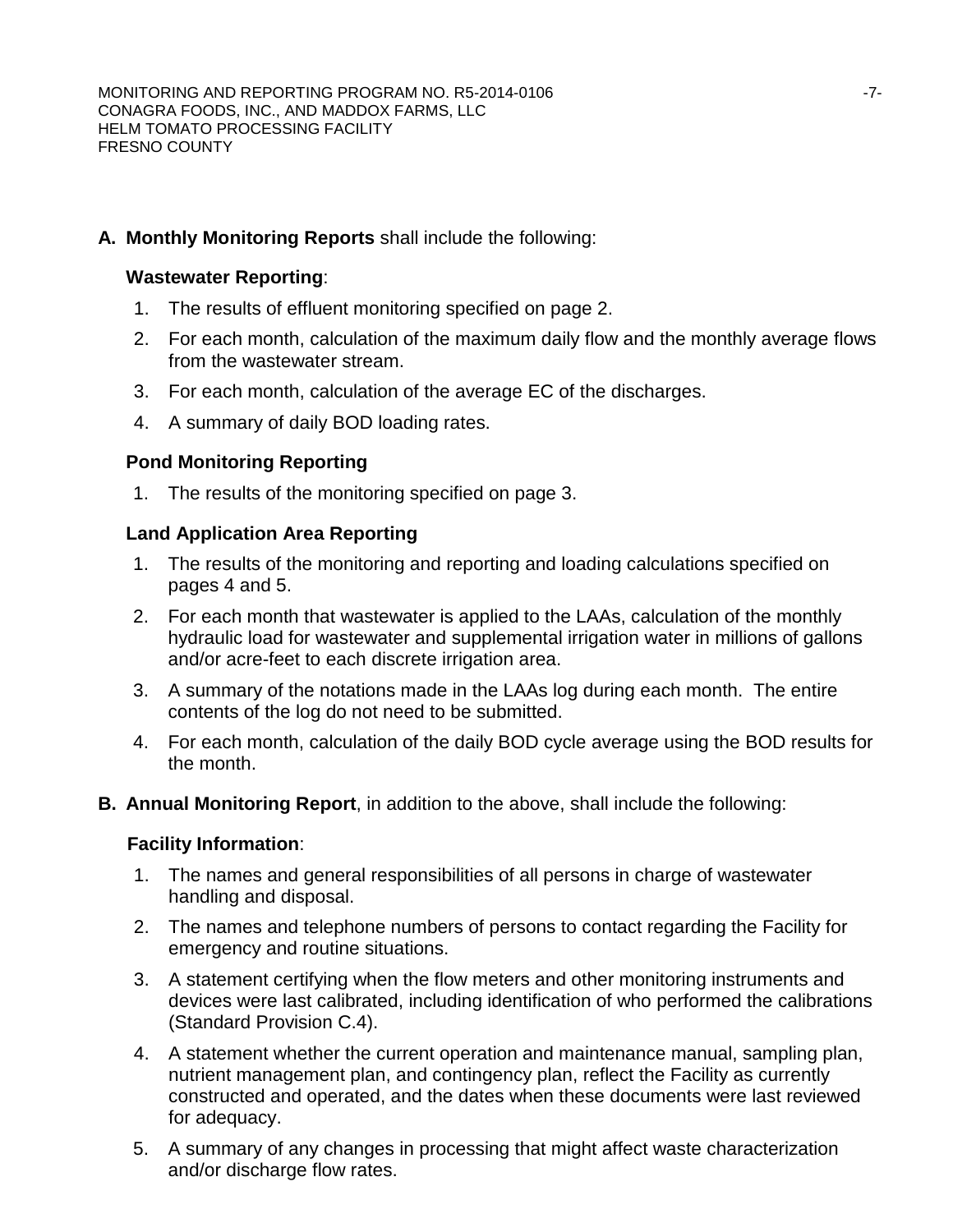# **Groundwater Reporting**:

- 1. The results of groundwater monitoring specified on pages 3 and 4.
- 2. For each monitoring well, a table showing constituent concentrations for at least the last five monitoring events (2.5 years), up through the current semi-annual monitoring period.
- 3. A groundwater contour map based on groundwater elevations for the semi-annual monitoring period. The map shall show the gradient and direction of groundwater flow under/around the Facility and/or effluent disposal area(s). The map shall also include the locations of monitoring wells and wastewater storage and discharge areas.

# **Source Water Reporting**

1. For each annual period, the results of the source water monitoring specified on page 4. Results must include supporting calculations.

# **Solids Reporting**

- 1. Annual production of totals solids (excluding trash and recyclables) in dry tons or cubic yards.
- 2. A description of disposal methods, including the following information related to the disposal methods used. If more than one method is used, include the percentage disposed of by each method.
	- a. For landfill disposal, include: the name and location of the landfill, and the Order number of WDRs that regulate it.
	- b. For land application, include: the location of the site, and the Order number of any WDRs that regulate it.
	- c. For incineration, include: the name and location of the site where incineration occurs, the Order number of WDRs that regulate the site, the disposal method of ash, and the name and location of the facility receiving ash (if applicable).
	- d. For composting, include: the location of the site, and the Order number of any WDRs that regulate it.
	- e. For animal feed, include: the location of the site, and the Order number of any WDRs that regulate it.

# **Land Application Area Reporting**

- 1. The type of crop(s) grown, planting and harvest dates, and the quantified nitrogen and fixed dissolved solids uptakes (determined by representative plant tissue analysis). Include any soil and/or tissue sampling results.
- 2 The monthly and annual discharge volumes during the reporting year expressed as million gallons and inches.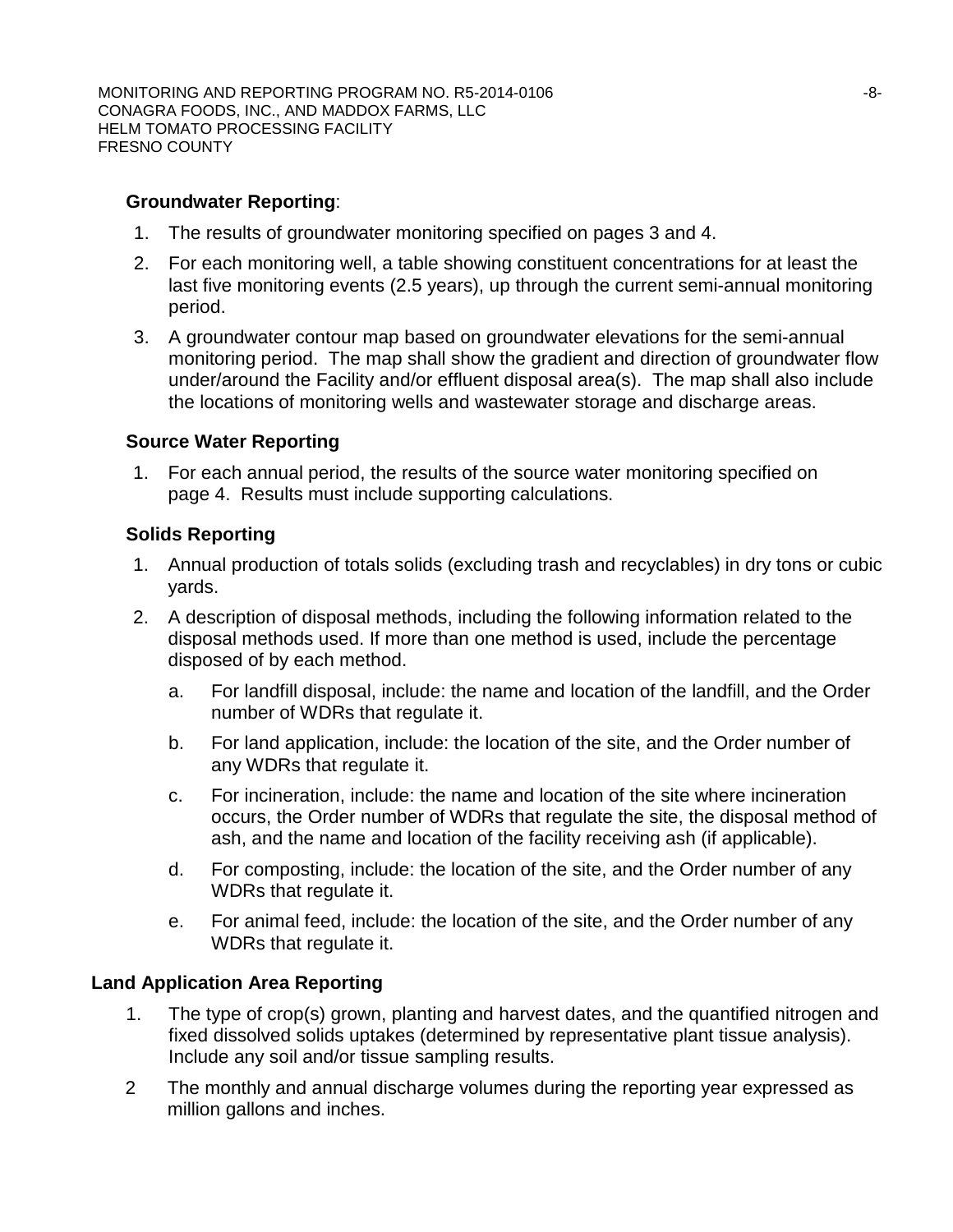- 3. A monthly balance for the reporting year that includes:
	- a. Monthly average  $ET_0$  (observed evapotranspiration) Information sources include California Irrigation Management Information System (CIMIS) http://www.cimis.water.ca.gov/
	- b. Monthly crop uptake
		- i. Crop water utilization rates are available from a variety of publications available from the local University of California Davis extension office.
		- ii. Irrigation efficiency Frequently, engineers include a factor for irrigation efficiency such that the application rate is slightly greater than the crop utilization rate. A conservative design does not include this value.
	- c. Monthly average precipitation this data is available at http://www.cimis.water.ca.gov/ or http://www.ncdc.noaa.gov/oa/climate/online/ccd/nrmlprcp.html.
	- d. Monthly average and annual average discharge flow rate.
	- 4. A summary of daily and cycle average BOD loading rates.
	- 5. The total pounds of nitrogen applied to the LAAs from all sources (wastewaters, fertilizers, and irrigation waters) as calculated from the sum of the monthly loading to the LAAs in lbs/ac/yr.
	- 6. The total pounds of FDS that have been applied to the LAAs, as calculated from the sum of the monthly loadings to the LAAs in lbs/ac/yr.

# **Soils Reporting**

- 1. The results of soil monitoring specified on page 5. The analytical results should be presented in tabular form and include depth of sample. If no sample is collected at a specified depth it should be noted in the table along with the reason no sample was collected.
- 2. A site map showing the location of each sampling point. The map shall also include the locations of all monitoring wells and wastewater storage and/or discharge areas.

The Discharger shall implement the above monitoring program on the first day of the month following adoption of this Order.

*Original signed by:*

Ordered by:

PAMELA C. CREEDON, Executive Officer 8 August 2014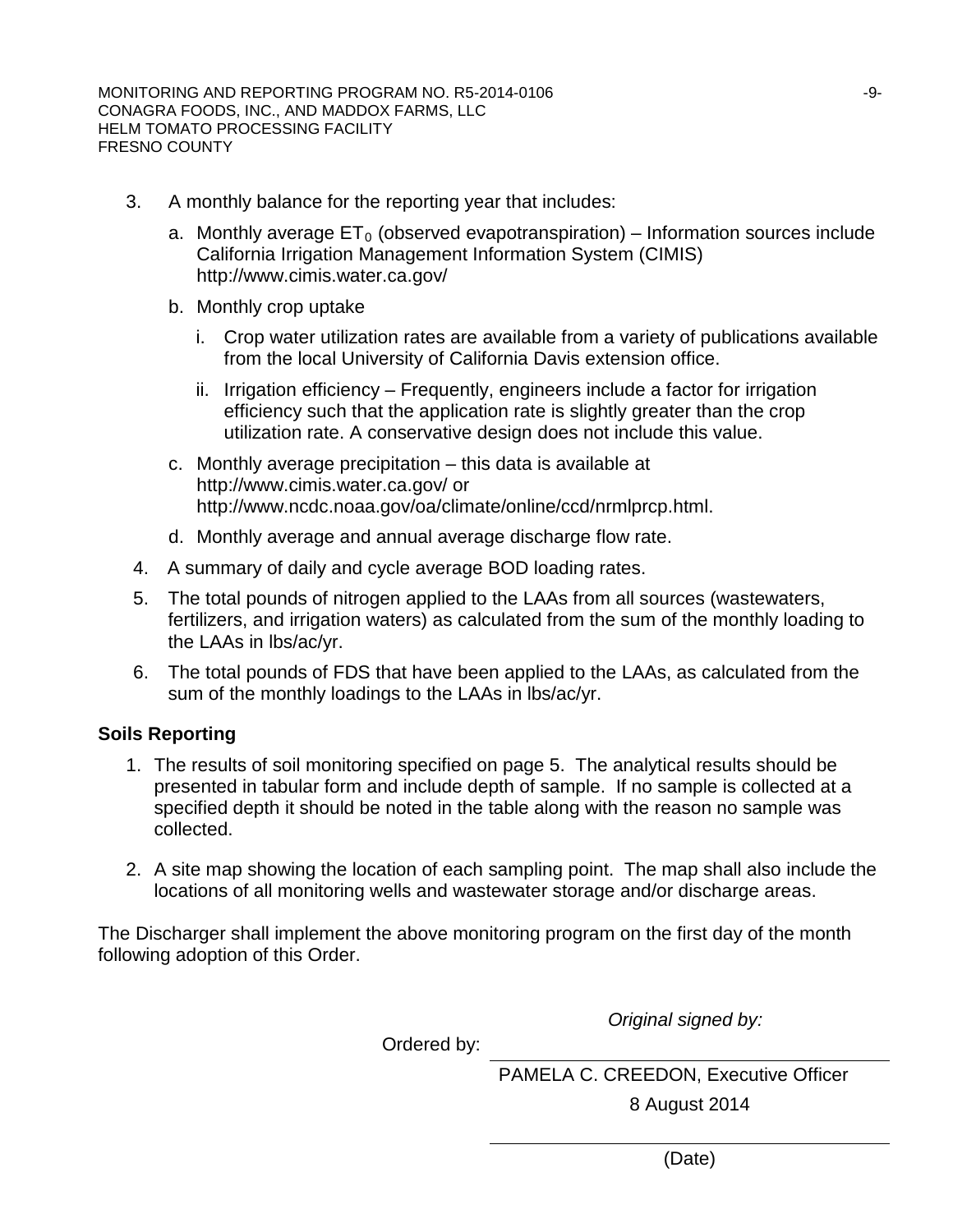# **GLOSSARY**

| BOD <sub>5</sub>        | Five-day biochemical oxygen demand                                                                                                                                                   |                                                                                                                                  |            |  |  |
|-------------------------|--------------------------------------------------------------------------------------------------------------------------------------------------------------------------------------|----------------------------------------------------------------------------------------------------------------------------------|------------|--|--|
| <b>CBOD</b>             | Carbonaceous BOD                                                                                                                                                                     |                                                                                                                                  |            |  |  |
| <b>DO</b>               | Dissolved oxygen                                                                                                                                                                     |                                                                                                                                  |            |  |  |
| <b>EC</b>               | Electrical conductivity at 25° C                                                                                                                                                     |                                                                                                                                  |            |  |  |
| <b>FDS</b>              | <b>Fixed dissolved solids</b>                                                                                                                                                        |                                                                                                                                  |            |  |  |
| <b>NTU</b>              | Nephelometric turbidity unit                                                                                                                                                         |                                                                                                                                  |            |  |  |
| <b>TKN</b>              | Total Kjeldahl nitrogen                                                                                                                                                              |                                                                                                                                  |            |  |  |
| <b>TDS</b>              | Total dissolved solids                                                                                                                                                               |                                                                                                                                  |            |  |  |
| <b>TSS</b>              | Total suspended solids                                                                                                                                                               |                                                                                                                                  |            |  |  |
| Continuous              |                                                                                                                                                                                      | The specified parameter shall be measured by a meter continuously.                                                               |            |  |  |
| 24-Hour Composite       |                                                                                                                                                                                      | Unless otherwise specified or approved, samples shall be a flow-proportioned<br>composite consisting of at least eight aliquots. |            |  |  |
| Daily                   | Samples shall be collected every day.                                                                                                                                                |                                                                                                                                  |            |  |  |
| <b>Twice Weekly</b>     |                                                                                                                                                                                      | Samples shall be collected at least twice per week on non-consecutive days.                                                      |            |  |  |
| Weekly                  |                                                                                                                                                                                      | Samples shall be collected at least once per week.                                                                               |            |  |  |
| <b>Twice Monthly</b>    |                                                                                                                                                                                      | Samples shall be collected at least twice per month during non-consecutive weeks.                                                |            |  |  |
| Monthly                 |                                                                                                                                                                                      | Samples shall be collected at least once per month.                                                                              |            |  |  |
| Bimonthly               | Samples shall be collected at least once every two months (i.e., six times per year)<br>during non-consecutive months                                                                |                                                                                                                                  |            |  |  |
| Quarterly               | Samples shall be collected at least once per calendar quarter. Unless otherwise<br>specified or approved, samples shall be collected in January, April, July, and October.           |                                                                                                                                  |            |  |  |
| Semiannually            | Samples shall be collected at least once every six months (i.e., two times per year).<br>Unless otherwise specified or approved, samples shall be collected in April and<br>October. |                                                                                                                                  |            |  |  |
| Annually                | Samples shall be collected at least once per year. Unless otherwise specified or<br>approved, samples shall be collected in October.                                                 |                                                                                                                                  |            |  |  |
| mg/L                    | Milligrams per liter                                                                                                                                                                 |                                                                                                                                  |            |  |  |
| mL/L                    | Milliliters [of solids] per liter                                                                                                                                                    |                                                                                                                                  |            |  |  |
| $\mu$ g/L               | Micrograms per liter                                                                                                                                                                 |                                                                                                                                  |            |  |  |
| umhos/cm                | Micromhos per centimeter                                                                                                                                                             |                                                                                                                                  |            |  |  |
| mgd                     | Million gallons per day                                                                                                                                                              |                                                                                                                                  |            |  |  |
| MPN/100 mL              |                                                                                                                                                                                      | Most probable number [of organisms] per 100 milliliters                                                                          |            |  |  |
| <b>General Minerals</b> |                                                                                                                                                                                      | Analysis for General Minerals shall include at least the following:                                                              |            |  |  |
|                         | Alkalinity                                                                                                                                                                           | Chloride                                                                                                                         | Sodium     |  |  |
|                         | Bicarbonate                                                                                                                                                                          | Hardness                                                                                                                         | Sulfate    |  |  |
|                         | Calcium                                                                                                                                                                              | Magnesium                                                                                                                        | <b>TDS</b> |  |  |
|                         | Carbonate                                                                                                                                                                            | Potassium                                                                                                                        |            |  |  |
|                         | balance.                                                                                                                                                                             | General Minerals analyses shall be accompanied by documentation of cation/anion                                                  |            |  |  |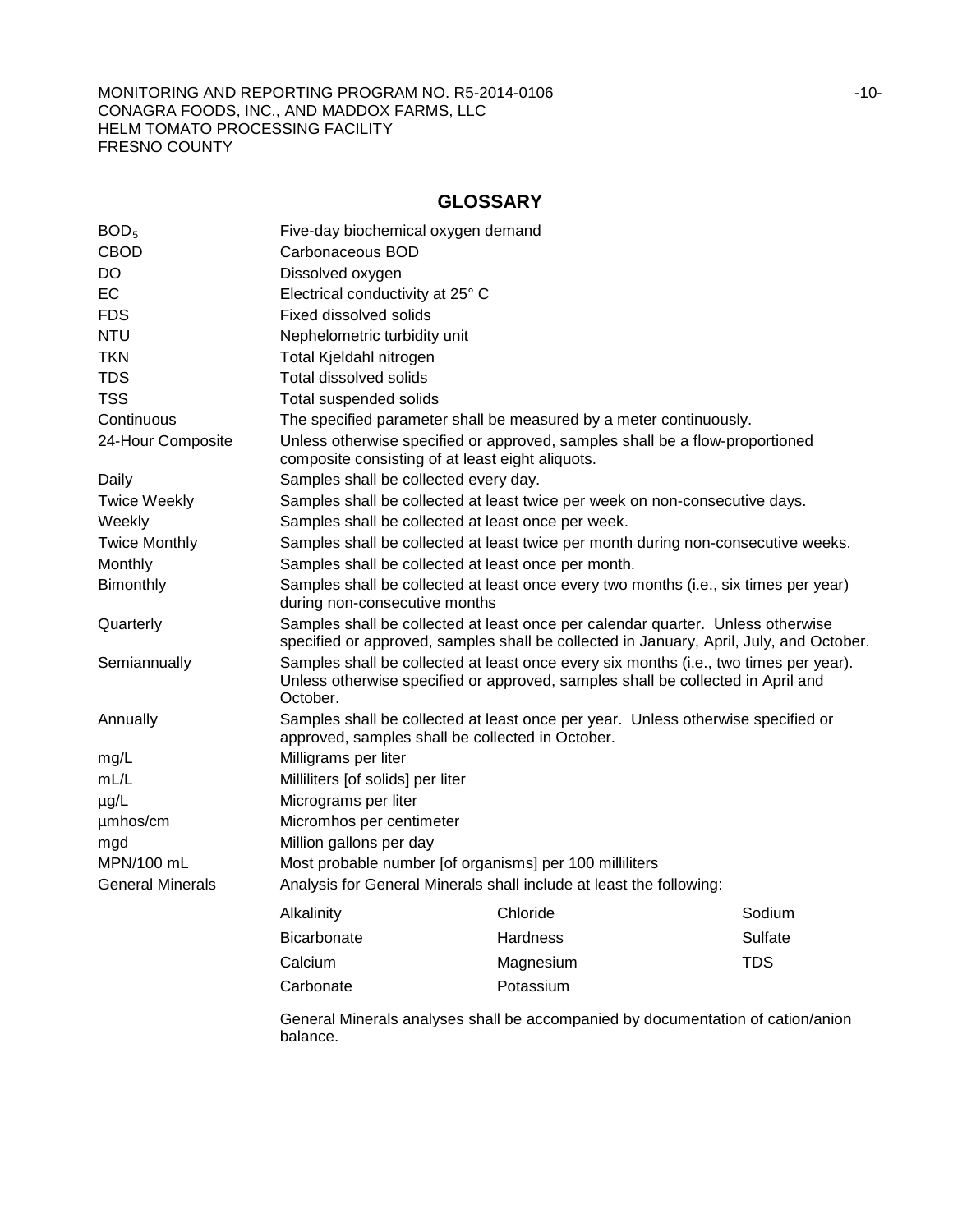# INFORMATION SHEET

ORDER R5-2014-0106 CONAGRA FOODS, INC., AND MADDOX FARMS, LLC HELM TOMATO PROCESSING FACILITY FRESNO COUNTY

ConAgra Foods, Inc., (ConAgra) owns and operates a tomato processing facility (Facility) at 16429 West Kamm Avenue about a half mile east of the community of Helm in Fresno County. Wastewater generated from the processing of tomatoes into tomato paste is discharged to 2,646 acres of farmlands owned by Maddox Farms, LLC (Maddox Farms).

### **Background**

In 1996, Hunt Wesson, Inc., was issued Waste Discharge Requirements (WDRs) Order 96-268 that allow an average daily discharge of 3.0 million gallons per day (mgd) during the processing season (July through October),and an average daily discharge of 0.2 mgd during the remainder of the year. The wastewater was discharged to up to 2,396 acres of farmland owned by Britz, Inc. In 2000, the Facility name was changed to ConAgra Grocery Products Company, which has since been renamed ConAgra Foods, Inc. The farmland or land application areas (LAAs) were purchased by Maddox Farms in 2000.

### **Existing Discharge**

The Facility is on about 49-acres and contains three main buildings (two warehouses for product storage and a processing building) and associated parking and storage areas. The LAAs consist of 36 individual parcels that range in size from 22 to 132 acres in size and collectively contain 2,646 acres for the recycling of wastewater. The LAAs are planted rotationally with crops such as alfalfa, wheat, cotton, corn, and beets. Wastewater is generated from the processing of tomatoes and from the cleaning of the processing equipment. Wastewater is delivered via pipeline to a 500,000 gallon unlined storage pond on the eastern portion of the property. Effluent quality in 2013 is summarized in the following table.

| BOD (mg/L)     | EC (umhos/cm)  | Total Nitrogen (mg/L) | TDS (mg/L)     |
|----------------|----------------|-----------------------|----------------|
| 978            | 1202           |                       |                |
| $(560 - 2000)$ | $(700 - 2600)$ | $(23 - 91)$           | $(520 - 1500)$ |

The large amount of land available for the reuse of wastewater results in loading estimates that are all very low. In 2013, BOD loading was estimated to be about 11 pounds per acre per day (lbs/ac/day); nitrogen loading about 18 pounds per acre per year (lbs/ac/yr); and salt loading, based on the average TDS results, was about 310 lbs/ac/yr. Based on the loading estimates, the discharge should not unreasonably degrade the underlying groundwater quality.

The average EC of the effluent slightly exceeds the Basin Plan effluent limit for industrial discharges that limits the increase in EC of a point source discharge to 500 umhos/cm (source was 550 umhos/cm in 2013, resulting limit would be 1,050 umhos/cm using this method), but the discharge qualifies for the exception in the Basin Plan that allows an exception for food processing industries that exhibit a disproportionate increase in EC in the discharge over the EC of the source water due to unavoidable concentrations of organic dissolved solids. The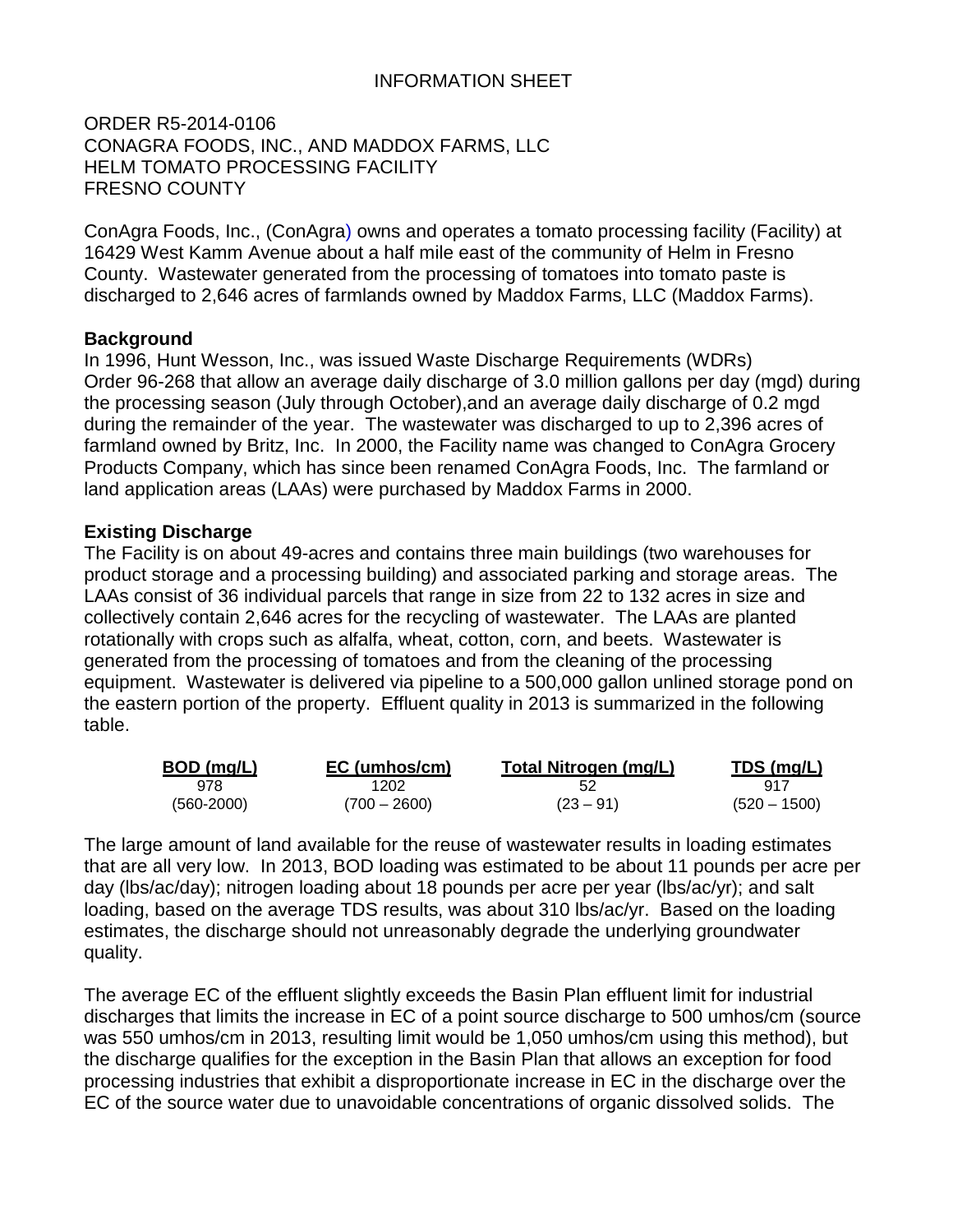exception is already granted in the existing WDRs. The following table summarizes a few EC and TDS results from three of the effluent samples collected in 2013.

| <b>Date</b>    | EC (umhos/cm) | TDS (mg/L) |  |
|----------------|---------------|------------|--|
| 18 July 2013   | 1.500         | 1.300      |  |
| 15 August 2013 | 700.          | 910        |  |
| 3 October 2013 | 1.500         | 1.400      |  |

In the results presented above, TDS results constitute from 86 to 130 percent of the EC result. Monthly averages also indicate the discharge is high in dissolved organic solids. In July 2013, the average EC of the discharge was 1,448 umhos/cm, and the average TDS was 1,400 mg/l, or 97 percent of the EC result. In similar fashion, the average TDS of the discharge in October 2013 was 978 mg/L, and the average EC was 1,076 umhos/cm, which is about 91 percent of the EC result.

#### **Groundwater Conditions**

The existing WDR 96-268 does not contain groundwater monitoring requirements, but there are several nearby sites and regional wells that can be used for reviewing groundwater quality for the Helm area.

An agricultural products facility owned by J.R. Simplot is present about 4 miles northwest of the Facility and the property has a groundwater monitoring well network. Monitoring reports for the site indicate there are four potential water bearing units above the Corcoran Clay, that are divided into A (shallow), B, C and D (deepest) units. The A-Zone reportedly went dry back in the mid 1990's. The depths of the water bearing zones are shown in the table below.

| <b>Aquifer</b> | Depth (feet bgs)  |
|----------------|-------------------|
| A-Zone         | $~110 - 140$      |
| B-Zone         | $~170 - 190$      |
| C-Zone         | $-230 - 280$      |
| D-Zone         | $\sim$ 300 to 500 |

The depth to water in the B-Zone wells in 2013 ranged from about 150 to 175 feet bgs and the direction of groundwater flow was to the southeast. Results from four wells are presented in the following table. MW-12 is an upgradient well for the J.R. Simplot site and MW-4 and MW-14 are downgradient wells with MW-4 about a mile upgradient and MW-14 about three quarters of a mile upgradient of the ConAgra Facility. The Helms Store well is a domestic well at the intersection of West Kamm Avenue and Highway 145 about a half a mile west of the ConAgra Facility. The average EC and sulfate concentrations in these four wells since 2008 are summarized in the following table.

| <b>Well Number</b> | <b>Well Depth/Zone</b>      | EC                       | <b>Sulfate</b>       |
|--------------------|-----------------------------|--------------------------|----------------------|
|                    | (feet bgs)                  | (umhos/cm)               | (mq/L)               |
| MW-12              | 192, B-Zone                 | 1.474                    | 405                  |
| (background)       |                             | $(1,342 - 1,574)$        | $(390 - 420)$        |
| $MW-4$             | 190, B-Zone                 | 1,106<br>$(937 - 1,240)$ | 185<br>$(170 - 220)$ |
|                    | (table continued next page) |                          |                      |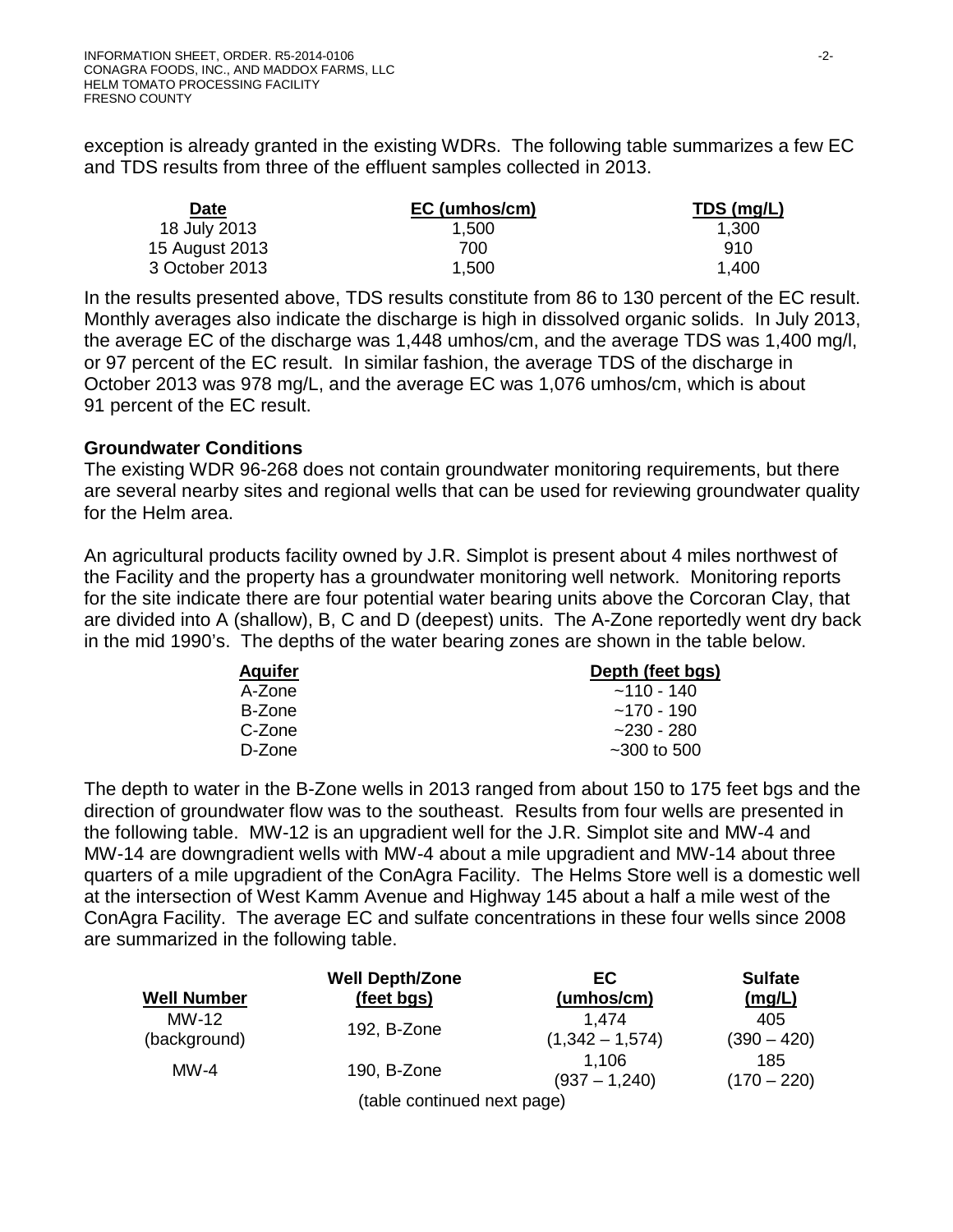| <b>Well Number</b>    | <b>Well Depth/Zone</b><br>(feet bgs) | EC<br>(umhos/cm)         | <b>Sulfate</b><br>(mg/L) |
|-----------------------|--------------------------------------|--------------------------|--------------------------|
| $MW-14$               | 185, B-Zone                          | 1,155<br>$(897 - 1,572)$ | 80<br>$(77 - 82)$        |
| $MW-14$               | 285, C-Zone                          | 949<br>$(938 - 1,013)$   | 160<br>$(110 - 200)$     |
| $MW-14$               | 415, D-Zone                          | 635<br>$(625 - 647)$     | 65<br>$(63 - 66)$        |
| MW-HS<br>(Helm Store) | 400, C & D Zone                      | 785<br>(694 – 907)       | 91<br>$(65 - 130)$       |

United States Geological Survey (USGS) monitoring wells have EC values ranging from about 750 to 1,900 umhos/cm in 19 wells present within a five mile radius of the Facility. The 750 umhos/cm value was from a 300-foot well about three-miles southeast of the Facility, while the 1,900 value was from a well sampled in 1968 about 1.5 miles east of the Facility.

#### **Source Water**

Source water for the Facility is surface water obtained from the Westlands Water District. Source water quality since 2011 is presented in the following table.

| EC.<br>umhos/cm | <b>Arsenic</b><br>mg/L | <b>Chloride</b><br>mg/L | Iron<br><u>mg/L</u> | <b>Manganese</b><br>mg/L | Sodium<br>mg/L | <b>Sulfate</b><br><u>mg/L</u> |
|-----------------|------------------------|-------------------------|---------------------|--------------------------|----------------|-------------------------------|
| 385             | 0.0022                 | 60                      | 0.7                 | 0.54                     | 46             | 29                            |
| $(220 - 550)$   | $(nd - 0.0022)$        | $(25 - 89)$             | $(0.16 - 1.6)$      | $(nd - 0.54)$            | $(22 - 56)$    | $(17 - 35)$                   |

#### **Basin Plan, Beneficial Uses, and Regulatory Considerations**

The Water Quality Control Plan for the Tulare Lake Basin, Second Edition, revised January 2004 (the "Basin Plan") designates beneficial uses, establishes narrative and numerical water quality objectives, contains implementation plans and policies for protecting all waters of the Basin, and incorporates, by reference, plans and policies of the State of California Water Quality Control Board. The beneficial uses for the groundwater in the Facility area are municipal and domestic supply, agricultural supply, industrial process and service supply. The beneficial uses for the surface water in the Facility area (Fresno Slough) are agricultural supply, industrial process supply, industrial service supply, water contact recreation, noncontact water recreation, warm freshwater habitat, wildlife habitat, rare and endangered species habitat, and groundwater recharge.

# **Antidegradation**

State Water Resources Control Board Resolution 68-16 ("Policy with Respect to Maintaining High Quality Waters of the State") (hereafter Resolution 68-16) prohibits degradation of groundwater unless it has been shown that:

- a. The degradation will not unreasonably affect present and anticipated future beneficial uses.
- b. The degradation does not result in water quality less than that prescribed in State and regional policies, including violation of one or more water quality objectives, and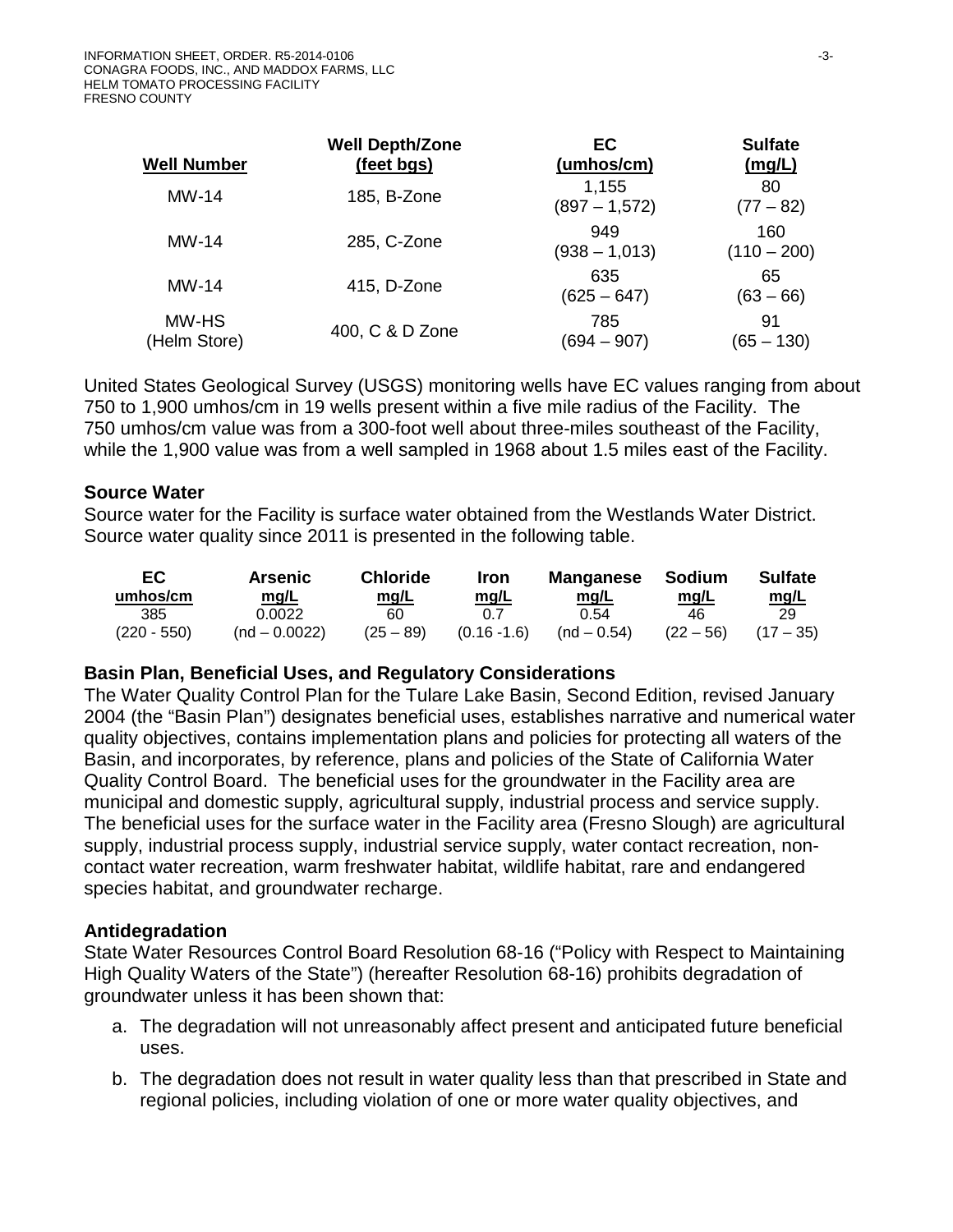- c. The discharger employs best practicable treatment or control (BPTC) to minimize degradation.
- d. The degradation is consistent with the maximum benefit to the people of the State.

As discussed in the preceding existing discharge section, the average EC of the effluent slightly exceeds the Basin Plan effluent limit for industrial discharges that limits the increase in EC of a point source discharge to 500 umhos/cm, but the discharge qualifies for the exception in the Basin Plan for food processing industries that exhibit a disproportionate increase in EC in the discharge over the EC of the source water due to unavoidable concentrations of organic dissolved solids. The exception is already granted in the existing WDRs.

The Discharger screens solids from the waste stream prior to discharge to the wastewater retention pond. The WDRs include Provisions F.11 and F.12 that require the Discharger to submit Salinity and Nutrient Management Plans to further evaluate and implement measures to improve the quality and management of its discharge.

The Basin Plan incorporates the State's Antidegradation Policy. The Antidegradation Policy requires the Central Valley Water Board in regulating discharges of waste to maintain high quality waters of the State until it is demonstrated that any change in quality will be consistent with maximum benefit to the people of the State, will not unreasonably affect beneficial uses, and will not result in water quality less than that described in the Central Valley Water Board's policies (e.g., quality that exceeds water quality objectives). Resolution 68-16 requires that the constituents contributing to degradation be regulated to meet best practicable treatment or control (BPTC) to assure that pollution or nuisance will not occur and that the highest water quality consistent with the maximum benefit to the people of the State will be maintained.

With wastewater application at the loading rates authorized by this Order, appropriate application and resting periods, the discharge will not cause impermissible degradation of the underlying groundwater.

Degradation of groundwater by some of the typical waste constituents released with discharge from a food processing facility after effective source reduction is consistent with maximum benefit to the people of the State. Con-Agra contributes to the economic prosperity of the region by directly employing 30 to 100 workers at the Plant depending upon the season, provides incomes for numerous surrounding tomato growers and associated trucking firms, and provides a tax base for local and county governments. Economic prosperity of valley communities and associated industry is of maximum benefit to the people of the State, and therefore sufficient reason to accommodate growth and groundwater degradation provided terms of the Basin Plan are met.

The Order establishes effluent limits and groundwater limits for the Facility that will not unreasonably threaten present and anticipated beneficial uses or result in groundwater quality that exceeds water quality objectives set forth in the Basin Plan. The Order contains requirements for groundwater monitoring to assure that the highest water quality consistent with the maximum benefit to the people of the State will be achieved.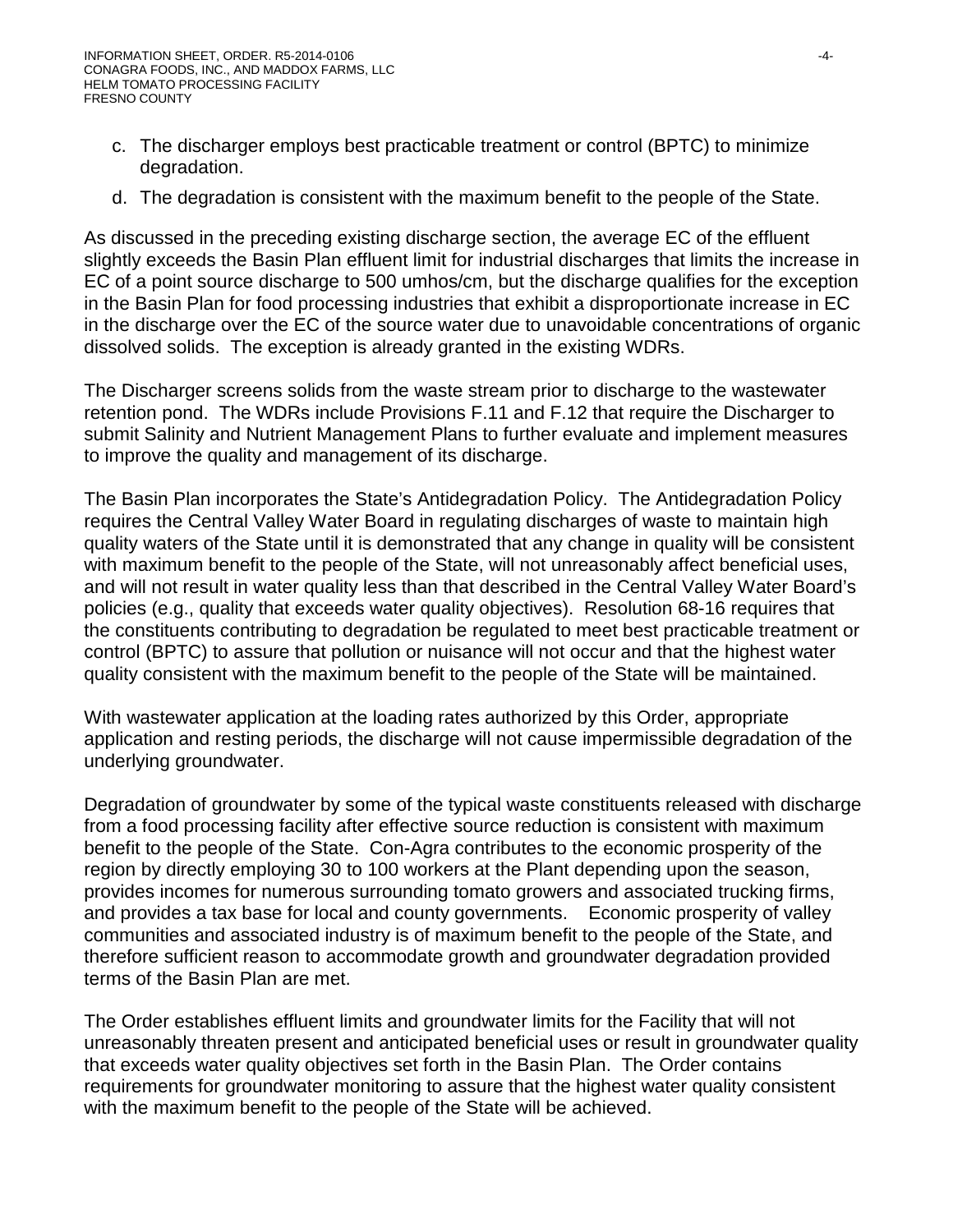# **Title 27**

Title 27 of the California Code of Regulations, section 20005 et seq (Title 27) contains regulations to address certain discharges to land. Title 27 establishes a waste classification system, specifies siting and construction standards for full containment of classified waste, requires extensive monitoring of groundwater and the unsaturated zone for any indication of failure of containment, and specifies closure and post-closure maintenance requirements. Generally, no degradation of groundwater quality by any waste constituent in a classified waste is acceptable under Title 27 regulations.

Unless exempt, release of designated waste is subject to full containment pursuant to Title 27 requirements. Title 27 Section 20090(b) exempts discharges of designated waste to land from Title 27 containment standards and other Title 27 requirements provided the following conditions are met:

- a. The applicable regional water board has issued waste discharge requirements, or waived such issuance;
- b. The discharge is in compliance with the applicable basin plan; and
- c. The waste is not hazardous waste and need not be managed according to Title 22, CCR, Division 4.5, Chapter 11, as a hazardous waste.

The discharge from ConAgra's Helm Facility meets the above requirements and is, therefore, exempt from Title 27.

# **CEQA**

For the existing Facility, the County of Fresno adopted a Negative Declaration on 23 February 1996 in accordance with the California Environmental Quality (CEQA) (Public Resources Code Section 21000, et seq.) and State CEQA guidelines. The Facility has been in use as a tomato processing facility continuously since 1996. This Order for the current facility does not authorize any additional construction activities and imposes regulatory requirements that are protective of the underlying groundwater quality. As a result, the existing discharge is exempt from the requirements of CEQA in accordance with California Code of Regulations, title 14, section 15301.

# **Proposed Order Terms and Conditions**

**Discharge Prohibitions, Effluent Limitations, Discharge Specifications, and Provisions** The proposed Order would prohibit discharge to surface waters and water drainage courses.

The proposed Order would limit the monthly average daily discharge flow limit at 3.0 mgd during the processing season (July through October) and 0.2 mgd the remainder of the year.

The discharge requirements regarding dissolved oxygen and freeboard are consistent with Central Valley Water Board policy for the prevention of nuisance conditions, and are applied to all such facilities.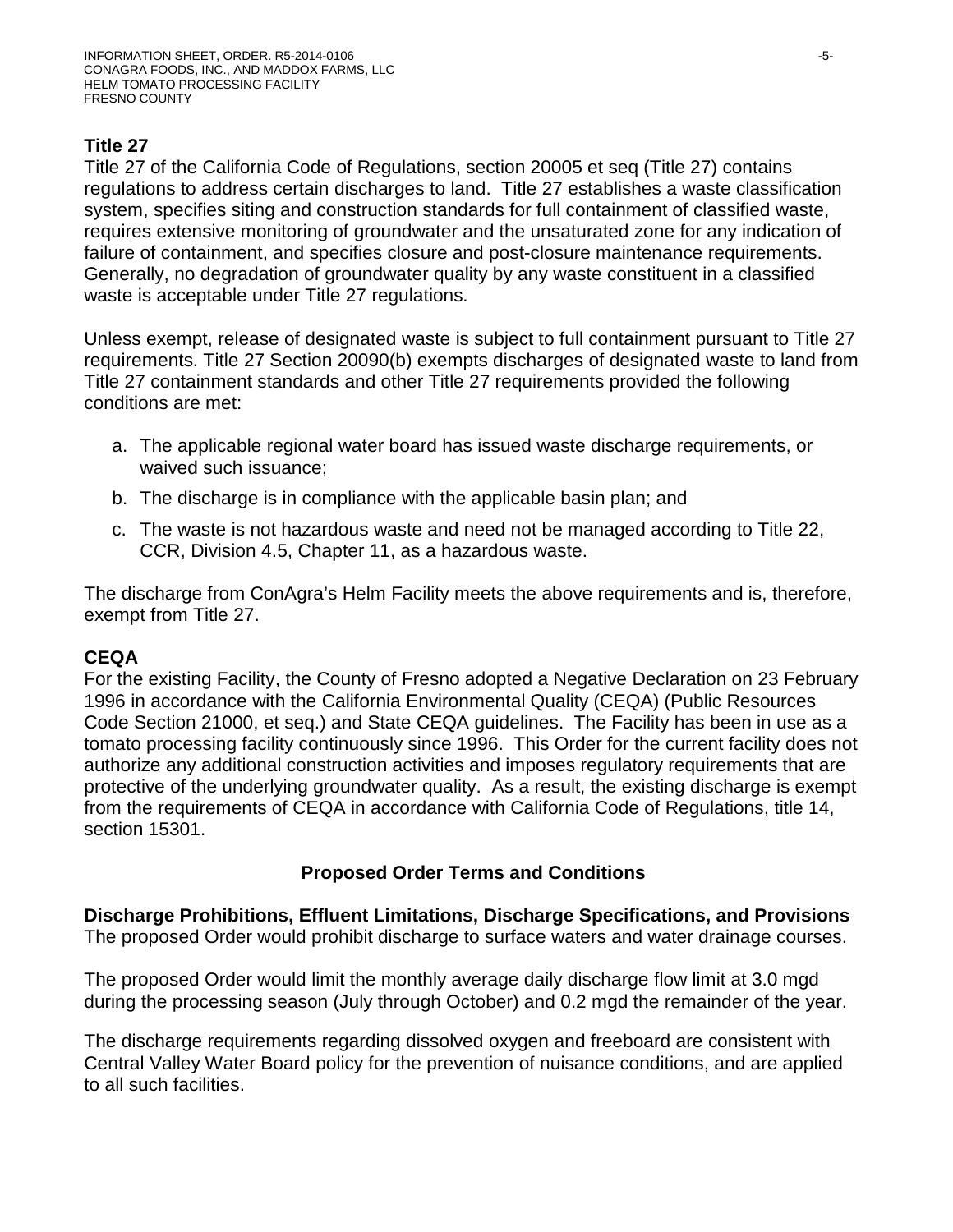The proposed WDRs would prescribe groundwater limitations that implement water quality objectives for groundwater from the Basin Plan. The limitations require that the discharge not cause or contribute to exceedance of these objectives or natural background water quality, whichever is greatest.

#### **Monitoring Requirements**

Section 13267 of the CWC authorizes the Central Valley Water Board to require monitoring and technical reports as necessary to investigate the impact of a waste discharge on waters of the State. Water Code Section 13268 authorizes assessment of civil administrative liability where appropriate.

The proposed Order includes effluent, groundwater, pond, source water, and solids monitoring. The monitoring is necessary to evaluate the extent of the potential degradation from the discharge.

### **Reopener**

The conditions of discharge in the proposed Order were developed based on currently available technical information and applicable water quality laws, regulations, policies, and plans, and are intended to assure conformance with them. The proposed Order would set limitations based on the information provided thus far. If applicable laws and regulations change, or once new information is obtained that will change the overall discharge and its potential to impact groundwater, it may be appropriate to reopen the Order.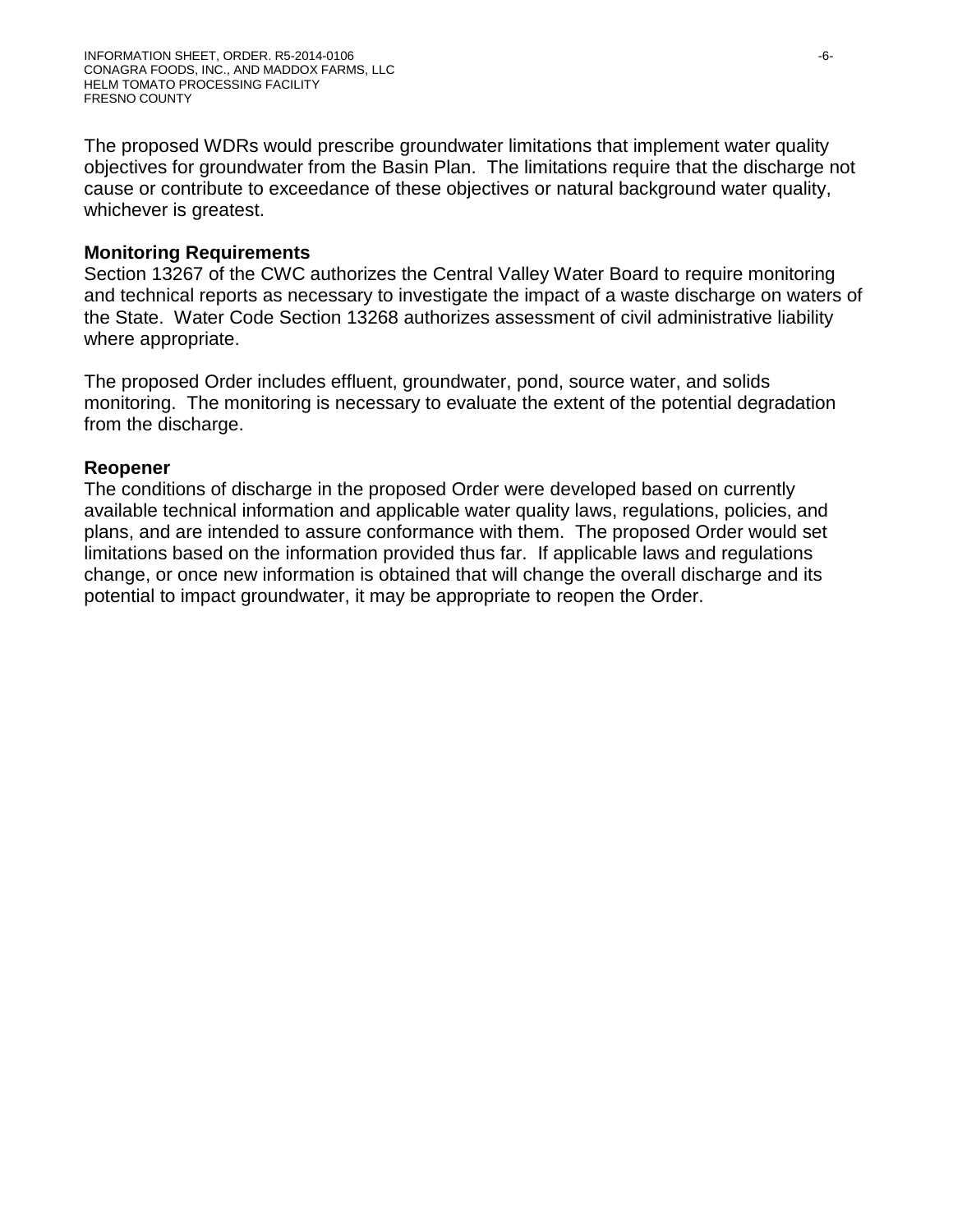

# **LOCATION MAP**

ORDER R5-2014-0106 WASTE DISCHARGE REQUIREMENTS FOR CONAGRA FOODS, INC., AND MADDOX FARMS, LLC HELM TOMATO PROCESSING FACILITY FRESNO COUNTY



**0 0.5 1.0 1.5 2.0 2.5** Approximate Scale in Miles

**Attachment A**